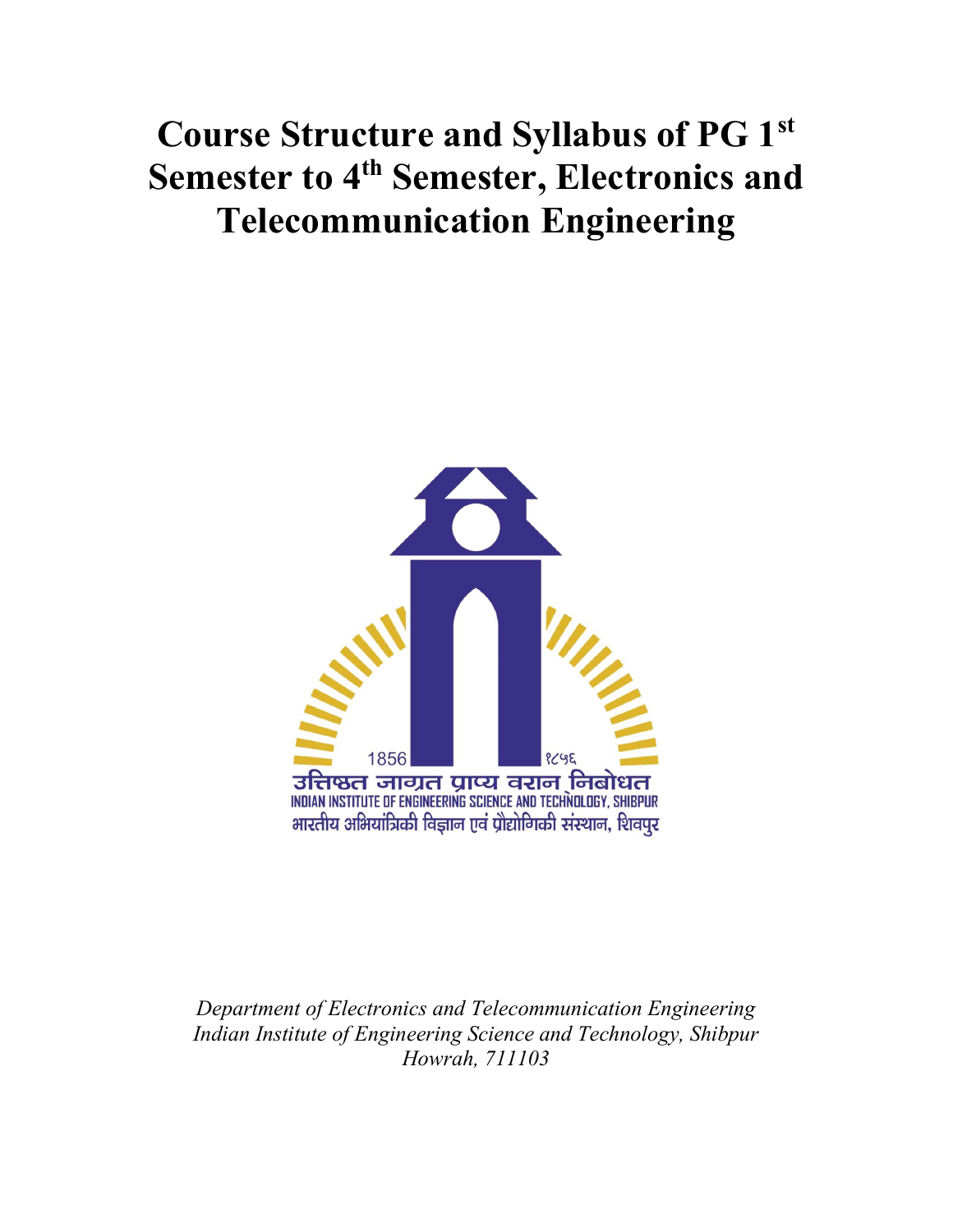|  |  |  |  |  | 1st Sem. Course Structure for PG Specialization Communication Engineering and Signal Processing |
|--|--|--|--|--|-------------------------------------------------------------------------------------------------|
|  |  |  |  |  |                                                                                                 |

| Sl.            | <b>COURSE TITLE</b>                           | <b>CODE</b>  |                |          | P             | Cre           | Marks |
|----------------|-----------------------------------------------|--------------|----------------|----------|---------------|---------------|-------|
| N <sub>o</sub> |                                               |              |                |          |               | dit           |       |
|                | <b>Advanced Digital Communication</b>         | ET5101       | 3              | $\theta$ |               | $\mathbf{3}$  | 100   |
| 2              | <b>Advanced Digital Signal Processing</b>     | ET5102       | 3              | 0        | $\Omega$      | 3             | 100   |
| $\mathcal{R}$  | Probability and Random Processes for Signal   | ET5103       | $\overline{3}$ | $\theta$ | $\Omega$      | $\mathcal{R}$ | 100   |
|                | Processing                                    |              |                |          |               |               |       |
| $\overline{4}$ | Dep. Elective-I (From Elective List)          |              | $\mathcal{E}$  | $\theta$ | $\Omega$      | $\mathcal{R}$ | 100   |
| 5              | Open Elective-I (From Elective List)          |              | 3              | 0        |               | 3             | 100   |
| 6              | <b>Advanced Communication Lab</b>             | ET5171       | $\Omega$       |          | 3             | 2             | 100   |
|                | Advanced Digital Signal Processing Lab        | ET5172       | $\Omega$       |          | $\mathcal{E}$ | 2             | 100   |
| 8              | Mini Project on Communication Engineering and | ET5173       | $\Omega$       | $\Omega$ | $\mathbf{3}$  | $\mathcal{D}$ | 100   |
|                | <b>Signal Processing</b>                      |              |                |          |               |               |       |
|                |                                               | <b>TOTAL</b> |                |          |               | 21            | 800   |

#### 1 st Sem. Course Structure for PG Specialization Microwave Communication

| Sl.            | <b>COURSE TITLE</b>                     | <b>CODE</b>  |          |          | P             | Cre           | Marks |
|----------------|-----------------------------------------|--------------|----------|----------|---------------|---------------|-------|
| No             |                                         |              |          |          |               | dit           |       |
|                | <b>Computational Electromagnetics</b>   | ET5104       | 3        | $\Omega$ |               |               | 100   |
| 2              | Microwave Devices and Circuits          | ET5105       | 3        | 0        |               |               | 100   |
| 3              | <b>Advanced Antenna Engineering</b>     | ET5106       | 3        | 0        |               | $\mathcal{R}$ | 100   |
| $\overline{4}$ | Dep. Elective-I (From Elective List)    |              | 3        | 0        |               | 3             | 100   |
| 5              | Open Elective-I (From Elective List)    |              | 3        | 0        |               |               | 100   |
| 6              | Applied Electromagnetics Lab            | ET5174       | $\theta$ | 0        | $\mathcal{L}$ | $\mathcal{D}$ | 100   |
|                | Microwave Circuits Lab                  | ET5175       | $\theta$ | 0        | 3             | $\mathcal{L}$ | 100   |
| 8              | Mini Project on Microwave Communication | ET5176       | $\theta$ | 0        | 3             | $\mathcal{D}$ | 100   |
|                |                                         | <b>TOTAL</b> |          |          |               | 21            | 800   |

#### 1<sup>st</sup> Semester Course Structure for PG Specialization Microelectronics and VLSI Design

| Sl.            | <b>COURSE TITLE</b>                              | <b>CODE</b>  |          | T        | P             | Cre           | Marks |
|----------------|--------------------------------------------------|--------------|----------|----------|---------------|---------------|-------|
| N <sub>0</sub> |                                                  |              |          |          |               | dit           |       |
|                | <b>Advanced Semiconductor Devices</b>            | ET5107       | 3        | $\Omega$ | $\Omega$      | 3             | 100   |
| 2              | Analog VLSI Design                               | ET5108       | 3        | $\theta$ | $\Omega$      | $\mathcal{R}$ | 100   |
| 3              | <b>VLSI Fabrication Technology</b>               | ET5110       | 3        | $\Omega$ |               | 3             | 100   |
| $\overline{4}$ | Dep. Elective-I (From Elective List)             |              | 3        | $\Omega$ |               | 3             | 100   |
| 5              | Open Elective-I (From Elective List)             |              | 3        | $\theta$ | $\Omega$      | 3             | 100   |
| 6              | <b>Advanced Semiconductor Devices Lab</b>        | ET5177       | 0        | $\Omega$ | $\mathcal{L}$ | $\mathcal{D}$ | 100   |
|                | <b>VLSI</b> Design Lab                           | ET5178       | 0        | $\Omega$ | 3             | 2             | 100   |
| 8              | Mini Project on Microelectronics and VLSI Design | ET5180       | $\Omega$ | $\Omega$ | $\mathcal{E}$ | $\mathcal{L}$ | 100   |
|                |                                                  | <b>TOTAL</b> |          |          |               | 21            | 800   |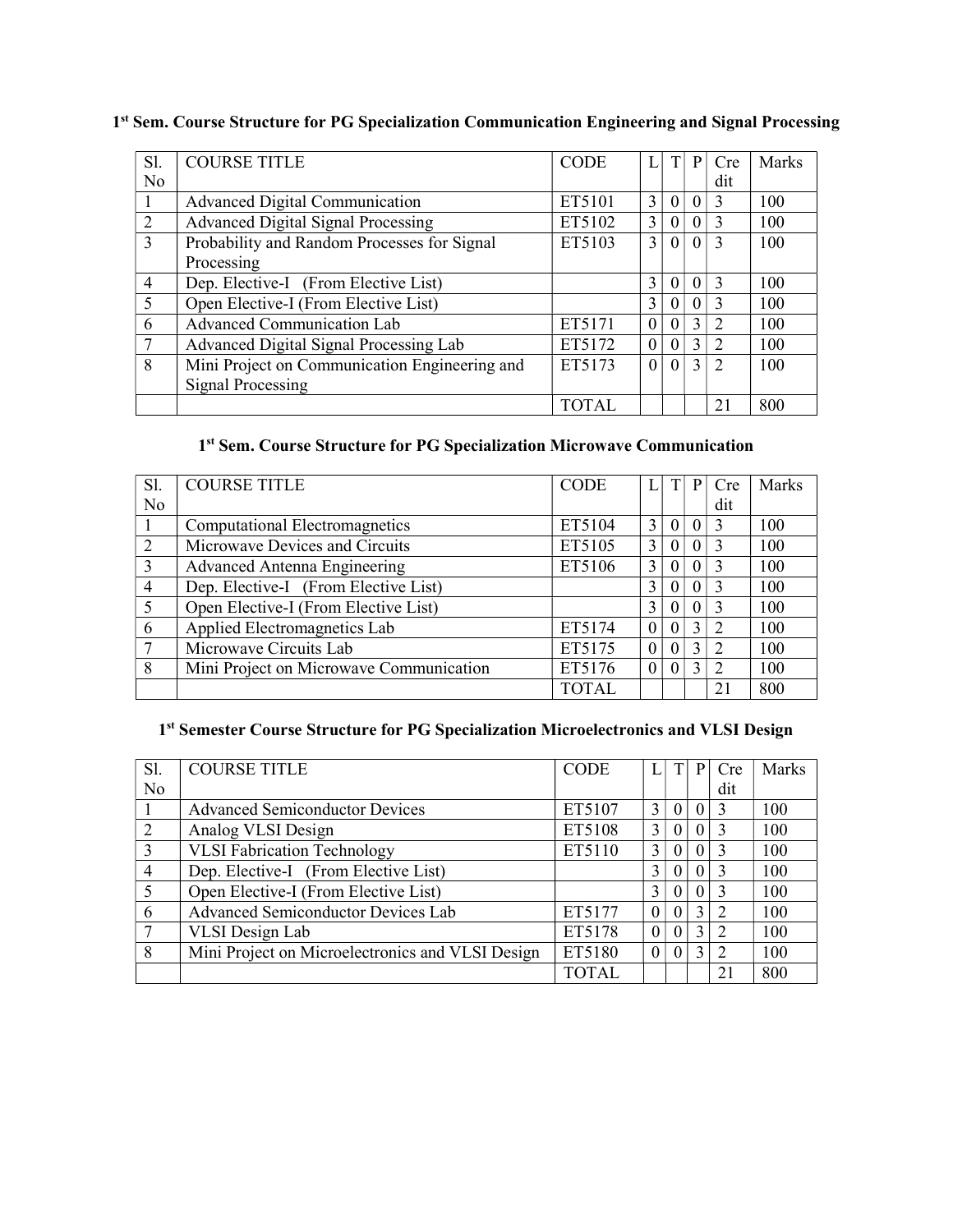#### 2nd Sem. Course Structure for PG Specialization Communication Engineering and Signal Processing

| Sl.            | <b>COURSE TITLE</b>                     | <b>CODE</b> |   |          | P | Cre            | Marks |
|----------------|-----------------------------------------|-------------|---|----------|---|----------------|-------|
| No             |                                         |             |   |          |   | dit            |       |
|                | Information Theory and Coding           | ET5201      | 3 | $\theta$ |   |                | 100   |
| 2              | Digital Voice and Picture Communication | ET5202      | 3 | $\Omega$ | 0 | $\mathcal{R}$  | 100   |
| 3              | <b>Wireless Networks</b>                | ET5203      | 3 | $\Omega$ | 0 |                | 100   |
| $\overline{4}$ | Dep. Elective-II (From Elective List)   |             | 3 | $\Omega$ |   |                | 100   |
| 5              | Open Elective-II (From Elective List)   |             | 3 | $\Omega$ | 0 | $\mathcal{R}$  | 100   |
| 6              | M. Tech thesis Part - I (Term Paper)    | ET5291      |   | $\Omega$ | 8 | $\overline{4}$ | 200   |
|                | Term Paper Seminar and Viva-voce        | ET5292      |   | $\Omega$ |   |                | 100   |
|                |                                         | TOTAL.      |   |          |   | 21             | 800   |

#### 2nd Sem. Course Structure for PG Specialization Microwave Communication

| Sl.            | <b>COURSE TITLE</b>                           | <b>CODE</b>  |          |          | P        | Cre            | Marks |
|----------------|-----------------------------------------------|--------------|----------|----------|----------|----------------|-------|
| N <sub>o</sub> |                                               |              |          |          |          | dit            |       |
|                | Microwave Integrated Circuits                 | ET5204       | 3        | $\theta$ |          | $\mathcal{R}$  | 100   |
| 2              | Advanced wave propagation and Electromagnetic | ET5205       | 3        | $\theta$ | $\Omega$ | $\mathcal{R}$  | 100   |
|                | Metamaterials                                 |              |          |          |          |                |       |
| 3              | Radar Engineering                             | ET5206       | 3        | $\Omega$ | $\Omega$ | 3              | 100   |
| $\overline{4}$ | Dep. Elective- II (From Elective List)        |              | 3        | $\Omega$ |          |                | 100   |
| 5              | Open Elective- II (From Elective List)        |              | 3        | $\Omega$ |          |                | 100   |
| 6              | M. Tech thesis Part - I (Term Paper)          | ET5291       |          |          | 8        | $\overline{4}$ | 200   |
|                | Term Paper Seminar and Viva-voce              | ET5292       | $\Omega$ |          |          | $\mathfrak{D}$ | 100   |
|                |                                               | <b>TOTAL</b> |          |          |          | 21             | 800   |

#### 2nd Semester Course Structure for PG Specialization Microelectronics and VLSI Design

| Sl.            | <b>COURSE TITLE</b>                    | <b>CODE</b>  |          | T | P        | Credit        | Marks |
|----------------|----------------------------------------|--------------|----------|---|----------|---------------|-------|
| N <sub>o</sub> |                                        |              |          |   |          |               |       |
|                | Digital VLSI Design                    | ET5207       | 3        |   |          |               | 100   |
| 2              | Low Power VLSI Design                  | ET5210       | 3        |   | $\Omega$ | $\mathcal{R}$ | 100   |
| 3              | <b>VLSI Physical Design</b>            | ET5211       | 3        |   |          |               | 100   |
| $\overline{4}$ | Dep. Elective- II (From Elective List) |              | 3        |   |          |               | 100   |
|                | Open Elective- II (From Elective List) |              | 3        |   |          |               | 100   |
| 6              | M. Tech thesis Part - I (Term Paper)   | ET5291       | $\Omega$ |   | 8        |               | 200   |
|                | Term Paper Seminar and Viva-voce       | ET5292       | $\Omega$ |   |          |               | 100   |
|                |                                        | <b>TOTAL</b> |          |   |          | 21            | 800   |

#### 3rd Sem. Course Structure for PG (All Specialization)

|    | COURSE TITLE                               | <b>CODE</b> |  | Cre. | Marks |
|----|--------------------------------------------|-------------|--|------|-------|
| No |                                            |             |  | dit  |       |
|    | M. Tech Thesis Part - II (Progress Report) | ET6191      |  |      | 300   |
|    | Progress Report Seminar and Viva-voce      | ET6192      |  |      | 100   |
|    |                                            |             |  |      | 400   |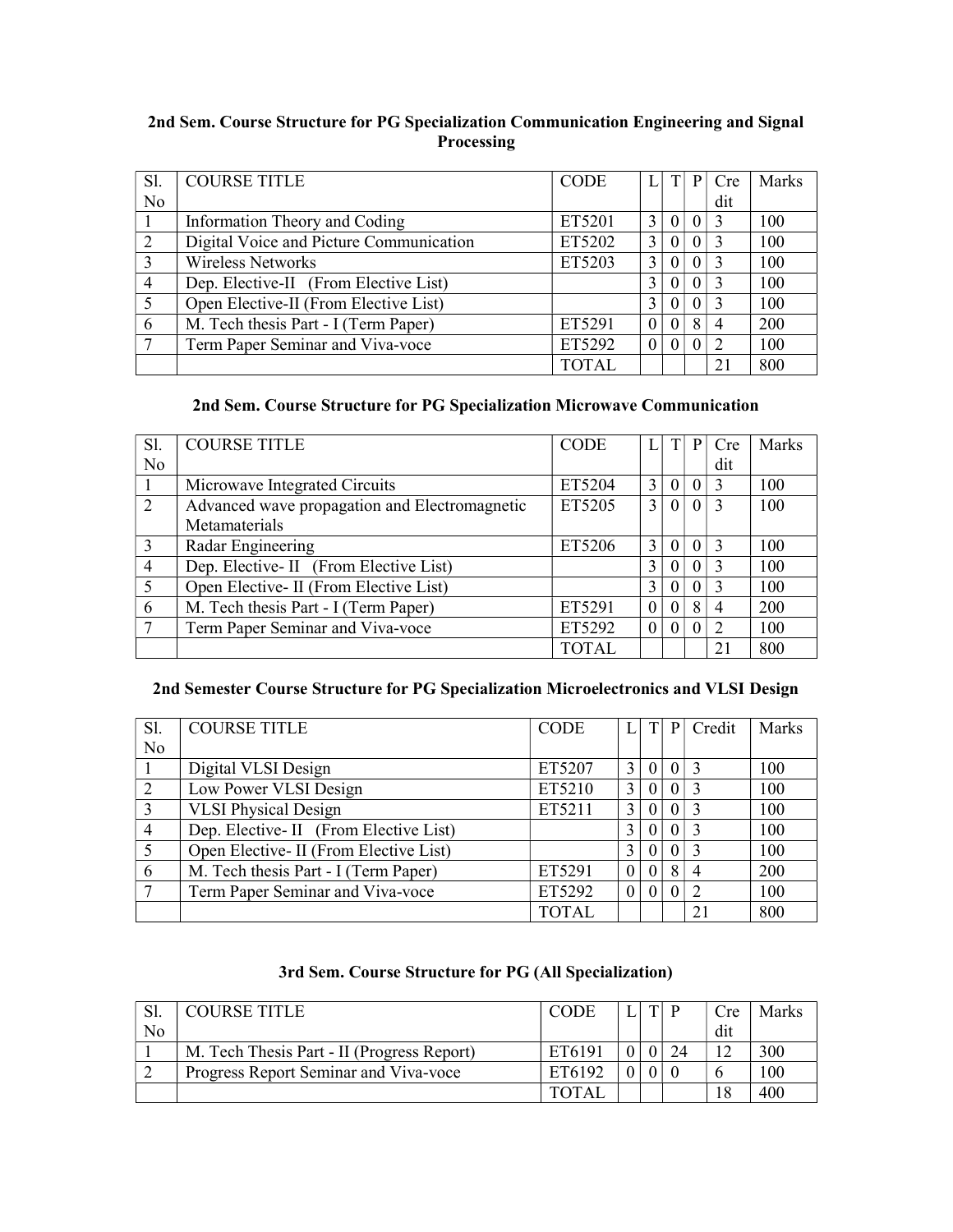|    | <b>COURSE TITLE</b>          | <b>CODE</b>  | тı | D | Cre | Marks |
|----|------------------------------|--------------|----|---|-----|-------|
| No |                              |              |    |   | dit |       |
|    | M. Tech Final Thesis         | ET6291       |    |   | າາ  | 400   |
|    | Thesis Seminar and Viva-voce | ET6292       |    |   |     | 200   |
|    |                              | <b>TOTAL</b> |    |   | 30  | 600   |

#### 4th Sem. Course Structure for PG (All Specialization)

#### LIST OF ELECTIVE PAPERS PG

#### DEP. ELECTIVE-I

| Special | <b>Communication Engineering</b>  | Microwave                    | Microelectronics and VLSI         |
|---------|-----------------------------------|------------------------------|-----------------------------------|
| ization | and Signal Processing             | Communication                | Design                            |
|         | Optical Communication and         | <b>Optical Communication</b> | <b>Optical Communication</b>      |
|         | Networking (ET5121)               | and Networking (ET5121)      | and Networking (ET5121)           |
|         | Electromagnetic Interference      | Electromagnetic              | VLSI Testing (ET5124)             |
|         | and Compatibility (ET5122)        | Interference and             |                                   |
|         |                                   | Compatibility (ET5122)       |                                   |
|         | <b>VLSI</b> for Signal Processing | VLSI for Signal              | <b>VLSI</b> for Signal Processing |
|         | (ET5123)                          | Processing (ET5123)          | (ET5123)                          |

#### DEP. ELECTIVE- II

| Special | <b>Communication Engineering</b> | Microwave                | Microelectronics and VLSI    |
|---------|----------------------------------|--------------------------|------------------------------|
| ization | and Signal Processing            | Communication            | Design                       |
|         | <b>Computer Networks</b>         | <b>Computer Networks</b> | <b>Computer Networks</b>     |
|         | (ET5221)                         | (ET5221)                 | (ET5221)                     |
|         | Radar Signal Processing          | Radar Signal Processing  | <b>Semiconductor Sensors</b> |
|         | (ET5222)                         | (ET5222)                 | (ET5226)                     |
|         | Detection and Estimation         | RF IC and RF MEMS        | RF IC and RF MEMS            |
|         | Theory (ET5223)                  | (ET5224)                 | (ET5224)                     |

#### OPEN ELECTIVE-I

1. Electronic Communication Systems (ET5161)

#### OPEN ELECTIVE-II

1. Optoelectronics and Photonics (ET5261)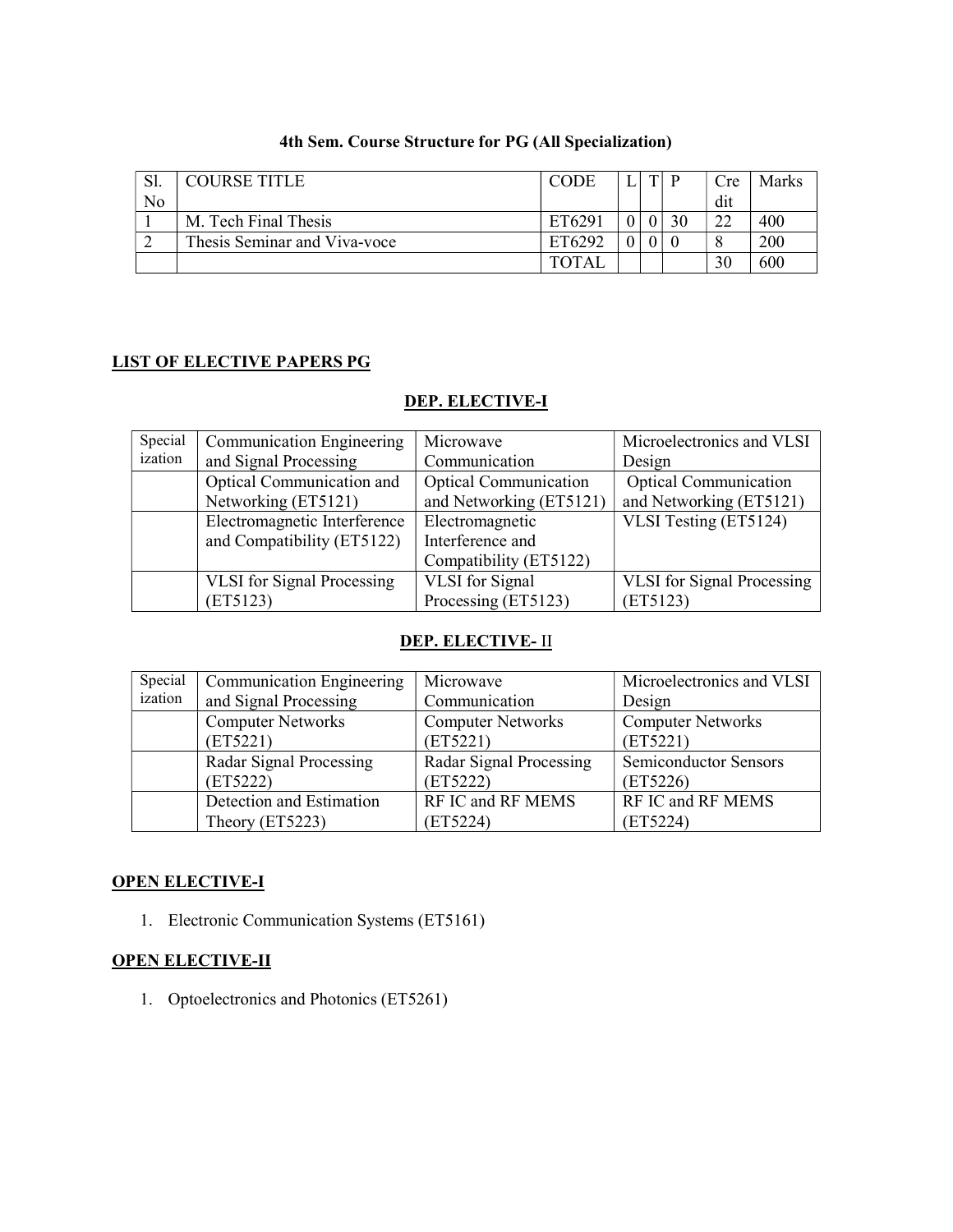#### Detailed syllabus

## 1 st Semester Syllabus for PG

## Specialization: Communication Engineering and Signal Processing

#### Advanced Digital Communication (ET 5101)

| $L-T-P: 3-0-0$ | <b>Full Marks:100</b><br>Credit: 3                                                                                                                                                                                                                                                                                                                 |                              |
|----------------|----------------------------------------------------------------------------------------------------------------------------------------------------------------------------------------------------------------------------------------------------------------------------------------------------------------------------------------------------|------------------------------|
| <b>Sl. No.</b> | <b>Topics</b>                                                                                                                                                                                                                                                                                                                                      | <b>Class</b><br><b>Hours</b> |
| 1              | Background: Review of random variables and random processes: PDF, CDF,<br>mean, variance, correlation of random variables; classification of random<br>processes, autocorrelation, cross-correlation, power spectral density, Gaussian<br>process; narrowband noise; response of LTI systems to random signals;<br>introduction random vectors     | 8                            |
| $\overline{2}$ | Signal Space Analysis: Geometric representation of signals; conversion of<br>continuous AWGN channel into a vector channel; Likelihood functions; coherent<br>detection of signals in noise :ML decoding, correlation receiver; probability of<br>symbol and bit error                                                                             | 8                            |
| 3              | Pass band Modulation techniques: Review of BPSK, BFSK, QPSK modulation-<br>demodulation schemes-constellation diagram, PSD and error analysis; MSK,<br>GMSK and QAM modulations-transmitter, receiver architecture, constellation<br>diagram, PSD and error analysis                                                                               | 8                            |
| 4              | Spread spectrum modulation: brief history, importance,<br>definition,<br>classification (DHSS, FHSS), pseudo-noise sequence-autocorrelation and cross<br>correlation, gold sequence; transmitter receiver architectures for DHSS and FHSS;<br>signal space dimensionality and processing gain, CDMA and spread spectrum<br>modulation              | 8                            |
| 5              | OFDM: data transmission using multiple carriers; multi-carrier modulation with<br>overlapping sub channels; transmitter and receiver architectures of OFDM<br>modulation, time-frequency representation of OFDM signals, cyclic prefix;<br>challenges in OFDM: peak-to-average power ratio problem in OFDM, frequency<br>and timing offset problem | 8                            |
|                | <b>Total</b>                                                                                                                                                                                                                                                                                                                                       | 40                           |

- 1. S. Haykin, Digital Communications Systems, Wiley Publications
- 2. B. P. Lathi, Z. Ding, Modern Digital and Analog Communication Systems, Oxford University Press
- 3. K. Feher, Wireless Digital Communications, PHI Pvt. Ltd.
- 4. H. Stark, J. W. Woods, Probability and random processes with applications to signal processing, PHI pvt. Ltd.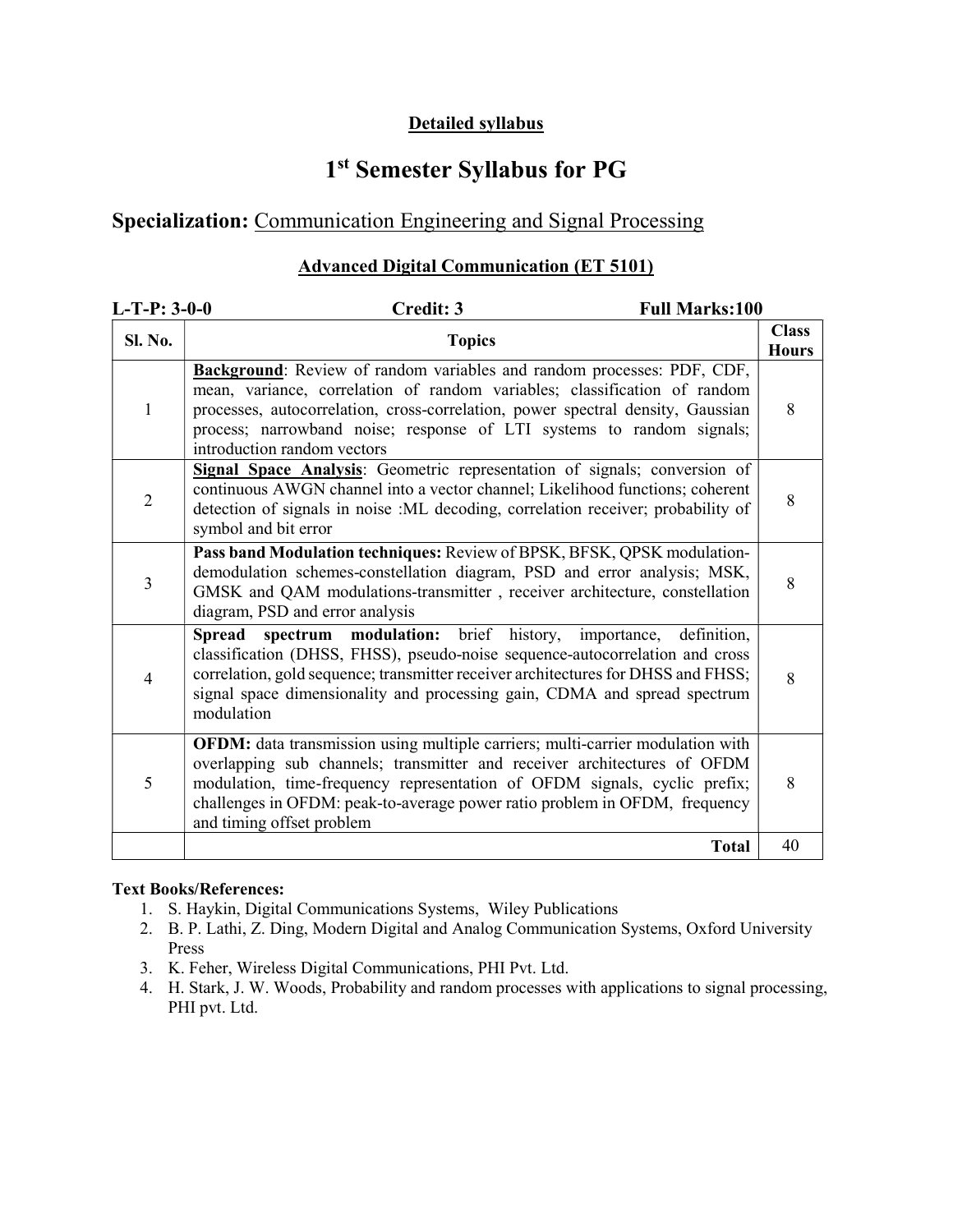#### Advanced Digital Signal Processing (ET5102)

| $L-T-P: 3-0-0$ | Credit: 3<br><b>Full Marks:100</b>                                                                                                                                                                                                                                 |                              |
|----------------|--------------------------------------------------------------------------------------------------------------------------------------------------------------------------------------------------------------------------------------------------------------------|------------------------------|
| <b>Sl. No.</b> | <b>Topics</b>                                                                                                                                                                                                                                                      | <b>Class</b><br><b>Hours</b> |
| 1              | <b>Digital Filters:</b> Digital filter design techniques, Analysis of finite word length<br>effects, Structures of FIR and IIR filters, adaptive filters, FIR Wiener filter,<br>Kalman filter, Lattice Filters                                                     | 6                            |
| 2              | Applications of DSP: Introduction to DSP Controller, Peripherals, Types of<br>Physical Memory and Introduction to Software tools, Applications of DSP to<br>power system, power electronics, Instrumentation.                                                      | 6                            |
| 3              | Multirate digital signal processing: Decimation and interpolation, Filters in<br>sampling rate alteration systems, Polyphase decomposition and efficient<br>structures, Digital filter banks                                                                       | 6                            |
| 4              | Spectral estimation: Periodogram, Bartlett's method, Welch's method,<br>Blackman-Tukey method, ARMA modeling, Yule-Walker equation and solution                                                                                                                    | 6                            |
| 5              | Wavelet: Families of wavelets: Orthogonal and biorthogonal, Continuous<br>Wavelet Transform (CWT), Discrete Wavelet Transform (DWT), Haar wavelet,<br>dyadic Multiresolution Analysis (MRA), Image compression standard: JPEG and<br>JPEG 2000, Compressed Sensing | 8                            |
| 6              | IoT: Advanced Signal Processing for Communication Networks and IoT<br>Applications, digital signal control in IoT devices, Hardware Security Threats to<br>DSP Applications in an IoT Network                                                                      | 8                            |
|                | <b>Total</b>                                                                                                                                                                                                                                                       | 40                           |

#### Text Books/References:

- 1. Digital Signal Processing: Principles, Algorithms, and Applications J. G. Proakis, D. G. Manolakis
- 2. Digital Signal Processing: A Computer Based Approach S. K. Mitra
- 3. Discrete-time signal processing A. V. Oppenheim, R. W. Schafer
- 4. Statistical Signal Processing and Modelling M. H. Hayes

#### Probability and Random Processes for Signal Processing (ET5103)

| $L-T-P: 3-0-0$ | <b>Full Marks:100</b><br>Credit: 3                                                                                                                                                                                                                                                                                                                                                |                              |
|----------------|-----------------------------------------------------------------------------------------------------------------------------------------------------------------------------------------------------------------------------------------------------------------------------------------------------------------------------------------------------------------------------------|------------------------------|
| <b>Sl. No.</b> | <b>Topics</b>                                                                                                                                                                                                                                                                                                                                                                     | <b>Class</b><br><b>Hours</b> |
|                | Review of Random Variables: Introduction, Definition of a Random Variable,<br>Probability Distribution Function, Probability Density Function, Continuous,<br>Discrete and Mixed Random Variable, Conditional and Joint Distribution and<br><b>Density Functions</b>                                                                                                              |                              |
| 2              | <b>Functions of Random Variables:</b> Introduction, Solving Problems Of Single<br>Random Variable, Multiple Random Variables, Determining Respective pdfs                                                                                                                                                                                                                         |                              |
| 3              | <b>Expectation and Introduction to Estimation:</b> Expected value of a random<br>variable, Conditional Expectations, Moments: Joint Moments, Jointly Gaussian<br>Random Variables, Moment Generating Functions, Characteristics Functions,<br>Estimators for the Mean And Variance Of The Normal Law: confidence intervals<br>for the mean, confidence intervals for the variance | 8                            |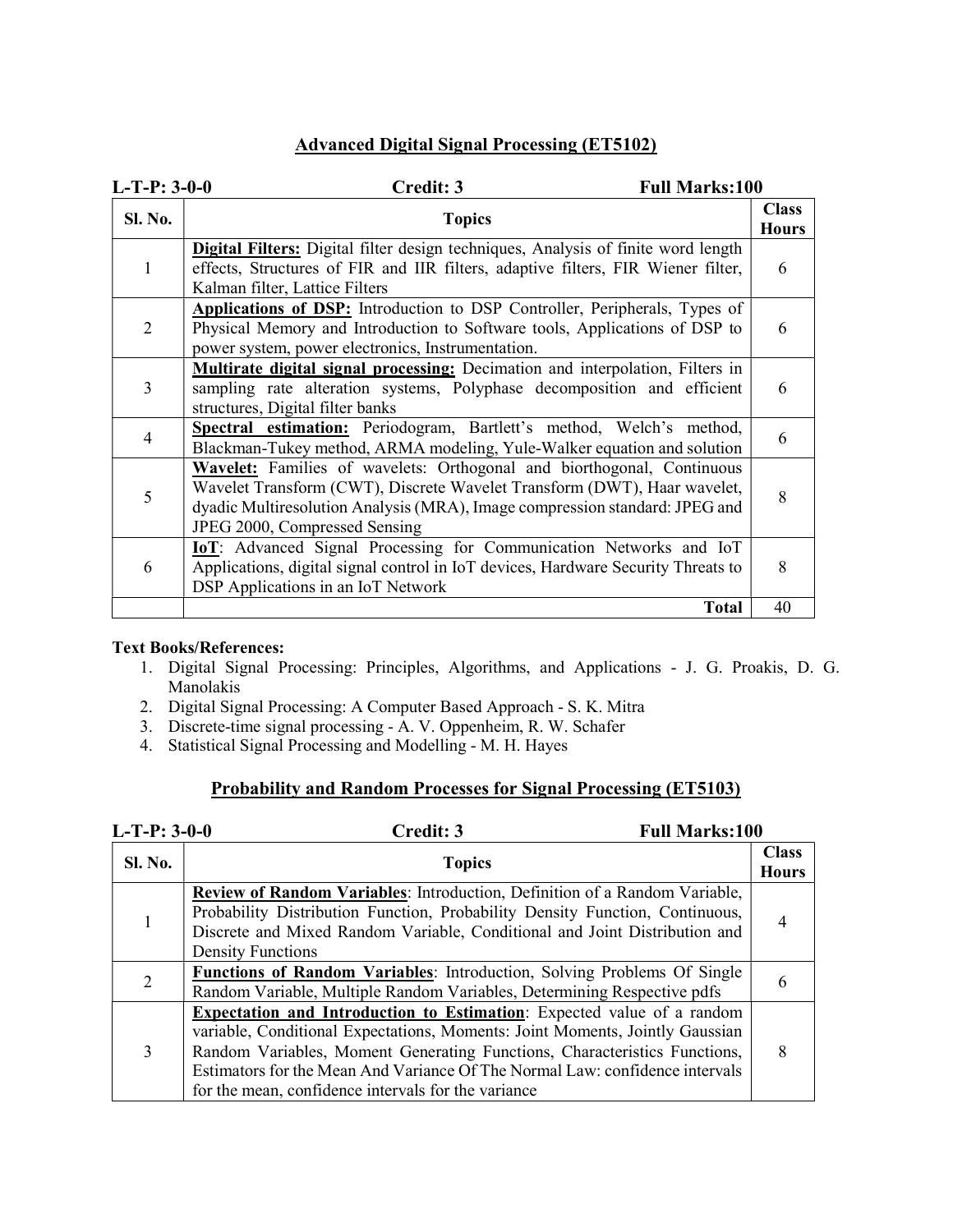|   | <b>Random Vectors:</b> Joint distributions and Densities, Multiple Transformation of<br>Random Variables, Expectation vectors and Covariance matrices, Properties of<br>Covariance matrices, Characteristics Functions of Random Vectors                                             |  |
|---|--------------------------------------------------------------------------------------------------------------------------------------------------------------------------------------------------------------------------------------------------------------------------------------|--|
|   | Random Sequences: Basic Concepts, Infinite length Bernoulli trials, Basic<br>Principles of Discrete time linear systems, Random Sequences and Linear<br>Systems, WSS Random Sequences, Power Spectral Density, Markov Random<br>Sequences, Markov Chains                             |  |
| 6 | Random Processes: Basic Definitions, Some important Random Processes,<br>Continuous Time Linear Systems with Random Inputs White Noise, Some useful<br>classifications of Random Processes, Stationarity, Wide sense Stationary<br>processes and LSI Systems: Power Spectral Density |  |
|   | <b>Total</b>                                                                                                                                                                                                                                                                         |  |

- 1. "Probability, Random Variables and Stochastic Processes", A. Papoulis and S. U. Pillai, McGraw Hill, 4<sup>th</sup> Edition
- 2. "Probability and Random Processes with Applications to Signal Processing", Henry Stark and John W. Woods, 3<sup>rd</sup> Edition

| $L-T-P: 0-0-3$ | <b>Full Marks: 100</b><br>Credit: 2                                                                          |                              |
|----------------|--------------------------------------------------------------------------------------------------------------|------------------------------|
| Sl. No.        | <b>Topics</b>                                                                                                | <b>Class</b><br><b>Hours</b> |
|                | Study of QPSK spectrum, modulation and demodulation using MATLAB and<br>VSA.                                 | 6                            |
| 2              | Study of QPSK spectrum, modulation and demodulation using MATLAB, VSG<br>and VSA.                            | 6                            |
| 3              | Study of AM, FM modulation and Demodulation using LABVIEW and USRP<br>hardware.                              | 3                            |
| 4              | Study of BASK, B FSK modulation and demodulation using LABVIEW and<br>USRP hardware.                         | 3                            |
| 5              | Study of BPSK and QPSK modulation and demodulation using LABVIEW and<br>USRP hardware.                       | 3                            |
| 6              | Study of 4-PAM, 4 QAM, 16 QAM, BPSK, QPSK, 8 PSK experimentation<br>using SDR (Wired) and LABVIEW.           | 6                            |
| 7              | Study of 4-PAM, 16 QAM, BPSK, QPSK, 8 PSK experimentation using and<br>USRP hardware (Wireless) and LABVIEW. | 6                            |
|                | <b>Total</b>                                                                                                 | 33                           |

#### Advanced Communication Lab (ET5171)

### Advanced Digital Signal Processing Lab (ET5172)

| $L-T-P: 0-0-3$ | <b>Full Marks: 100</b><br>Credit: 2                                                                             |                              |
|----------------|-----------------------------------------------------------------------------------------------------------------|------------------------------|
| <b>Sl. No.</b> | <b>Topics</b>                                                                                                   | <b>Class</b><br><b>Hours</b> |
|                | Introduction to adaptive filters, FIR Wiener filter, Kalman filter, Lattice Filters<br>by MATLAB & DSK-6713 kit |                              |
|                | Applications of filters in power electronics, Instrumentation by MATLAB &<br>DSK-6713 kit                       |                              |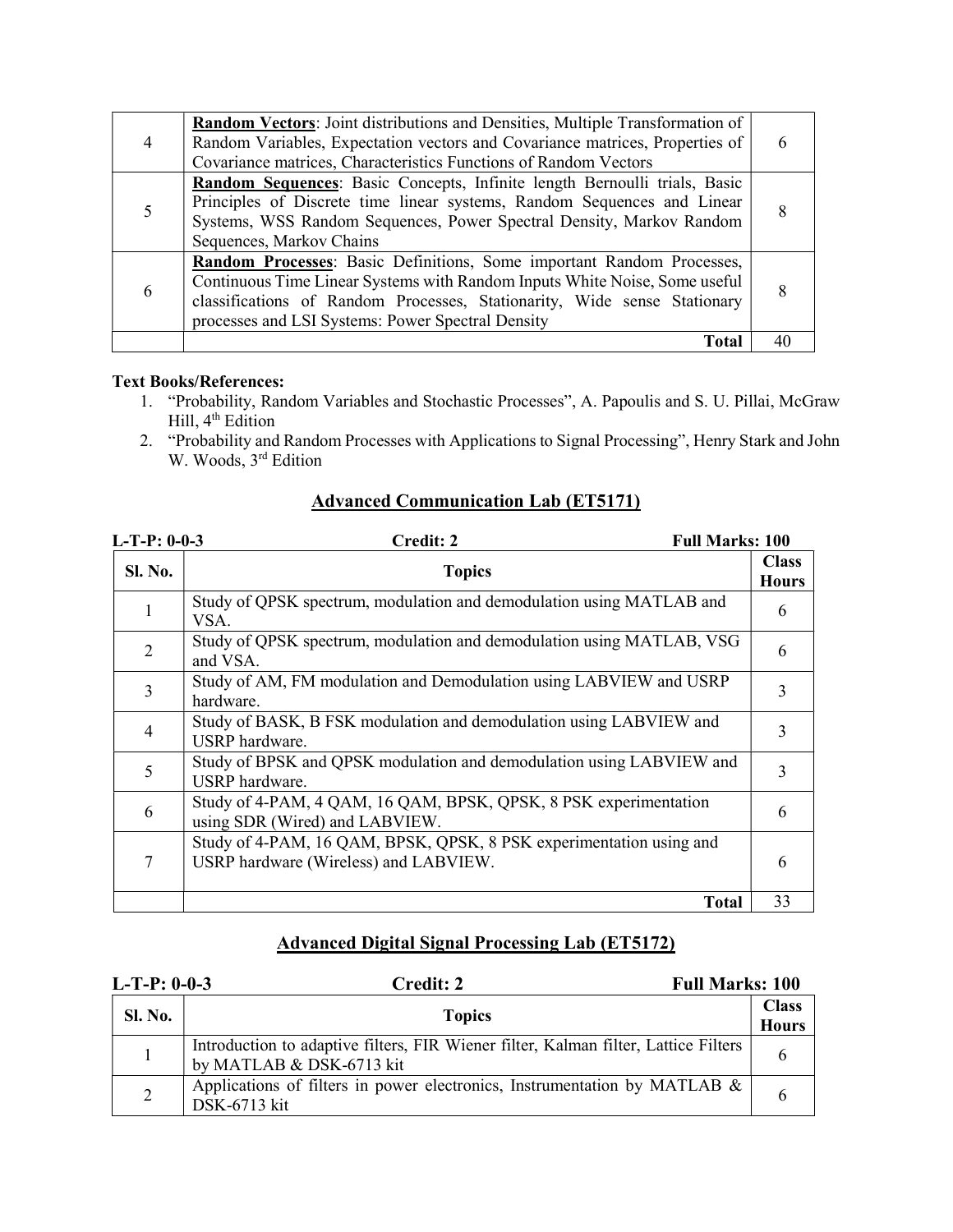| Multirate digital signal processing by MATLAB & DSK-6713 kit                                                                                             |  |
|----------------------------------------------------------------------------------------------------------------------------------------------------------|--|
| Spectral estimation by MATLAB & DSK-6713 kit                                                                                                             |  |
| Implementation of dyadic Multiresolution Analysis (MRA), JPEG 2000 and<br>application of Compressed Sensing in audio signals by MATLAB & DSK-6713<br>kit |  |
| Digital signal control in IoT devices by Arduino and Raspberry pie, Hardware<br>Security Threats to DSP Applications in an IoT Network by DSK-6713 kit   |  |
| Total                                                                                                                                                    |  |

#### Mini Project on Communication Engineering and Signal Processing (ET5173)

L-T-P: 0-0-3 Credit: 2 Full Marks: 100

Each of the will be allotted a mini project work on a relevant topic related to the core subjects in the specialization of Communication Engineering and Signal Processing. The students are expected to put some novel and developmental contributions through sincere research work on the respective topic. Each of the students will have to present his progress and further course of action before a panel of experts who will evaluate their performances based on the presentation and a brief questionnaire session thereafter.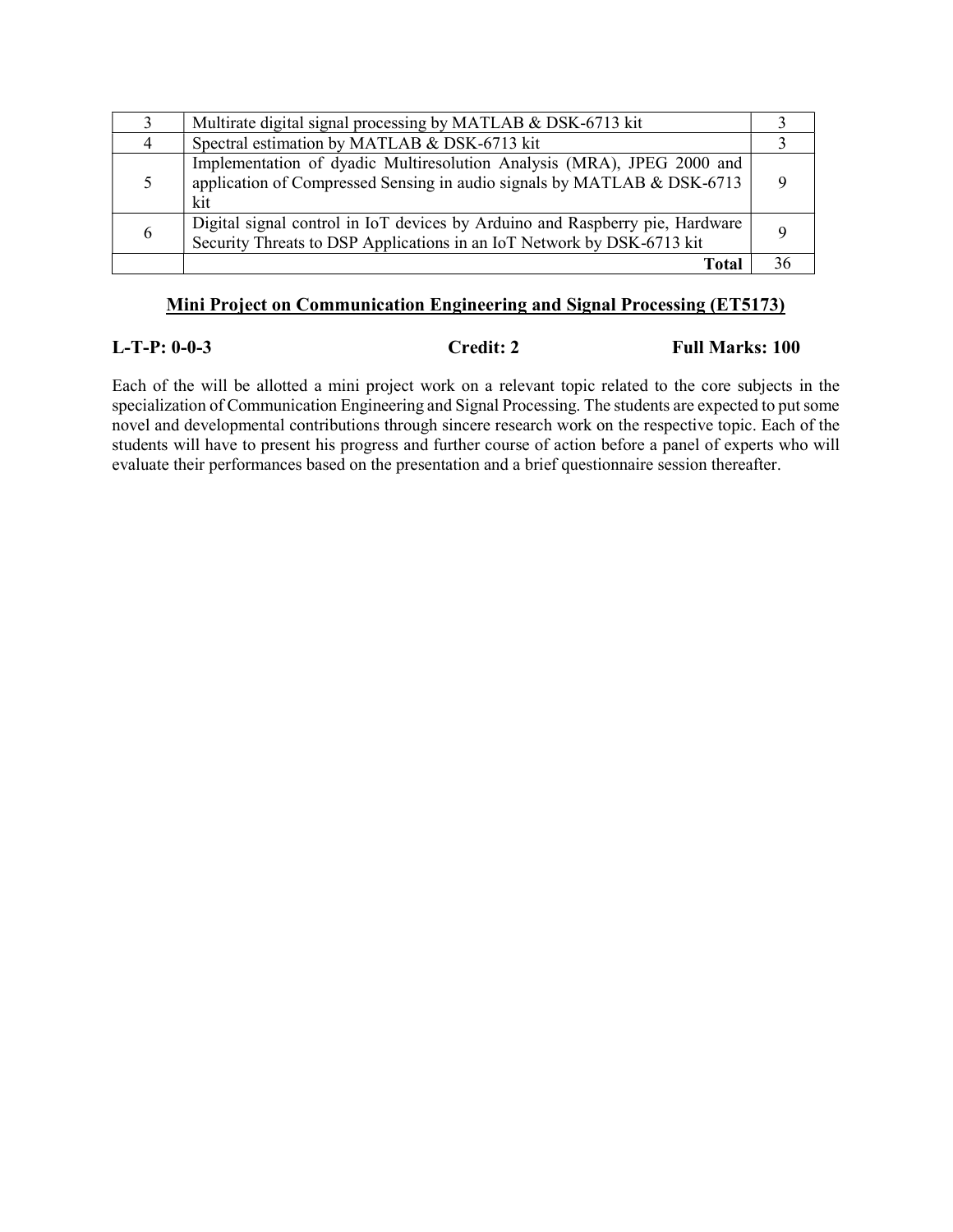## Specialization: Microwave Communication

### Computational Electromagnetics (ET5104)

| $L-T-P: 3-0-0$ | Credit: 3<br><b>Full Marks:100</b>                                                                                                                                                                                                                                                                                                                                                                                |                              |
|----------------|-------------------------------------------------------------------------------------------------------------------------------------------------------------------------------------------------------------------------------------------------------------------------------------------------------------------------------------------------------------------------------------------------------------------|------------------------------|
| <b>Sl. No.</b> | <b>Topics</b>                                                                                                                                                                                                                                                                                                                                                                                                     | <b>Class</b><br><b>Hours</b> |
| $\mathbf{1}$   | Overview of Vector Calculus, Integral of complex functions<br>Overview of Electrostatics, Magnetostatics,<br>Maxwell Equations; Differential and Integral forms;<br>Wave equations in loss-less, low-loss, inhomogeneous media;<br>Uniform plane waves: propagation, reflection, refraction<br>General solution of differential equations, PDEs, Solution of wave equations                                       | 8                            |
| $\overline{2}$ | Finite difference approximation;<br>Solution of 1D wave eqn using FDTD<br>Boundary conditions in FDTD<br>Computational issues in FDTD<br>Extension to 2 and 3 dimensions; Stability, Error analysis<br>PML boundaries<br>Treatment of curved bodies<br>Dispersive media; plasma                                                                                                                                   | 8                            |
| $\overline{3}$ | Equivalence principle; Image theory<br>Solution by separation of variables; Multi-pole expansion<br>Continuity Equation, Poynting's Theorem; Conservation of Momentum<br>Scalar and Vector Potentials: definition, Gauge transformations, retarded<br>potentials<br>Radiated fields from dipoles                                                                                                                  | 8                            |
| $\overline{4}$ | Green's functions; solution of Strum Liouville Differential equations<br>Calculus of variations; functionals; stationarity<br>Method of weighted residuals<br>Integral equations; Method of moments<br>Input impedance of simple wire antennas: infinitesimal, short, half-wave dipoles<br>Charge distribution on a wire; analysis of Stripline<br>Solution of antenna problems using MoM; scattering by cylinder | 8                            |
| 5              | Overview of computational issues: iterative techniques, sparse matrix techiques<br>Fast multipole soln methods<br>Surface currents in MoM; RWG basis functions<br>Brief Introduction to FEM                                                                                                                                                                                                                       | 8                            |
|                | <b>Total</b>                                                                                                                                                                                                                                                                                                                                                                                                      | 40                           |

- 1. Analytical and Computational Methods in Electromagnetics R. Garg
- 2. Numerical techniques in Electromagnetics M. N. O. Sadiku
- 3. Field computation by moment methods R. Harrington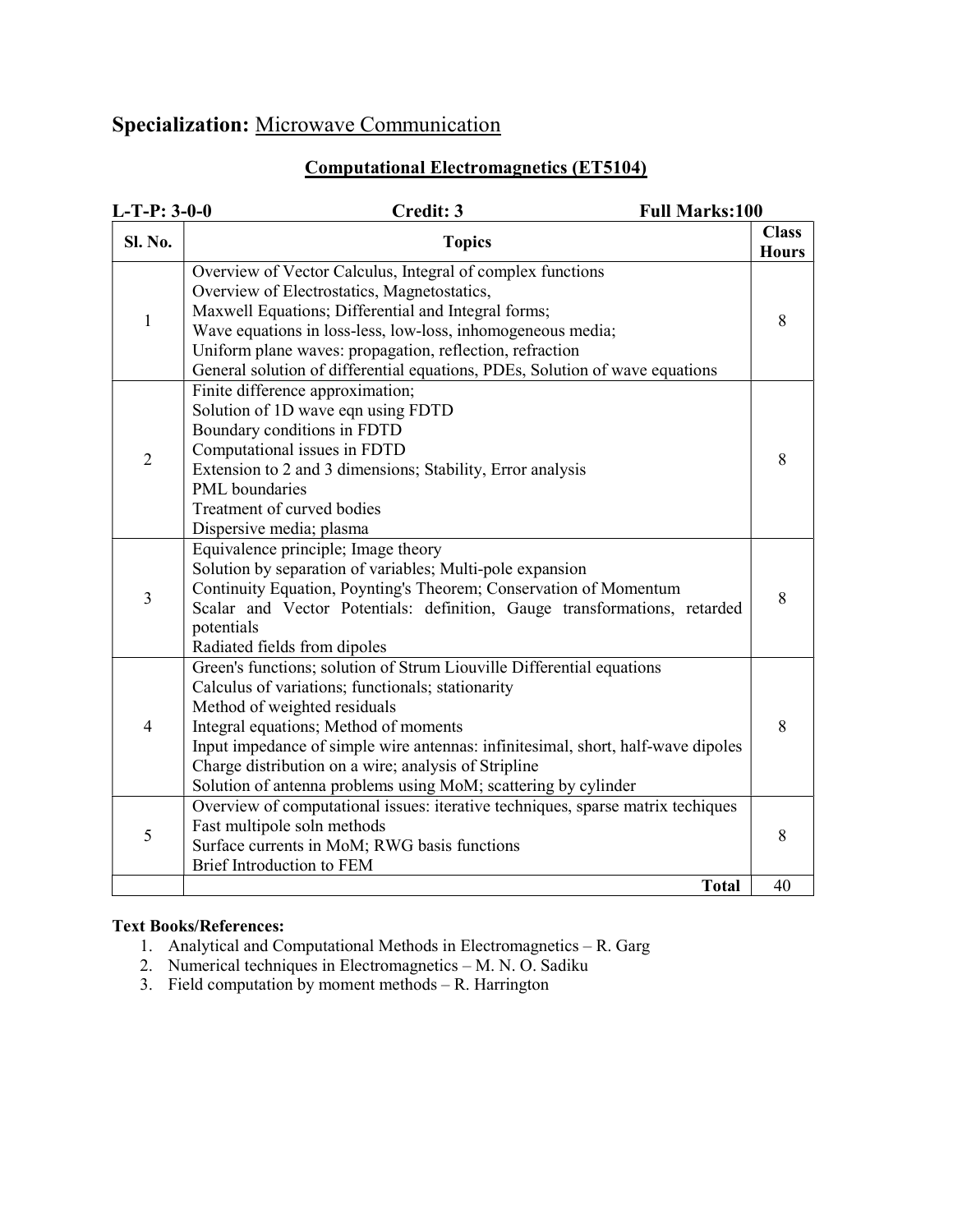### Microwave Devices and Circuits (ET5105)

| $L-T-P: 3-0-0$   | Credit: 3<br><b>Full Marks:100</b>                                                                                                                                                                                                                                                                                                                               |                              |
|------------------|------------------------------------------------------------------------------------------------------------------------------------------------------------------------------------------------------------------------------------------------------------------------------------------------------------------------------------------------------------------|------------------------------|
| <b>Sl. No.</b>   | <b>Topics</b>                                                                                                                                                                                                                                                                                                                                                    | <b>Class</b><br><b>Hours</b> |
| $\mathbf{1}$     | Two cavity Klystron Amplifier, Principle of velocity modulation, power output,<br>efficiency, multi-cavity Klystron amplifier, Reflex Klystron - power output,<br>efficiency, different tuning mechanism.                                                                                                                                                        | 5                            |
| $\overline{2}$   | Magnetron, different structures - cylindrical, rising sun, beam lid, critical<br>magnetic field for operation, principle of bunching, mode jumping, tuning of<br>magnetron oscillator.                                                                                                                                                                           | $\overline{4}$               |
| $\overline{3}$   | Travelling Wave Tubes (TWTs)- O-type, M-type, principle of bunching, TWT<br>Amplifier: power output, gain, TWT Oscillator - Linear and Circular type.                                                                                                                                                                                                            | $\overline{4}$               |
| $\overline{4}$   | IMPATT diode: SDR, DDR, DAR, lo-hi-lo structures, Mechanism for generation<br>of negative resistance, Equivalent circuit, frequency and efficiency of the device,<br>IMPATT diode as an amplifier and oscillator, power combiner, Fabrication<br>process for IMPATT.                                                                                             | $\overline{4}$               |
| 5                | Tunnel diode – structure, quantum mechanical tunneling effect, Current equation,<br>V-I relationship, Equivalent circuit, expression for cut-off frequencies, Tunnel<br>diode amplifier with series and shunt load.                                                                                                                                              | $\overline{4}$               |
| 6                | Transferred Electron Effect, Transferred Electron Device - Gunn diode, negative<br>differential mobility, Equivalent circuit, Gunn diode oscillator, Different modes<br>of operation,                                                                                                                                                                            | $\overline{4}$               |
| $\boldsymbol{7}$ | Microwave Resonator, different types of cavity resonators, Equivalent circuit of<br>resonator, resonant frequency, Q-factor - with load and without load, various loss<br>mechanism of resonator.                                                                                                                                                                | $\overline{4}$               |
| 8                | Design of band pass filter, Immittance inverter, ABCD representation, Design of<br>immittance inverter using lumped and distributed elements, modification of BPF<br>with immittance inverter. Chebyshev low pass filter, nth order Chebyshev<br>function, order of filter, design of higher order microstrip band pass filter using<br>Chebyshev approximation. | 5                            |
| 9                | Different types of planar transmission lines- Slot line, strip line, microstrip line,<br>coplanar line, parallel plate and fringing capacitances, even mode and odd mode<br>propagation, expression for characteristic impedance, effective dielectric<br>constant for different mode of excitation,                                                             | 6                            |
|                  | <b>Total</b>                                                                                                                                                                                                                                                                                                                                                     | 40                           |

#### Text Books/References:

- 1. Micorwave Engineering Pozar, McGraw Hill Book Co.
- 2. Micorwave devices & Circuts S. Y. Liao, Prentice Hall of India.

#### Advanced Antenna Engineering (ET5106)

| $L-T-P: 3-0-0$ | Credit: 3                                                                                                                                                                                                      | <b>Full Marks:100</b>        |  |
|----------------|----------------------------------------------------------------------------------------------------------------------------------------------------------------------------------------------------------------|------------------------------|--|
| Sl. No.        | <b>Topics</b>                                                                                                                                                                                                  | <b>Class</b><br><b>Hours</b> |  |
|                | Antenna fundamentals: Concept of radiation, application of network theorems<br>to Antennas, field of current element and small loops, radiation from half wave<br>dipole and linear antenna, effect of ground, |                              |  |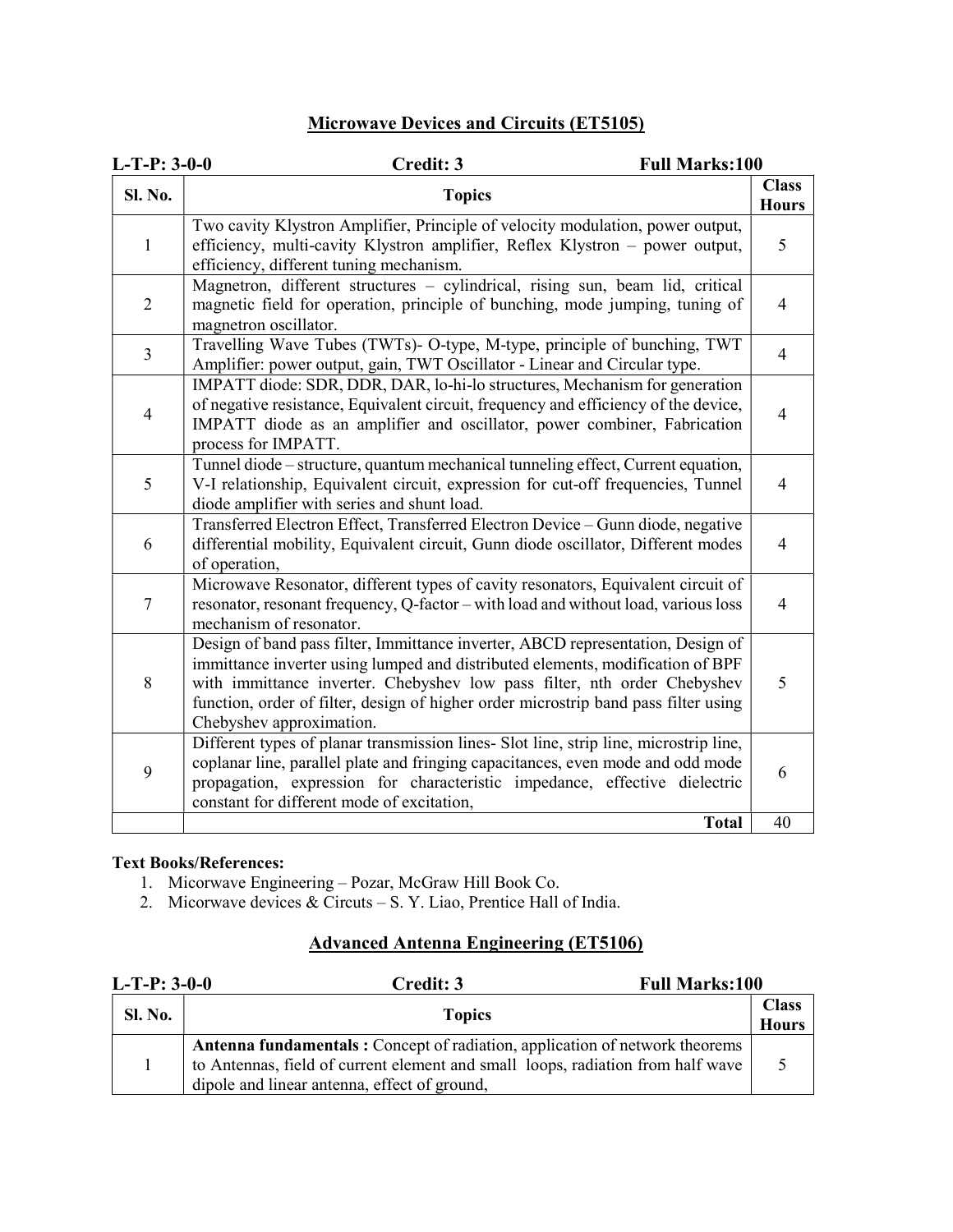|               | Basic antenna definitions: Antenna impedance, beam width, gain, directivity,<br>efficiency, effective area, and polarization.                                                     |    |
|---------------|-----------------------------------------------------------------------------------------------------------------------------------------------------------------------------------|----|
|               | Antennas: Helical antennas, Microwave antenna, Aperture antennas, reflectors,<br>horns, slot antennas, monopole antenna, traveling wave antenna.                                  |    |
|               | Micro-strip antennas: Basic configuration and advantages; Radiation<br>mechanism; Basic characteristics; Feeding techniques; printed circuit antennas.<br>Compactness of antenna. |    |
| $\mathcal{F}$ | Antenna arrays: Multiplication of pattern, electronic beam control.                                                                                                               | 4  |
| 6             | Digital beam forming: Smart antenna in mobile applications.                                                                                                                       | 3  |
|               | Active Integrated Antennas: Active devices and passive elements; Types of<br>active antenna modules, active antenna characteristics and measurements.                             |    |
|               | Millimeter wave antennas: Periodic dielectric antennas; Uniform wave guide<br>leaky wave antenna; Tapered slot antennas and printed circuit antennas.                             |    |
| 9             | Antenna measurement: Out door and compact range measurement<br>arrangements, anechoic chamber, pattern, gain and polarization measurement.                                        |    |
| 10            | Full wave simulation techniques for antenna design : Finite element method,<br>Finite difference time domain method, Methods of moments.                                          |    |
|               | <b>Total</b>                                                                                                                                                                      | 40 |

- 1. Antenna theory : Analysis & Design C.A. Balanis
- 2. Electromagnetic Waves and Radiating Systems- Jordan & Balmain
- 3. Antennas and wave propagation –J.D. Kraus, R.J. Marhefka, A.S. Khan

#### Applied Electromagnetics Lab (ET5174)

| $L-T-P: 0-0-3$ | <b>Full Marks: 100</b><br>Credit: 2                                                                                                                                                    |                              |
|----------------|----------------------------------------------------------------------------------------------------------------------------------------------------------------------------------------|------------------------------|
| <b>Sl. No.</b> | <b>Topics</b>                                                                                                                                                                          | <b>Class</b><br><b>Hours</b> |
|                | Measurement of dielectric properties of solid and liquid materials with DAK 3.5<br>kit & VNA: Comparison of the theoretical and measured values at 5 different<br>frequency points.    |                              |
|                | Familiarization with HFSS software: Design of different metamaterial unit cells<br>(Epsilon negative & Mu negative) using HFSS and determine various parameters.                       |                              |
| 3              | Design and analysis of printed antenna for biomedical applications: Determine S<br>parameters with in-vitro test.                                                                      |                              |
| 4              | Study And familiarize with different types of wireless power transfer systems: I.<br>Inductive coupling based WPT, II. Resonant coupling based WPT, III. Radiation<br>based WPT system |                              |
| $\mathcal{F}$  | Study of FSS using Frequency Selective Surface measurement panel.                                                                                                                      | 3                            |
| 6              | Study of different type of absorbing material for radar application.                                                                                                                   | 3                            |
|                | <b>Total</b>                                                                                                                                                                           | 24                           |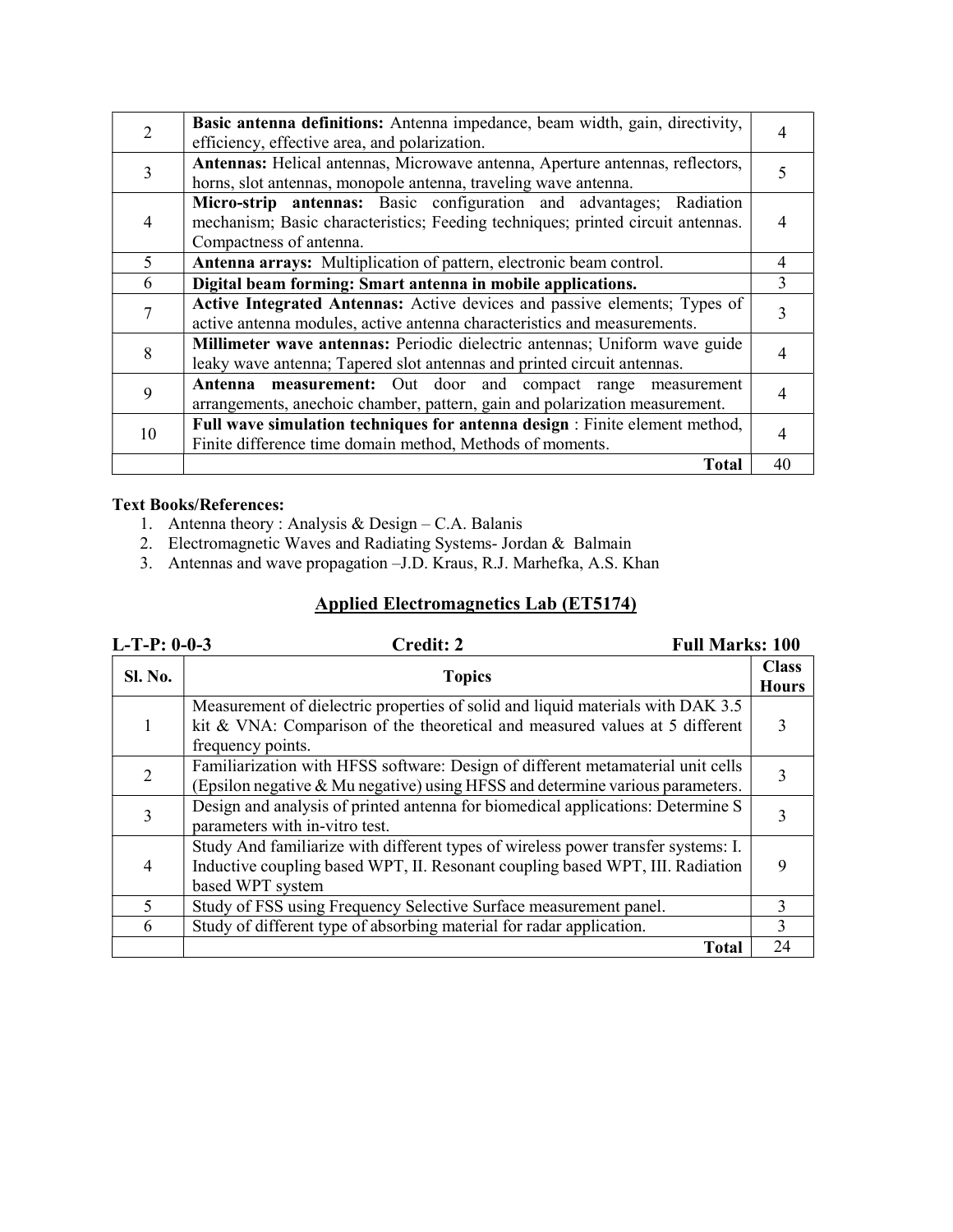#### Microwave Circuits Lab (ET5175)

| $L-T-P: 0-0-3$ | <b>Credit: 2</b><br><b>Full Marks: 100</b>                                                                                                                                                 |                              |
|----------------|--------------------------------------------------------------------------------------------------------------------------------------------------------------------------------------------|------------------------------|
| <b>Sl. No.</b> | <b>Topics</b>                                                                                                                                                                              | <b>Class</b><br><b>Hours</b> |
| 1              | Study of different types of microwave filters viz. Low pass filters, High pass<br>filters, Band pass filters, band reject filters and finding out their filtering<br>characteristics       | h                            |
| 2              | Study of different types of directional coupler and its properties viz. Branch<br>line coupler, Coupled line coupler, Hybrid ring coupler, Folded Lange coupler,<br>Unfolded Lange coupler | 6                            |
| 3              | Study of different types of attenuator and investigating its characteristics:<br>Pin modulator/variable attenuator, PIN diode switchable attenuator                                        | 6                            |
| 4              | Study of different types of power divider circuits: Wilkinson equal power<br>divider and unequal power divider                                                                             |                              |
| 5              | Study of different MMIC circuits like : Mixer, Microwave Amplifier and<br>Voltage controlled Oscillator (VCO)                                                                              | 6                            |
| 6              | Study of satellite communication system, microwave circuits and antennas in a<br>satellite transponder                                                                                     |                              |
|                | <b>Total</b>                                                                                                                                                                               | 30                           |

#### Mini Project on Microwave Communication (ET5176)

#### L-T-P: 0-0-3 Credit: 2 Full Marks: 100

Each of the will be allotted a mini project work on a relevant topic related to the core subjects in the specialization of Microwave Communication The students are expected to put some novel and developmental contributions through sincere research work on the respective topic. Each of the students will have to present his progress and further course of action before a panel of experts who will evaluate their performances based on the presentation and a brief questionnaire session thereafter.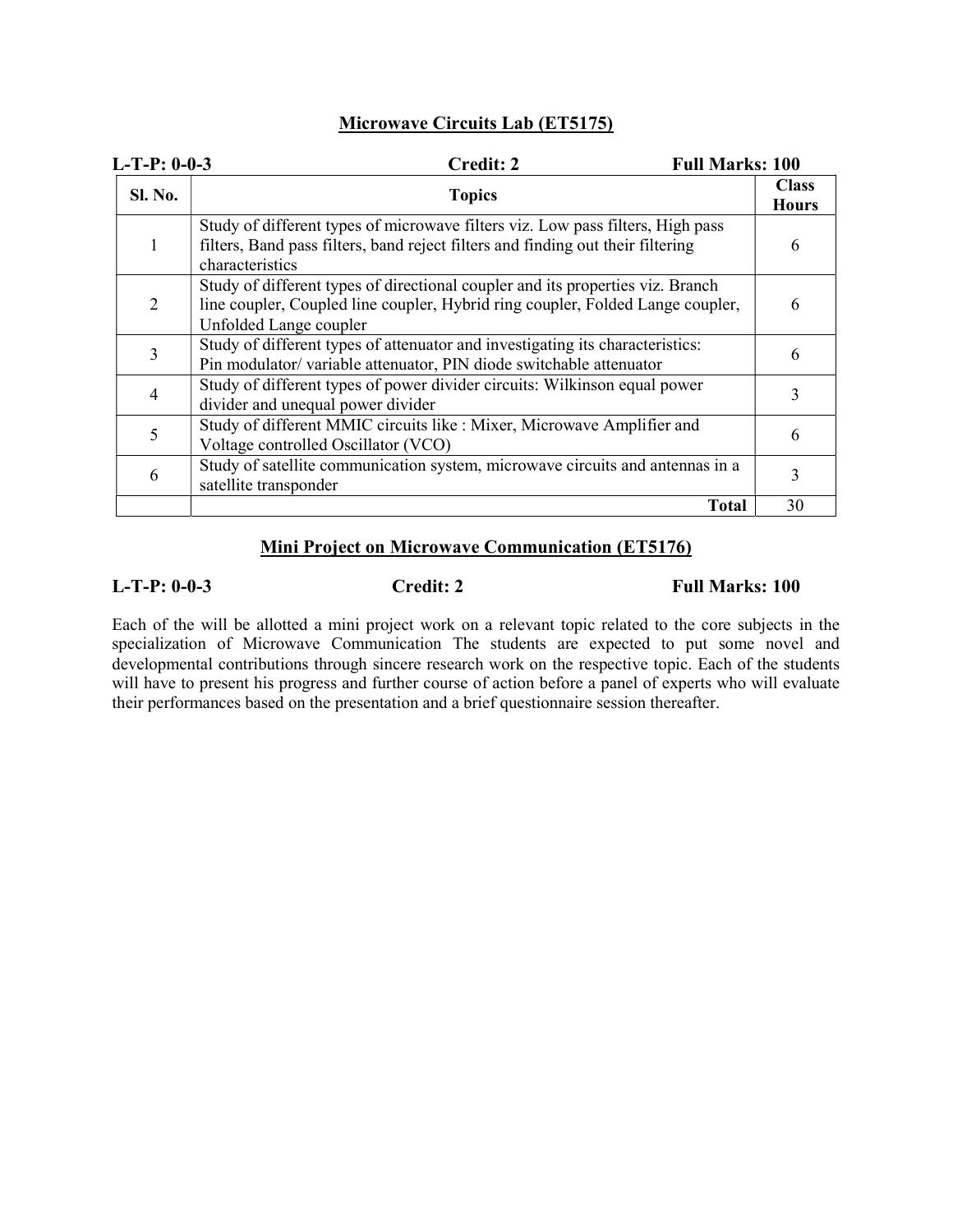## Specialization: Microelectronics and VLSI Design

#### Advanced Semiconductor Devices (ET5107)

| $L-T-P: 3-0-0$ | Credit: 3<br><b>Full Marks:100</b>                                                                                                                                                                                                                                                                                                                                                                                                                                                                  |                              |
|----------------|-----------------------------------------------------------------------------------------------------------------------------------------------------------------------------------------------------------------------------------------------------------------------------------------------------------------------------------------------------------------------------------------------------------------------------------------------------------------------------------------------------|------------------------------|
| Sl. No.        | <b>Topics</b>                                                                                                                                                                                                                                                                                                                                                                                                                                                                                       | <b>Class</b><br><b>Hours</b> |
| $\mathbf{1}$   | Introduction of Semiconductor Devices: Introduction, Ohmic contact,<br>Rectifying contact, Current transport across a metal-semiconductor boundary,<br>Metal-Insulator-Semiconductor(MIS)<br>System,<br>Metal-Semiconductor-Field-<br>Effect-Transistor (MESFET), Charge Coupled Devices (CCDs), Microwave<br>transistors, Gunn Diode, Impatt Diode.                                                                                                                                                | 3                            |
| $\overline{2}$ | Semiconductor Tunnel Devices: Tunneling from the point of view of quantum<br>measurement, Analysis of the Tunneling effect; Tunneling probability,<br>Tunneling current density, Resonant tunneling.<br>Tunnel Diodes; Qualitative and quantitative explanation of the Tunnel Diode I-<br>V characteristics, Indirect tunneling, Excess current, Thermal current in a tunnel<br>diode, Dependence of tunnel diode characteristics on various parameters                                             | 5                            |
| $\overline{3}$ | Photonic Devices: Light-emitting diodes (LEDs), OLEDs, Laser diodes, Photo<br>detectors, and Solar cells                                                                                                                                                                                                                                                                                                                                                                                            | $\overline{4}$               |
| $\overline{4}$ | State-of-the-art Semiconductor Devices: Emerging non-volatile memory<br>materials and devices (Memristor), Carbon nanotube/nanowire, graphene, and<br>MoS <sub>2</sub> based electronic devices, Recent devices.                                                                                                                                                                                                                                                                                    | 10                           |
| 5              | Physics of Advance MOSFET Structures: Drift-Diffusion Approach for IV,<br>Gradual Channel Approximation, Sub-threshold current and slope, Body effect,<br>Pao&Sah Model, Detail 2D effects in MOSFET, High field and doping<br>dependent mobility models, High field effects and MOSFET reliability issues<br>(SILC, TDDB, & NBTI), Leakage mechanisms in thin gate oxide, High-K-Metal<br>Gate MOSFET devices and technology issues, Intrinsic MOSFET capacitances<br>and resistances, Meyer model | 10                           |
| 6              | MOSFET Structures: SOI MOSFET, FDSOI and PDSOI, 1D Electrostatics of<br>FDSOI MOS, VT definitions, Back gate coupling and body effect parameter, IV<br>characteristics of FDSOI-FET, FDSOI-sub-threshold slope, Floating body effect,<br>single transistor latch, ZRAM device, Bulk and SOI FET: discussions referring<br>to the ITRS                                                                                                                                                               | 9                            |
| $\tau$         | Power Electronic Devices: Insulated-Gate Bipolar Transistor (IGBT), Power<br>MOSFET (Vertical-MOS, Hexagonal Field Effect Transistor (HEXFET),<br>Physics and operation of Thyristors, Silicon Controlled Rectifier (SCR), Gate<br>turn-off Thyristor (GTO), Integrated gate-commutated Thyristor (IGCT), MOS<br>Controlled Thyristor (MCT).                                                                                                                                                        | $\tau$                       |
|                | <b>Total</b>                                                                                                                                                                                                                                                                                                                                                                                                                                                                                        | 48                           |

- 1. S. M. Sze and Kwok K. Ng, "Physics of Semiconductor devices (3rd)", Wiley, 2007
- 2. Supriyo Datta, "Quantum Transport Atom to Transistor", Cambridge University Press, 2005
- 3. Michael Shur, "Physics of Semiconductor Devices," Prentice Hall
- 4. Yuan Taur&Tak H. Ning, "Fundamentals of Modern VLSI Devices", Cambridge, 1998
- 5. Mark Lundstrom& Jing Guo, "Nanoscale Transistors: Device Physics, Modeling & Simulation", Springer, 2005.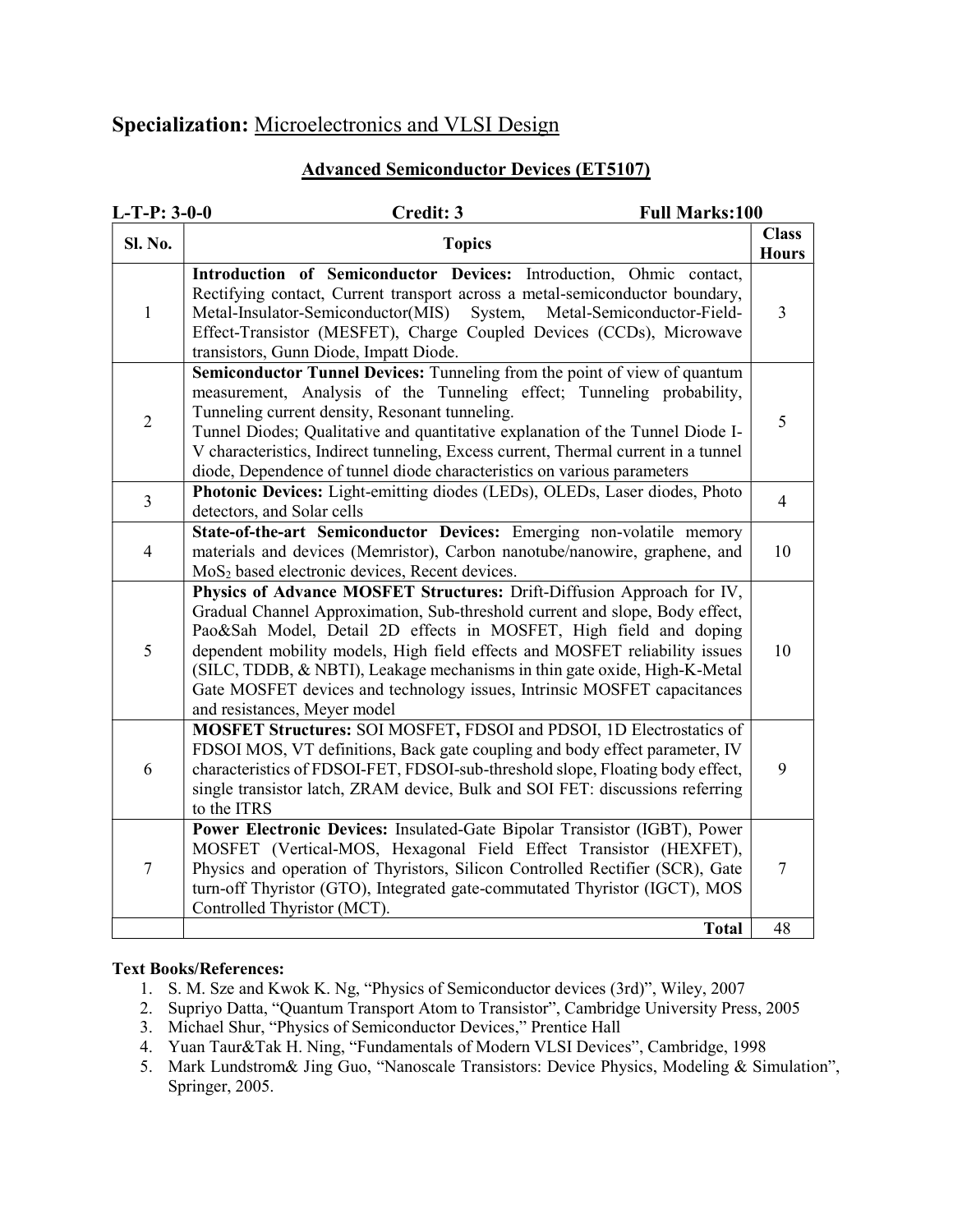- 6. YannisTsividis, "Operation and Modeling of the MOS Transistor", Oxford University Press, 2nd Edn.
- 7. J.P. Colinge, "Silicon-on-Insulator Technology: Materials to VLSI", Springer, 1997.

#### Analog VLSI Design (ET5108)

| $L-T-P: 3-0-0$ | Credit: 3<br><b>Full Marks:100</b>                                                                                                                                                                                                         |                              |
|----------------|--------------------------------------------------------------------------------------------------------------------------------------------------------------------------------------------------------------------------------------------|------------------------------|
| <b>Sl. No.</b> | <b>Topics</b>                                                                                                                                                                                                                              | <b>Class</b><br><b>Hours</b> |
| 1              | Introduction: Motivation for analog VLSI and mixed signal circuits in CMOS<br>technologies and issues thereof.                                                                                                                             | 1                            |
| $\overline{2}$ | CMOS device fundamentals: Basic MOS models, device capacitances,<br>parasitic resistances, substrate models, trans-conductance, output resistance, fT,<br>frequency dependence of device parameters.                                       | 3                            |
| $\overline{3}$ | Single stage amplifiers: Common source amplifier, source degeneration,<br>source follower, common gate amplifier, cascade stage.                                                                                                           | 5                            |
| $\overline{4}$ | Differential Amplifiers: Basic differential pair, common mode response,<br>differential pair with MOS loads, Gilbert Cell, device mismatch effects, input<br>offset voltage.                                                               | $\overline{4}$               |
| 5              | Current Mirrors, Current and Voltage Reference: Basic current mirrors,<br>cascode current mirrors, active current mirrors, low current biasing, supply<br>insensitive biasing, temperature insensitive biasing, impact of device mismatch. | 4                            |
| 6              | Frequency Response of Amplifiers: Miller effect, CS amplifier, source<br>follower, CG amplifier, cascade stage, differential amplifier, Multistage<br>amplifier.                                                                           | $\overline{\mathcal{L}}$     |
| $\overline{7}$ | Feedback: Feedback topologies, effect of load, modeling input and output ports<br>in feedback circuits                                                                                                                                     | $\overline{3}$               |
| 8              | Noise: Statistical characteristics, types of noise, single stage amplifiers,<br>differential pair, noise bandwidth, impact of feedback on noise.                                                                                           | $\overline{3}$               |
| 9              | Operational Amplifiers: Performance parameters, One-stage and two-stageOp<br>Amps, gain boosting, comparison, common mode feedback, input range, slew<br>rate, power supply rejection, noise in Op Amps                                    | 6                            |
| 10             | Stability and Frequency Compensation: Multi pole systems, phase margin,<br>frequency compensation                                                                                                                                          | $\overline{3}$               |
| 11             | High Performance CMOS Op-Amp: Buffered Op-amps, High-<br>speed/Frequency Op-amps, Differential output op-amps, low noise and low<br>voltage op-amps                                                                                        | 6                            |
|                | <b>Total</b>                                                                                                                                                                                                                               | 40                           |

- 1. "Design of Analog CMOS Integrated Circuits", 1st Ed., Razavi, B., McGraw Hill, 2001.
- 2. "Analysis and Design of Analog Integrated Circuits", 4th Ed., Gray, P.R., Hurst, P. J., Lewis, S.H., Meyer, R.G., John Wiley and Sons, 2001.
- 3. "CMOS Circuit Design, Layout and Simulation", Baker, R. J., Li, H. W. and Boyce, D. E., Prentice-Hall of India, 1998.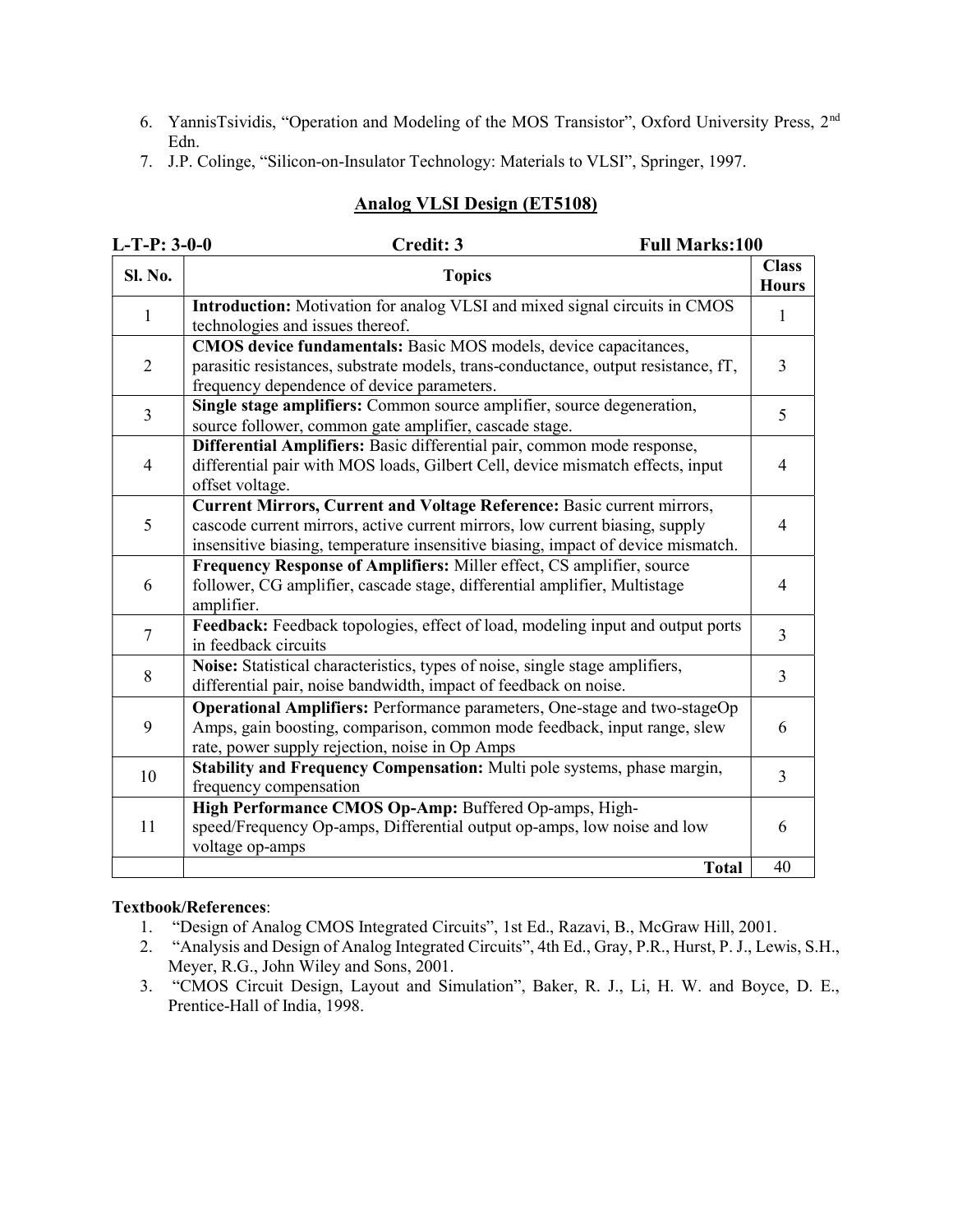#### VLSI Fabrication Technology (ET5110)

| $L-T-P: 3-0-0$ | Credit: 3<br><b>Full Marks:100</b>                                                                                                                                                                                    |                              |
|----------------|-----------------------------------------------------------------------------------------------------------------------------------------------------------------------------------------------------------------------|------------------------------|
| Sl. No.        | <b>Topics</b>                                                                                                                                                                                                         | <b>Class</b><br><b>Hours</b> |
| 1              | Introduction to IC Technology: Basic fabrication steps and their Importance.                                                                                                                                          | 4                            |
| 2              | Environment of IC Technology: Concepts of Clean room and safety<br>requirements, Concepts of Wafer cleaning processes and wet chemical etching<br>techniques.                                                         | 4                            |
| 3              | <b>Impurity Incorporation:</b> Solid State diffusion modeling and technology; Ion<br>Implantation modeling, technology and damage annealing, characterization of<br>Impurity profiles                                 | 6                            |
| 4              | <b>Oxidation:</b> Kinetics of Silicon dioxide growth both for thick, thin and ultra-thin<br>films, Oxidation technologies in VLSI and ULSI, Characterization of oxide films,<br>High k and low k dielectrics for ULSI | 6                            |
| 5              | Lithography: Photolithography, E-beam lithography and newer lithography<br>techniques for VLSI/ULSI, Mask generation.                                                                                                 | 6                            |
| 6              | <b>Chemical Vapour Deposition Techniques: CVD techniques for deposition of</b><br>polysilicon, silicon dioxide, silicon nitride and metal films; Epitaxial growth of<br>silicon: modeling and technology.             | 6                            |
| 7              | Metal Film Deposition: Evaporation and sputtering techniques, Failure<br>mechanisms in metal interconnects Multi-level metallization schemes.                                                                         | 4                            |
| 8              | Plasma and Rapid Thermal Processing: PECVD, Plasma etching and RIE<br>techniques; RTP techniques for annealing, growth and deposition of various films<br>for use in ULSI.                                            | 4                            |
|                | <b>Total</b>                                                                                                                                                                                                          | 40                           |

#### Text Books/References:

- 1. S.M.Sze(2nd Edition )"VLSI Technology", McGraw Hill Companies Inc.
- 2. C.Y. Chang and S.M.Sze (Ed), "ULSI Technology", McGraw Hill Companies Inc.
- 3. Stephena, Campbell, "The Science and Engineering of Microelectronic Fabrication", Second Edition, Oxford University Press.
- 4. James D.Plummer, Michael D.Deal, "Silicon VLSI Technology" Pearson Education.

#### Advanced Semiconductor Devices Lab (ET5177)

| $L-T-P: 0-0-3$ | Credit: 2<br><b>Full Marks: 100</b>                                                                                                                                                                                                                                                                                                                                                                                                                |                              |
|----------------|----------------------------------------------------------------------------------------------------------------------------------------------------------------------------------------------------------------------------------------------------------------------------------------------------------------------------------------------------------------------------------------------------------------------------------------------------|------------------------------|
| <b>Sl. No.</b> | <b>Topics</b>                                                                                                                                                                                                                                                                                                                                                                                                                                      | <b>Class</b><br><b>Hours</b> |
|                | <b>I-V characteristics of MOSFET</b><br>Depletion Mode n-Channel MOSFET (IRF 640N) is used.<br>$\bullet$<br>Obtain the $I_D$ vs. $V_{DS}$ curve for different Gate voltage ( $V_{GS}$ ).<br>$\bullet$<br>Clearly show different regions of operation in the graph.<br>Identify Gate Threshold Voltage ( $V_{GS(TH)}$ ).<br>$\bullet$<br>Find out Trans-conductance $(g_m)$ , output resistance $(r_o)$ and Early Voltage<br>$\bullet$<br>$(V_a)$ . |                              |
|                | <b>C-V Characteristics of MOSFET</b><br>Depletion Mode n-Channel MOSFET (IRF 640N) is used.<br>$\bullet$<br>Obtain the $C_G$ vs. $V_{GS}$ curve.                                                                                                                                                                                                                                                                                                   |                              |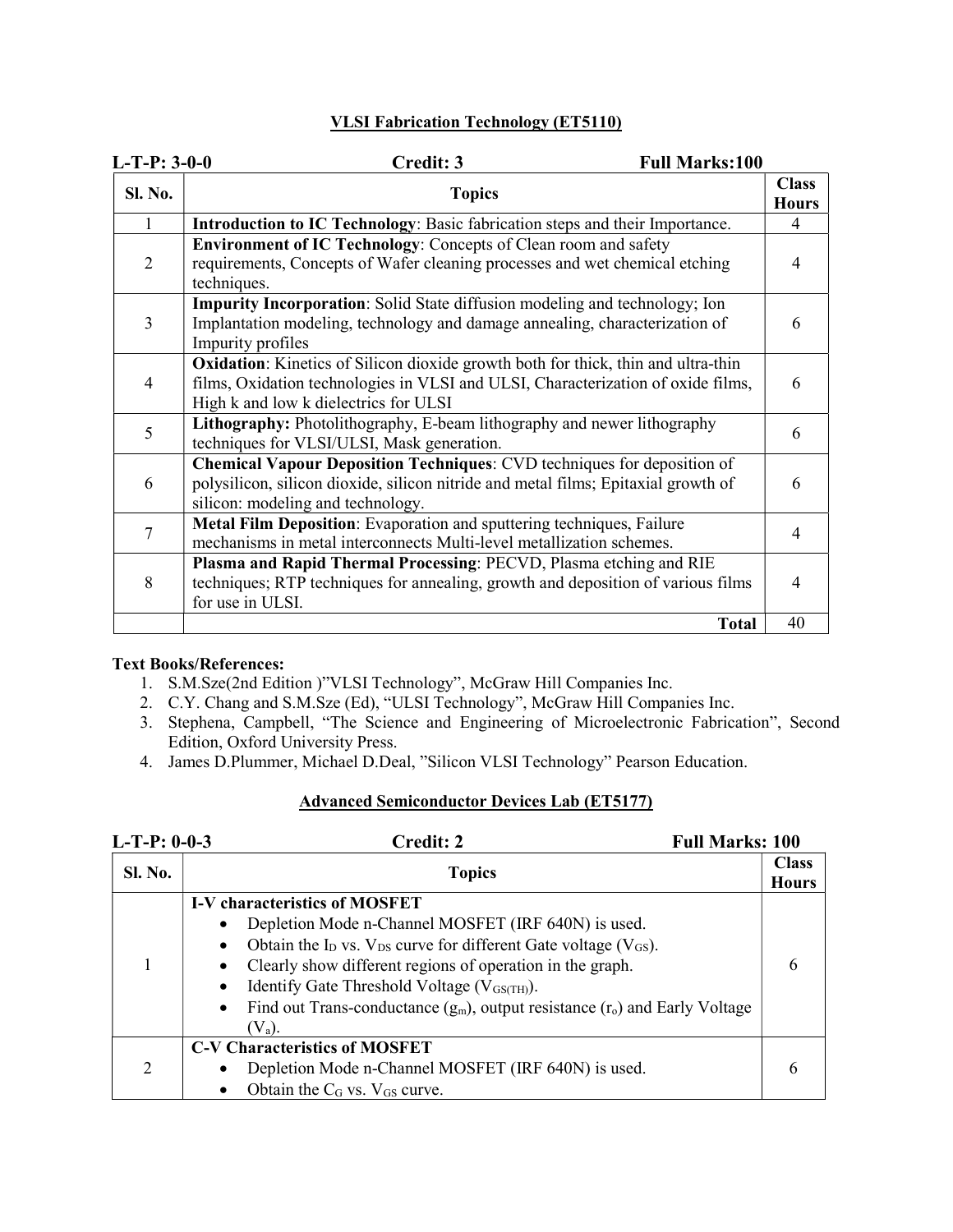|   | Explain different regions obtained in the graph.                                          |    |
|---|-------------------------------------------------------------------------------------------|----|
|   | Identify Flat Band Voltage (V <sub>F</sub> ) and Threshold voltage (V <sub>GS(TH)</sub> ) |    |
|   | Calculate doping concentration of the substrate.<br>$\bullet$                             |    |
|   | Calculate the barrier height of the Gate-Substrate junction.                              |    |
|   | <b>I-V</b> characteristics of Tunnel Diode:                                               |    |
|   | Ge Tunnel diode (1N3939/1N3940) is used.                                                  |    |
|   | Obtain the I vs. V curve.                                                                 |    |
| 3 | Indicate negative resistance region in the graph.                                         | 6  |
|   | Indicate Valley Voltage $(V_V)$ and Peak Voltage $(V_P)$ from obtained                    |    |
|   | graph.                                                                                    |    |
|   | Calculate Peak to Valley ratio $(I_P/I_V)$ .                                              |    |
|   | Calculate minimum negative resistance.                                                    |    |
|   | I-V characteristics of SCR:                                                               |    |
|   | SCR $(BT136-600D)$ is used.                                                               |    |
| 4 | Obtain the I vs. V curve for different $I_g$ .                                            | 3  |
|   | Indicate different regions in the graph.                                                  |    |
|   | Obtain V <sub>BF</sub> .                                                                  |    |
|   | I-V and C-V characteristics of Gas sensor:                                                |    |
| 5 | Commercially available Metal Oxide based Gas sensor is used.                              | 3  |
|   | Obtain the I vs. V curve for different Temperatures.<br>$\bullet$                         |    |
|   | Obtain the C vs. V curve for different Temperatures.                                      |    |
|   | I-V and C-V characteristics of Bio sensor:                                                |    |
| 6 | Commercially available Bio sensor is used.                                                | 6  |
|   | Obtain the I vs. V curve.                                                                 |    |
|   | Obtain the C vs. V curve.                                                                 |    |
|   | <b>Total</b>                                                                              | 30 |

### VLSI Design Lab (ET5178)

| $L-T-P: 0-0-3$ | Credit: 2<br><b>Full Marks: 100</b>                                                     |                              |
|----------------|-----------------------------------------------------------------------------------------|------------------------------|
| <b>Sl. No.</b> | <b>Topics</b>                                                                           | <b>Class</b><br><b>Hours</b> |
|                | Lambda calculation for PMOS and NMOS and Trans-conductance Plot                         | 3                            |
| 2              | Design and Simulation and Layout of i) CMOS Inverter ii) Single Transistor<br>Amplifier | 3                            |
| 3              | Design and Simulation and Layout of Common Source and Common Drain<br>Amplifier         | 3                            |
| 4              | Design and Simulation and Layout of Cascade and Cascode Current Mirror                  | 6                            |
| 5              | Design and Simulation and Layout of CMOS Op-Amp, Op-Amp Compensation                    | 6                            |
| 6              | Design and Simulation and Layout of Switched capacitor circuits                         | 3                            |
| 7              | Design and Simulation and Layout of ADC and DAC                                         | 6                            |
|                | <b>Total</b>                                                                            | 30                           |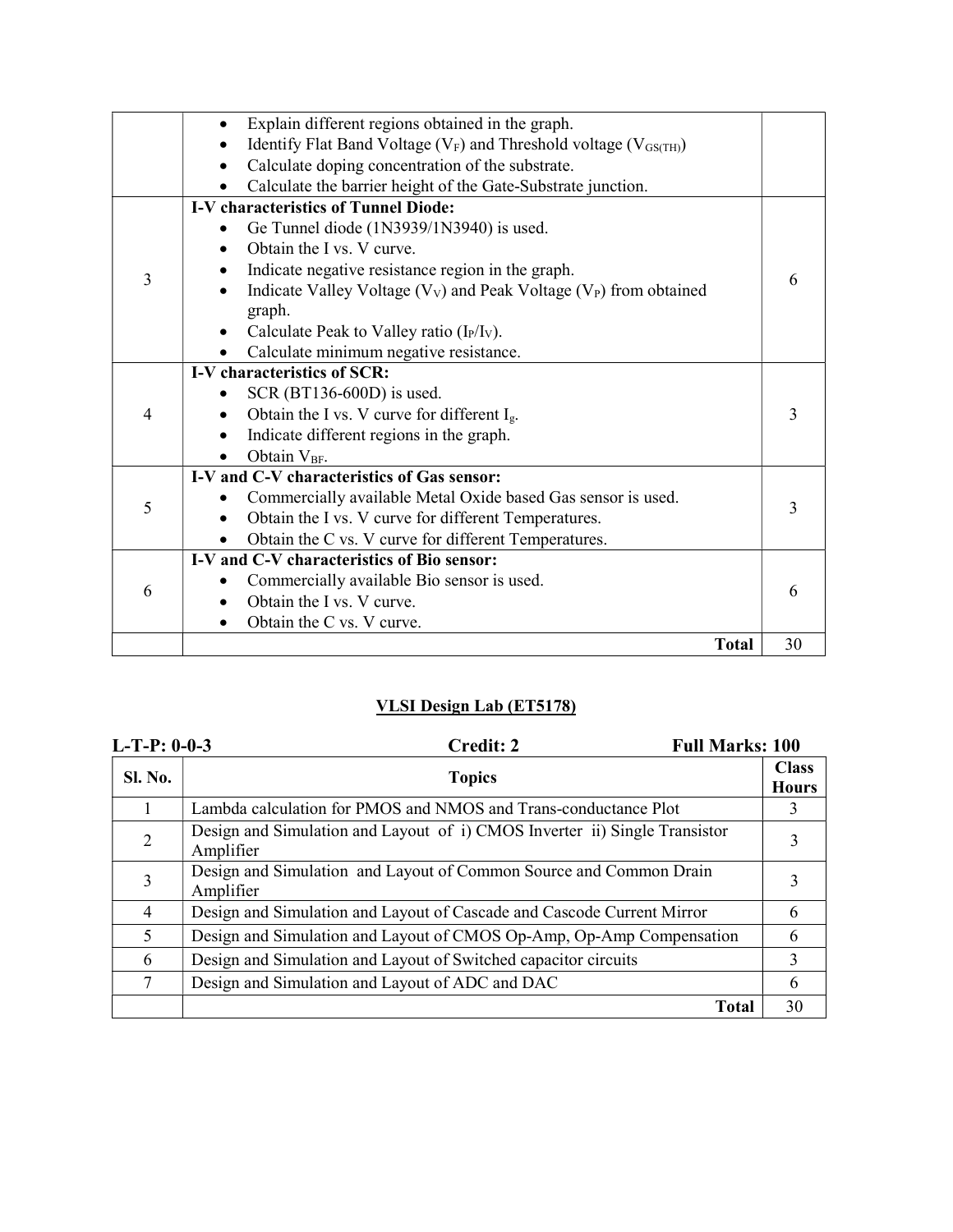#### Mini Project on Microelectronics and VLSI Design(ET5180)

L-T-P: 0-0-3 Credit: 2 Full Marks: 100

Each of the will be allotted a mini project work on a relevant topic related to the core subjects in the specialization of Microwave Communication The students are expected to put some novel and developmental contributions through sincere research work on the respective topic. Each of the students will have to present his progress and further course of action before a panel of experts who will evaluate their performances based on the presentation and a brief questionnaire session thereafter.

## 1st Semester Dept. Elective-I Syllabus for PG

| $L-T-P: 3-0-0$ | <b>Full Marks:100</b><br>Credit: 3                                                                                                                                                                                                                                                                                                                                                                                                                                                                                                                                                                                                                                                                     |                              |
|----------------|--------------------------------------------------------------------------------------------------------------------------------------------------------------------------------------------------------------------------------------------------------------------------------------------------------------------------------------------------------------------------------------------------------------------------------------------------------------------------------------------------------------------------------------------------------------------------------------------------------------------------------------------------------------------------------------------------------|------------------------------|
| Sl. No.        | <b>Topics</b>                                                                                                                                                                                                                                                                                                                                                                                                                                                                                                                                                                                                                                                                                          | <b>Class</b><br><b>Hours</b> |
| $\mathbf{1}$   | Introduction to optical network: Telecom network overview and<br>architecture, optical networks, the optical layer, transparency and all-optical<br>networks, optical packet switching, transmission basics, network evolution                                                                                                                                                                                                                                                                                                                                                                                                                                                                         | $\overline{2}$               |
| $\overline{2}$ | <b>Optical Networking Components/Building Blocks:</b> Light propagation in<br>optical fiber, loss and bandwidth, chromatic dispersion, non linear effects,<br>Solitons, couplers, isolators and circulators, multiplexers and filters, optical<br>amplifiers, transmitters, detectors, switches, wavelength converters,                                                                                                                                                                                                                                                                                                                                                                                | 8                            |
| 3              | Single and Multi-hop Networks: SONET/SDH, ATM, IP, Storage-Area<br>networks, Gigabit and 10-Gigabit Ethernet, WDM optical networks, WDM<br>network elements: optical line terminals, optical line amplifiers, optical add/drop<br>multiplexers, optical crossconnects; WDM network design: cost trade-offs, LTD<br>and RWA problems, dimensioning wavelength-routing networks, statistical<br>dimensioning models, maximum load dimensioning models; Control and<br>management: network management functions, optical layer services and<br>interfacing, layers within the optical layer, multivendor interoperability,<br>performance and fault management, configuration management, optical safety. | 12                           |
| $\overline{4}$ | Photonic packet switching: Optical time<br>division multiplexing,<br>synchronization,<br>header processing,<br>buffering,<br>burst<br>switching,<br>implementation and application                                                                                                                                                                                                                                                                                                                                                                                                                                                                                                                     | 6                            |
| 5              | Deployment considerations: Evolving telecommunications network,<br>designing the transmission layer using SM, TDM, WDM, long haul<br>networks, metro networks                                                                                                                                                                                                                                                                                                                                                                                                                                                                                                                                          | $\overline{2}$               |
| 6              | Fiber-optic quantum information technologies: Introduction, fiber nonlinearity<br>as source of coherent photons, fiber nonlinearity as source of entangled photons,<br>degenerate photon pair in telecom band.                                                                                                                                                                                                                                                                                                                                                                                                                                                                                         | 6                            |
| $\overline{7}$ | Free space communication: Introduction, emission and reception of optical<br>beams, line of sight propagation, optical communication, safety and confidentiality.                                                                                                                                                                                                                                                                                                                                                                                                                                                                                                                                      | $\overline{4}$               |
|                | <b>Total</b>                                                                                                                                                                                                                                                                                                                                                                                                                                                                                                                                                                                                                                                                                           | 40                           |

#### Optical Communication and Networking (ET5121)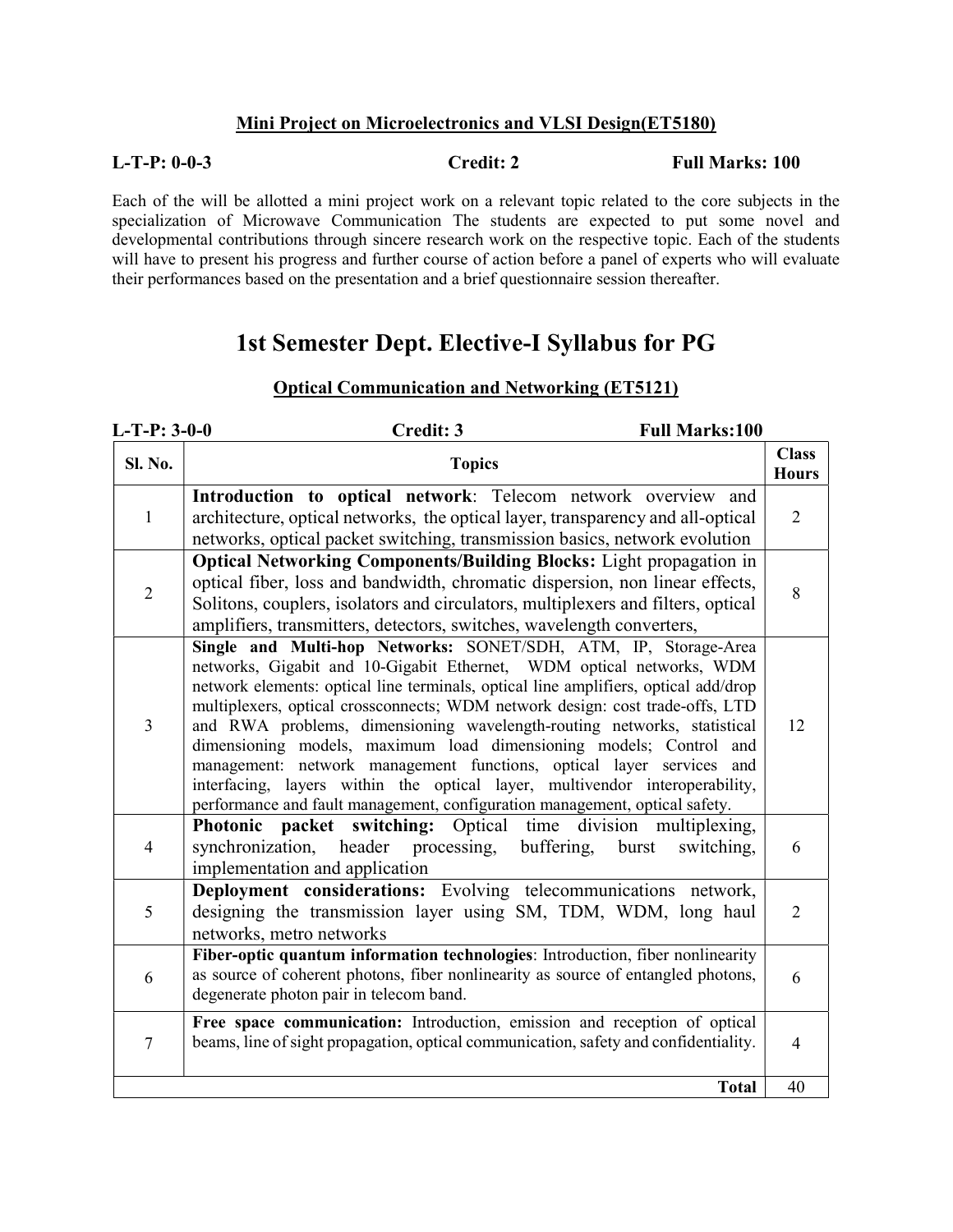- 1. Optical networks: a practical perspective by Ramaswami, Rajiv, Kumar Sivarajan, and Galen Sasaki, Morgan Kaufmann, 2009.
- 2. Introduction to fiber optics- A. K. Ghatak.
- 3. Free-Space Optics Propagation and Communication- O. Bouchet, H. Sizun, C. Boisrobert, F. de Fornel, P. Favennec

#### Electromagnetic Interference and Compatibility (ET5122)

| $L-T-P: 3-0-0$ | Credit: 3<br><b>Full Marks:100</b>                                                                                                                                                                                                                                                                        |                              |
|----------------|-----------------------------------------------------------------------------------------------------------------------------------------------------------------------------------------------------------------------------------------------------------------------------------------------------------|------------------------------|
| Sl. No.        | <b>Topics</b>                                                                                                                                                                                                                                                                                             | <b>Class</b><br><b>Hours</b> |
| 1              | Introduction: Electromagnetic environment - natural noise, man-made noise, CW<br>and transient sources, home environment, practical examples                                                                                                                                                              | $\overline{4}$               |
| $\overline{2}$ | Aspects of EMC: Concepts, history, electrical dimensions and waves, EMC units,<br>signal source specification                                                                                                                                                                                             | $\overline{3}$               |
| 3              | EMC Requirements: Requirements for products, typical product emissions,<br>radiated susceptibility, conducted susceptibility, electrostatic discharge (ESD),<br>measurement of radiated &conducted emissions for verification of compliance,<br>design constraints for products, advantages of EMC design | 5                            |
| 4              | Signal Spectra: Relationship between Time Domain and frequency Domain of<br>Periodic Signals, Non-periodic Waveforms, Representation of Random (Data)<br>Signals                                                                                                                                          | 4                            |
| 5              | Non-ideal Behavior of Components: Wires, resistors, capacitors, inductors,<br>Printed Circuit Board (PCB). Effect of Component Leads, Mechanical Switches                                                                                                                                                 | $\overline{4}$               |
| 6              | Antennas for EMC : Typical antennas and their arrays, Characterization of<br>Antennas                                                                                                                                                                                                                     | $\overline{4}$               |
| $\overline{7}$ | Emissions and Susceptibility: Conducted Emissions and Susceptibility, Radiated<br>Emissions and Susceptibility, simple emission models                                                                                                                                                                    | $\overline{4}$               |
| 8              | Crosstalk: Three-Conductor Transmission Lines and Crosstalk, Shielded Wires,<br><b>Twisted Wires</b>                                                                                                                                                                                                      | $\overline{3}$               |
| 9              | Shielding: Shielding Effectiveness: Far-Field Sources, Near-Field Sources, Low-<br>Frequency, Magnetic Field Shielding                                                                                                                                                                                    | 4                            |
| 10             | System Design for EMC : Shielding, Ground, Printed Circuit Board (PCB)<br>Design, System Configuration and Design,                                                                                                                                                                                        | 5                            |
|                | <b>Total</b>                                                                                                                                                                                                                                                                                              | 40                           |

- 1. Introduction to Electromagnetic Compatibility- Clayton R. Paul
- 2. Applied Electromagnetics And Electromagnetic Compatibility- D.L. Sengupta and Valdis V. Liepa
- 3. Engineering Electromagnetic Compatibility –V.P. Kodali.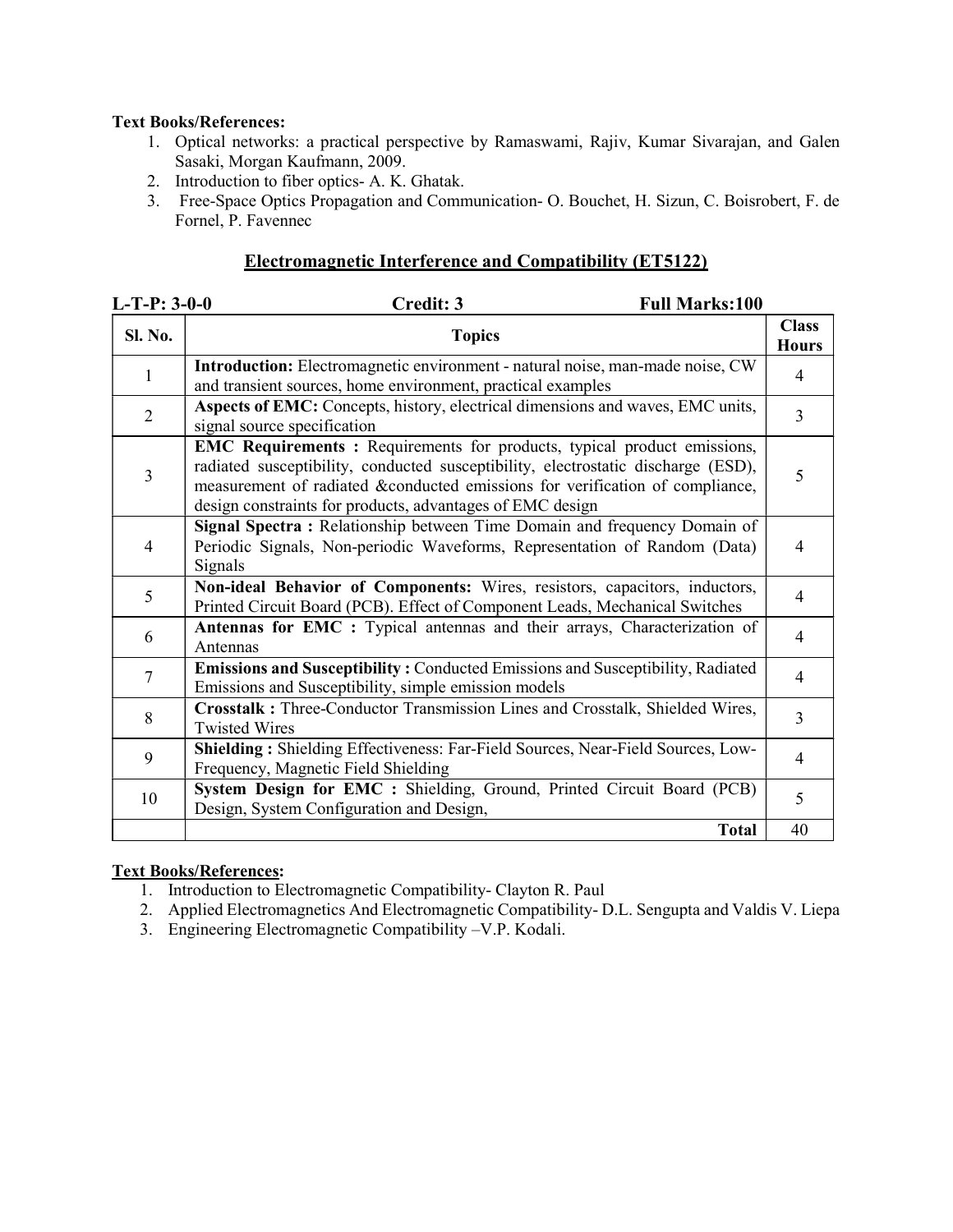#### VLSI for Signal Processing (ET5123)

| $L-T-P: 3-0-0$ | Credit: 3<br><b>Full Marks:100</b>                                                                                                                                                                                                                                                       |                              |
|----------------|------------------------------------------------------------------------------------------------------------------------------------------------------------------------------------------------------------------------------------------------------------------------------------------|------------------------------|
| <b>Sl. No.</b> | <b>Topics</b>                                                                                                                                                                                                                                                                            | <b>Class</b><br><b>Hours</b> |
|                | VLSI design issues for signal<br><b>Introduction:</b><br>processing<br>and<br>communication algorithms. graphical representation of DSP algorithms,<br>signal flow graph, data flow graph (DFG) and dependence graph (DG),<br>concept of critical path.                                  | 8                            |
| 2              | Bit-level arithmetic: Bit level arithmetic structures, bit serial to digit<br>serial and word serial conversions, Booth recoding, Canonical Sign Digit<br>representation, introduction to distributed arithmetic and redundant<br>arithmetic, concept of systolic arrays                 | 8                            |
| 3              | VLSI architecture design for FFT processor: VLSI architecture design<br>of radix-2 FFT processor in serial and parallel mode, running DFT<br>processor, radix-4 FFT processor.                                                                                                           | 10                           |
| $\overline{4}$ | LMS learning algorithm: Introduction to LMS adaptive algorithm,<br>properties of LMS adaptive filter, VLSI architectures for adaptive FIR<br>filter systems, introduction of pipelining in adaptive filter structures.                                                                   | 8                            |
| 5              | VLSI architectural framework supporting machine learning: Brief<br>overview of deep neural networks, components of a single artificial<br>neuron, algorithm to architecture mapping for machine learning with<br>example, introduction of approximate computing to design neural network | 6                            |
|                | <b>Total</b>                                                                                                                                                                                                                                                                             | 40                           |

- 1. Haykin, Simon S. Adaptive filter theory. Pearson Education India, 2005.
- 2. Widrow, Bernard, and Samuel D. Stearns. "Adaptive Signal Processing Prentice-Hall." Englewood Cliffs, NJ (1985).
- 3. Vaidyanathan, Parishwad P. Multirate systems and filter banks. Pearson Education India, 2006.
- 4. Naresh Shanbhag, K.K. Parhi, "Pipelined Adaptive Digital Filters": Kluwer Academic Publishers.
- 5. K.K. Parhi, VLSI Digital signal processing systems: Design and implementation, John Wiley, 1999.
- 6. U. Meyer-Baese, Digital Signal Processing with Field Programmable Gate Arrays, 4th Ed. Springer, 2014.
- 7. Field-Programmable Gate Arrays: Reconfigurable Logic for Rapid Prototyping and Implementation of Digital Systems by Richard C. Dorf, John V. Oldfield. ISBN: 9788126516612, Publisher: Wiley, 2008.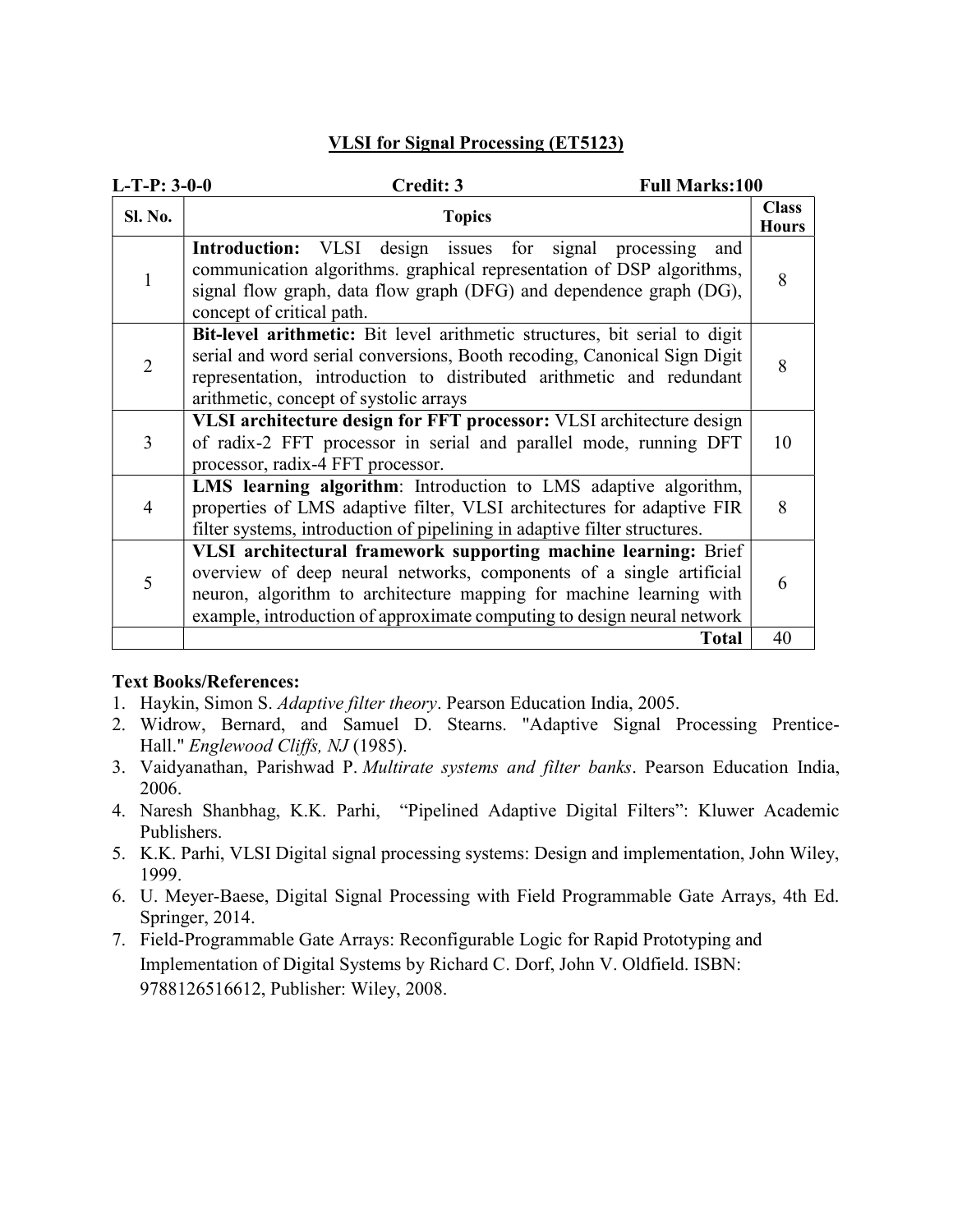#### VLSI Testing (ET5124)

| $L-T-P: 3-0-0$ | Credit: 3<br><b>Full Marks:100</b>                                                                                                                                                             |                              |
|----------------|------------------------------------------------------------------------------------------------------------------------------------------------------------------------------------------------|------------------------------|
| <b>Sl. No.</b> | <b>Topics</b>                                                                                                                                                                                  | <b>Class</b><br><b>Hours</b> |
|                | Physical Faults and their modeling, Stuck-at Faults, Bridging Faults, Faulty<br>Collapsing, Fault Simulation, Deductive Parallel and Concurrent Fault<br>Simulation, Critical Path Tracing.    | 8                            |
| 2              | ATPG for Combinational Circuits, D-Algorithm, Boolean Difference, Podem,<br>Random Deterministic and Weighted Random Test Pattern Generation, Aliasing<br>and its Effect on Fault Coverage.    |                              |
| 3              | PLA Testing, Cross Point Fault Model and Test Generation, Memory Testing -<br>Permanent, Intermittent and Pattern Sensitive Faults, Marching Tests, Delay<br>Faults,                           |                              |
| 4              | ATPG for Sequential Circuits; Time Frame Expansion; Controllability and<br><b>Observability Scan Design</b>                                                                                    | 8                            |
| 5              | BIST and Totally Self checking Circuits; System level Diagnosis; Concept of<br>Redundancy, Spatial Redundancy, Time Redundancy, Yield Modeling,<br>Reliability and effective area utilization. |                              |
|                | <b>Total</b>                                                                                                                                                                                   | 40                           |

#### Text Books/References:

- 1. D. Baik, K. K. Saluja and S. Kajihara, Random Access Scan: a solution to test power, test data volume and test time, International Conference on VLSI Design, Jan. 2004
- 2. H. Fujiwara, `A new class of sequential circuits with combinational test generation complexity, IEEE Trans. on Computers, Vol. 49, No. 5, Sep 2000, pp. 895-905
- 3. S. Ohtake, T. Masuzawa, and H. Fujiwara, A non-scan DfT method for controllers to achieve complete fault efficiency, Proc. of the IEEE Asian Test Symposium (ATS) 1998, pp. 204-211.
- 4. T. Iwagaki, S. Ohtake, and H. Fujiwara, A design methodology to realize delay testable controllers using state transition information, Proc. of the IEEE European Test Symposium (ETS) 2004, pp. 168-173.
- 5. Y. Bonhomme et al., Power driven chaining of flip-flops in scan architecture, Proc. of the IEEE International Test Conference (ITC) 2002, pp. 796-803.

## 1st Semester Open Elective-I Syllabus for PG

| $L-T-P: 3-0-0$ | Credit: 3<br><b>Full Marks:100</b>                                                                                                                                                                                                                                     |                              |
|----------------|------------------------------------------------------------------------------------------------------------------------------------------------------------------------------------------------------------------------------------------------------------------------|------------------------------|
| <b>Sl. No.</b> | <b>Topic</b>                                                                                                                                                                                                                                                           | <b>Class</b><br><b>Hours</b> |
|                | <b>INTRODUCTION</b> : Communications systems (Transmitter, Receiver, channel),<br>Modulation, Bandwidth Requirement, Review of Noise. Fundamental limits of<br>electronic communication systems                                                                        |                              |
|                | ANALOG COMMUNICATION: Introduction, Review of Amplitude<br>Modulation (DSB-FC, DSB-SC, SSB-SC, VSB), Review of Frequency Modulation<br>(NBFM, WBFM, Carson's rule), Review of Phase Modulation. Review of Radio<br>Receiver (AM Receivers, Super-heterodyne Receiver). | h                            |

#### Electronic Communication Systems (ET5161)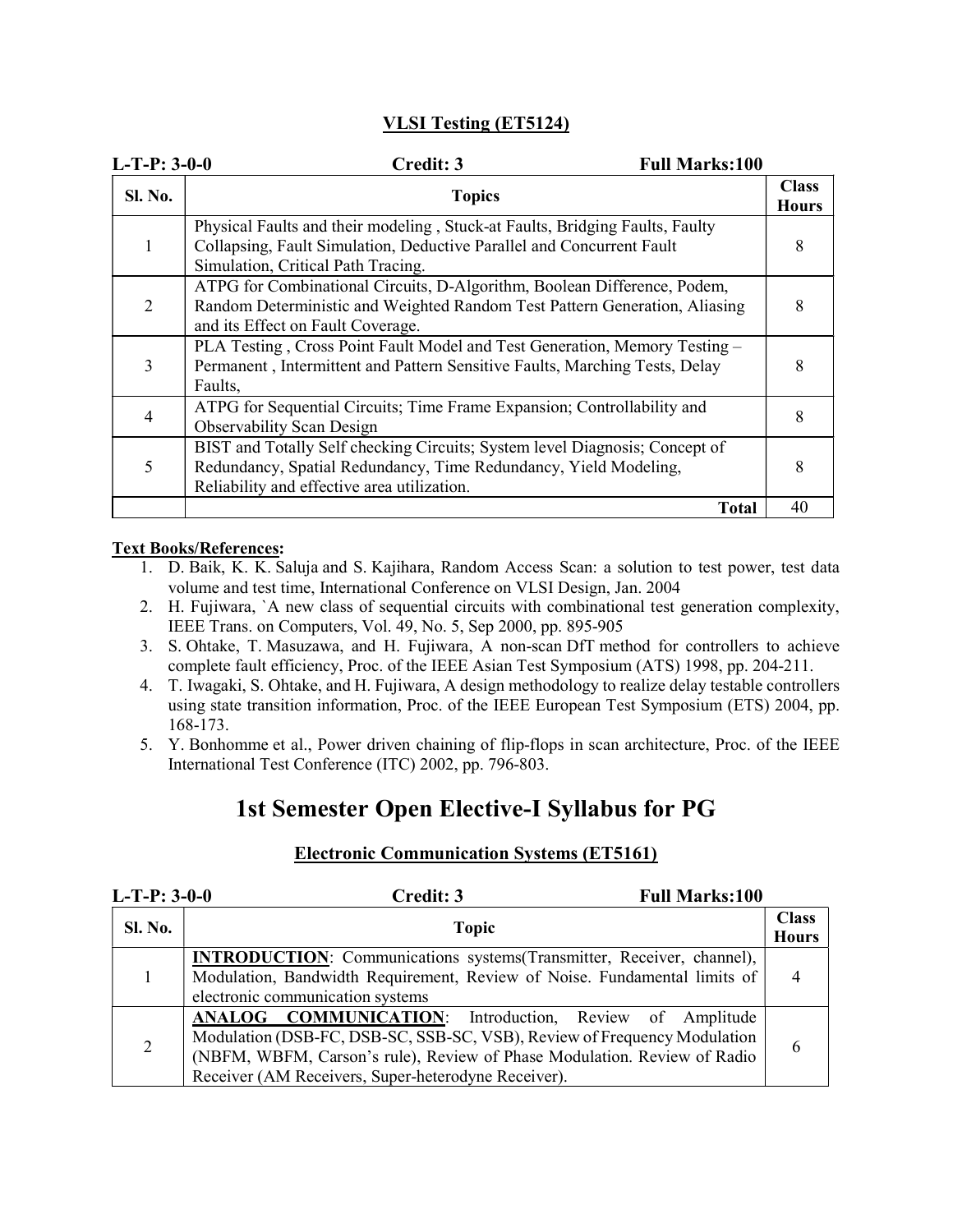| 3 | <b>PULSE COMMUNICATION: : Sampling, Quantization Pulse Modulation</b><br>(PAM, PCM, PWM, PPM), Delta Modulation, Adaptive Delta Modulation.                                                                                                                                      |    |
|---|----------------------------------------------------------------------------------------------------------------------------------------------------------------------------------------------------------------------------------------------------------------------------------|----|
|   | <b>DIGITAL COMMUNICATION, Digital Modulation schemes (ASK, PSK, FSK,</b><br>QAM, OFDM: Bandwidth Requirement, BER Calculation; Spread Spectrum<br>modulation).                                                                                                                   | 8  |
|   | <b>CELLULAR COMMUNICATION SYSTEM:</b> Overview of Cellular Wireless<br>Communication systems, Path-loss & Shadowing, Statistical Multipath Channel<br>Models, Performance of Digital Modulation over wireless channel, Diversity,<br>Introduction of multiple access techniques. | 10 |
|   | SATELLITE COMMUNICATION SYSTEM: Fundamentals of Satellite<br>communication systems, Satellite Network Architecture, Earth Stations and<br>Network Technology, Modulation, Multiple Access & Impairments, Satellite Link<br>analysis.                                             |    |
|   | FIBER OPTIC COMMUNICATION SYSTEM: Basic overview of light,<br>Optical Transmitter (LASER, LED), Optical Receiver (Photo detector), Figure of<br>merits, Fibre optic cable, Mode of transmission.                                                                                 | 4  |
|   | <b>Total</b>                                                                                                                                                                                                                                                                     | 40 |

1. "Modern Digital and Analog Communication Systems", B.P.Lathi, Oxford, 4<sup>th</sup> Edition

- 2. "Communications Systems", Simon Haykin., Wiley, 4<sup>th</sup> Edition
- 3. "Wireless Communications", Andrea Goldsmith, Cambridge University Press.,
- 4. "Optical Fiber Communication", Gerd Keiser, Mcgraw Hill, 5th Edition
- 5. "Introduction to Satellite Communication", Bruce R. Elbert, Artech House, 3<sup>rd</sup> Edition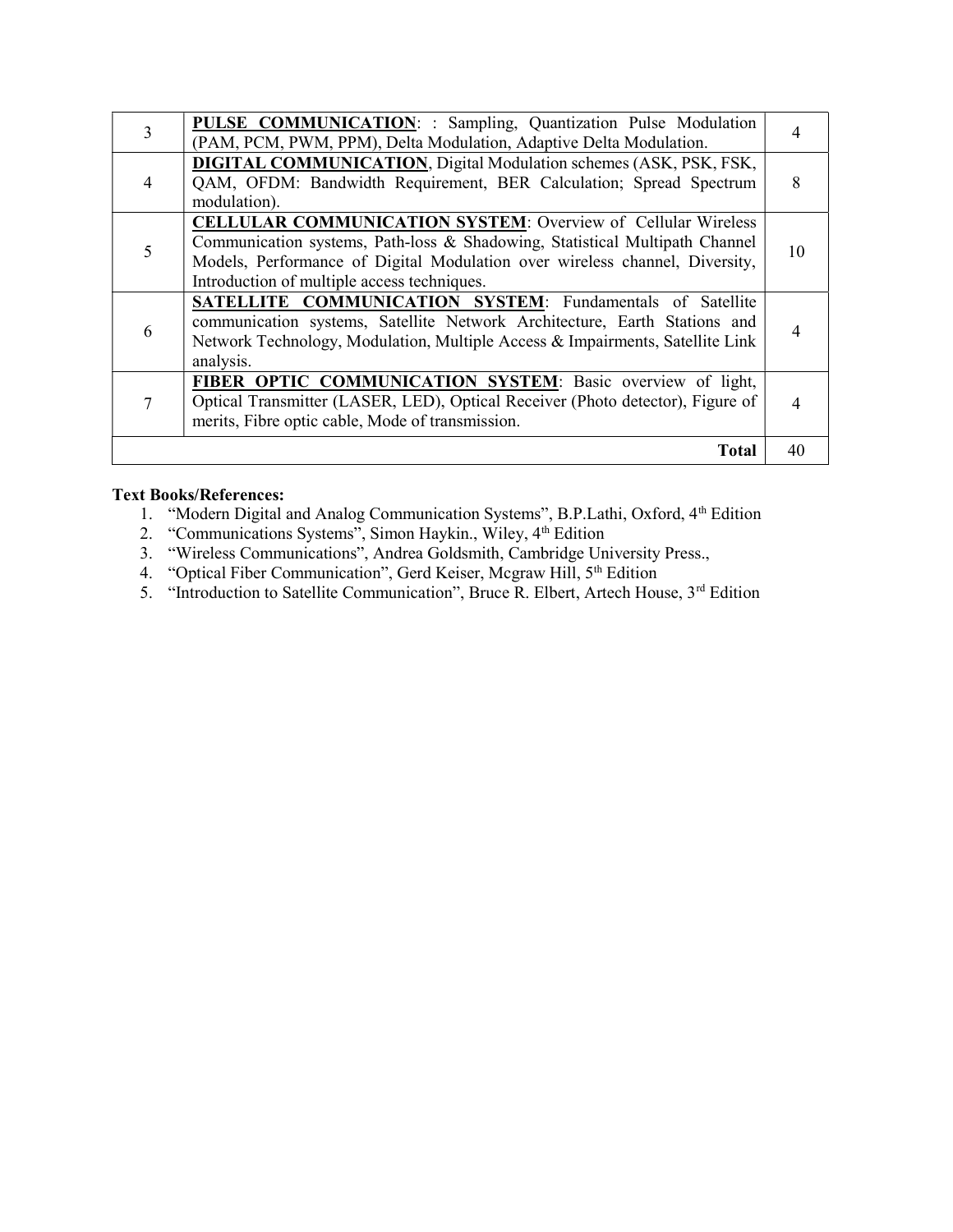## 2<sup>nd</sup> Semester Syllabus for PG

## Specialization: Communication Engineering and Signal Processing

#### Information Theory and Coding (ET5201)

| $L-T-P: 3-0-0$ | Credit: 3<br><b>Full Marks:100</b>                                                                                                                                                                                                                                                                                                                        |                              |
|----------------|-----------------------------------------------------------------------------------------------------------------------------------------------------------------------------------------------------------------------------------------------------------------------------------------------------------------------------------------------------------|------------------------------|
| Sl. No.        | <b>Topic</b>                                                                                                                                                                                                                                                                                                                                              | <b>Class</b><br><b>Hours</b> |
| $\mathbf{1}$   | <b>Foundations:</b> Review of probability theory, Entropy, Relative Entropy and Mutual<br>Information, Entropy Rates, Asymptotic Equipartition Property                                                                                                                                                                                                   | 6                            |
| $\overline{2}$ | Data Compression: Kraft inequality, Optimal codes, Huffman codes, Shannon-<br>Fano-Elias coding, Arithmetic coding, Optimality of the Shannon code, Gambling<br>and Data Compression                                                                                                                                                                      | 6                            |
| 3              | Kolmogorov Complexity: Definitions, Kolmogorov complexity and entropy,<br>Kolmogorov complexity of integers, Algorithmically random and incompressible<br>sequences, Universal probability, Universal gambling, Occam's razor,<br>Kolmogorov complexity and universal probability                                                                         | 6                            |
| 4              | <b>Channel Capacity:</b> Symmetric channels, Channel coding theorem, Jointly typical<br>sequences, Zero-error codes, Fano's inequality, Hamming codes, Joint source<br>channel coding theorem, Differential Entropy, Gaussian Channel                                                                                                                     | 6                            |
| 5              | <b>Information Theory and Statistics:</b> Law of large numbers, Universal source<br>coding, Conditional limit theorem, Hypothesis testing, Stein's lemma, Chernoff<br>bound, Lempel-Ziv coding, Fisher information and the Cramer-Rao inequality                                                                                                          | 6                            |
| 6              | Rate Distortion Theory: Quantization, Calculation of the rate distortion function,<br>Converse to the rate distortion theorem, Achievability of the rate distortion<br>function, Strongly typical sequences and rate distortion, Characterization of the rate<br>distortion function, Computation of channel capacity and the rate distortion<br>function | 4                            |
| $\overline{7}$ | <b>Channel coding:</b> Block codes and Convolution codes                                                                                                                                                                                                                                                                                                  | 6                            |
|                | <b>Total</b>                                                                                                                                                                                                                                                                                                                                              | 40                           |

#### Text Books/References:

- 1. Elements of Information Theory T. M. Cover, J. A. Thomas
- 2. Information Theory, Coding and Cryptography Paperback R. Bose

#### Digital Voice and Picture Communication (ET5202)

| $L-T-P: 3-0-0$ | <b>Full Marks:100</b><br>Credit: 3                                                                                                                                                                                                                                        |                              |
|----------------|---------------------------------------------------------------------------------------------------------------------------------------------------------------------------------------------------------------------------------------------------------------------------|------------------------------|
| <b>Sl. No.</b> | <b>Topics</b>                                                                                                                                                                                                                                                             | <b>Class</b><br><b>Hours</b> |
|                | <b>Fundamentals:</b> Digital Coding of Waveforms, Bit Rate and Coder Complexity,<br>Information Theoretical Limits, Speech and Image Waveform Characterization,<br>Sampling and Reconstruction of Band limited Waveforms, Quantization                                    |                              |
| 2              | Voice Coding: PCM, Delta Modulation (DM), Quantization Noise in Signal<br>Integration, Adaptive Quantizer, Double Integration, Second-Order Prediction and<br>Sigma DM, Adaptive Delta Modulation, Transmission Error Effect, Linear<br>Prediction of Speech, LPC Vocoder |                              |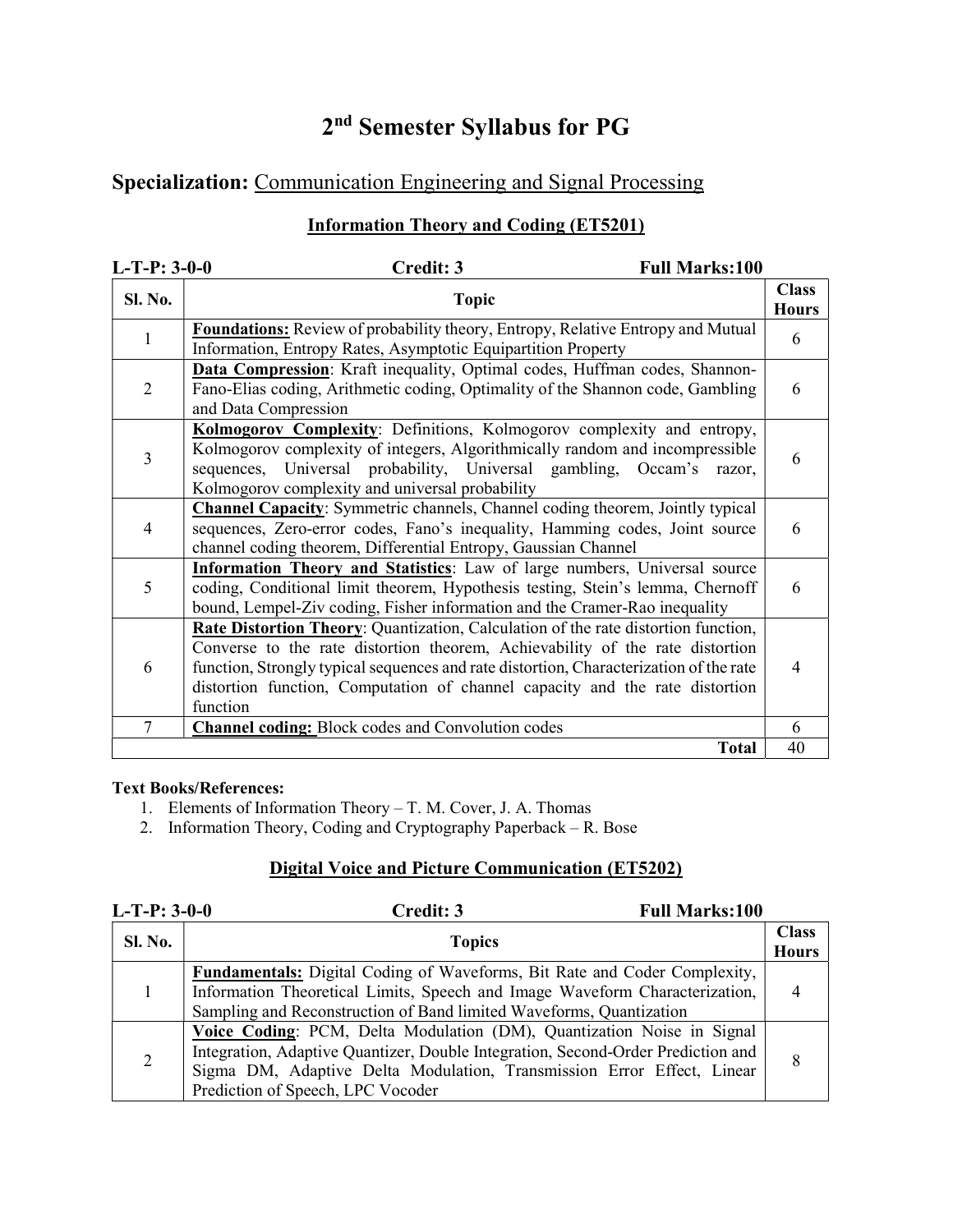|   | <b>Image Coding:</b> Need for image coding/ compression, Lossy and Lossless<br>Compression, Run-Length Coding, Delayed Decision Coding, Concept of Sub-<br>band Coding, DCT, DWT, Embedded Zero Tree Wavelet Encoding, Adaptive<br>Transform Coding of Speech and Images |    |
|---|--------------------------------------------------------------------------------------------------------------------------------------------------------------------------------------------------------------------------------------------------------------------------|----|
|   | Video Coding: Basic Building Blocks, Video Coding Standards, Motion<br>Estimation Techniques and Fast Motion Estimation.                                                                                                                                                 |    |
|   | Advanced Coding Concepts: Audio Coding AC-3, Decoder (AC-3), MPEG-1,<br><b>JPEG 2000</b>                                                                                                                                                                                 |    |
| 6 | Internetworking: Concept of VoIP, H.323 Protocol, PSTN, Video Conferencing,<br>ISDN, 4G Multimedia Conferencing                                                                                                                                                          |    |
|   | Total                                                                                                                                                                                                                                                                    | 40 |

- 1. Digital coding of waveforms : principles and applications to speech and video N.S. Jayant, P. Noll
- 2. Recommendation for Space Data System Standards, Voice And Audio Communications, Recommended Standard - CCSDS 766.2-B-1, Blue Book, November 2017

#### Wireless Networks (ET5203)

| $L-T-P: 3-0-0$ | Credit: 3<br><b>Full Marks:100</b>                                                                                                                    |                              |
|----------------|-------------------------------------------------------------------------------------------------------------------------------------------------------|------------------------------|
| Sl. No.        | <b>Topics</b>                                                                                                                                         | <b>Class</b><br><b>Hours</b> |
|                | <b>Introduction</b>                                                                                                                                   | 7                            |
|                | 1.1 Fundamentals of Communication Networks:                                                                                                           |                              |
|                | Network criteria, Network models, Categories of networks, Interconnection of                                                                          |                              |
|                | networks: Internetwork, OSI model, TCP/IP protocol.                                                                                                   |                              |
|                | 1.2 Wireless Networks vs. Wired Networks:                                                                                                             |                              |
|                | Similarities and differences between wireless and wired networks; Spectrum for                                                                        |                              |
| 1              | Wireless Networks, spectrum allocation issues                                                                                                         |                              |
|                | 1.3 Cellular Systems and Infrastructure-based Wireless Networks:                                                                                      |                              |
|                | Cellular system design, Frequency reuse in cellular systems, Dynamic resource                                                                         |                              |
|                | allocation in cellular systems, Area spectral efficiency, Interference models, Power                                                                  |                              |
|                | control impact on interference.                                                                                                                       |                              |
|                | 1.4 Infrastructure less wireless networks : Wireless Ad Hoc Networks, Wireless                                                                        |                              |
|                | <b>Sensor Networks</b>                                                                                                                                |                              |
|                | <b>PHY Layer Issues in Wireless Networks</b>                                                                                                          | 12                           |
|                | 2.1 Path-loss and Shadowing: Radio wave propagation, Transmit and receive signal                                                                      |                              |
|                | models, Free-space path loss, Ray tracing, Simplified and empirical path loss                                                                         |                              |
|                | model, Shadow fading. Combined path loss and shadowing, Outage probability                                                                            |                              |
|                | under path loss and shadowing.                                                                                                                        |                              |
|                | 2.2 Statistical Multi-path Channels: Time-varying channel impulse response,                                                                           |                              |
| $\overline{2}$ | Narrowband fading models, Wideband fading models, Discrete-time model,                                                                                |                              |
|                | Spatio-temporal models.                                                                                                                               |                              |
|                | 2.3 Performance of Digital Modulation over Wireless Channels: AWGN channels:                                                                          |                              |
|                | Error probability for BPSK, QPSK, MPSK, MPAM, MQAM, FSK, CPFSK.                                                                                       |                              |
|                | Modulation<br>Multi-Carrier<br>and<br>Spread-Spectrum:<br>$2.4^{\circ}$<br>OFDM,<br>Discrete                                                          |                              |
|                | implementation of OFDM, Subcarrier fading mitigation techniques; Spread                                                                               |                              |
|                | spectrum modulation, Pseudorandom (PN) sequences (Spreading codes), Direct<br>sequence spread spectrum, RAKE receivers, Frequency-hopping techniques. |                              |
| 3              |                                                                                                                                                       |                              |
|                | <b>Multiplexing and multi-user Access</b>                                                                                                             | 6                            |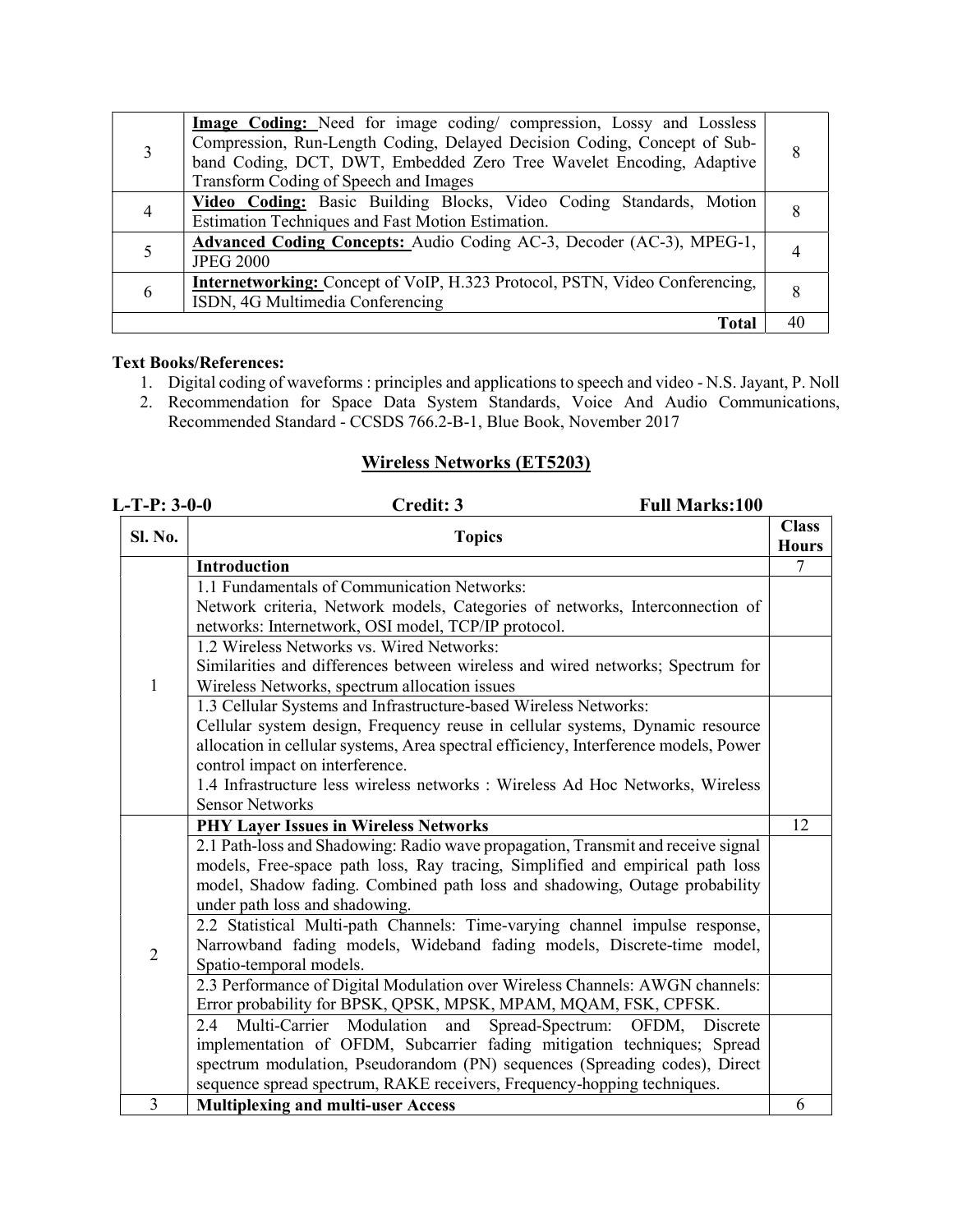|   | Multiplexing schemes, Multiple-access schemes, Frequency division multiple<br>access, Time division multiple access, CDMA, Space division multiple access,<br>OFDMA, Hybrid methods of multiple access, Multiple access for packet radio                                                                                                                                                                                                                                                                                                                                                                                      |    |
|---|-------------------------------------------------------------------------------------------------------------------------------------------------------------------------------------------------------------------------------------------------------------------------------------------------------------------------------------------------------------------------------------------------------------------------------------------------------------------------------------------------------------------------------------------------------------------------------------------------------------------------------|----|
|   | systems. Case Study: Multiple access and interference management in cellular<br>systems.                                                                                                                                                                                                                                                                                                                                                                                                                                                                                                                                      |    |
|   | <b>Network and Transport Layer Issues in Wireless Networks</b>                                                                                                                                                                                                                                                                                                                                                                                                                                                                                                                                                                | 7  |
| 4 | Introduction - Mobile IP: IP packet delivery, Agent discovery, tunneling and<br>encapsulation, IPV6- Network layer in the internet- Mobile IP session initiation<br>protocol - mobile ad-hoc networks: Routing, Destination Sequence distance vector,<br>Dynamic source routing.<br>TCP enhancements for wireless protocols - Traditional TCP: Congestion control,<br>fast retransmit/fast recovery, Implications of mobility - Classical<br><b>TCP</b><br>improvements: Indirect TCP, Snooping TCP, Mobile TCP, Time out freezing,<br>Selective retransmission, Transaction oriented TCP - TCP over 3G wireless<br>networks. |    |
|   | <b>Wireless Broad-band Networks</b>                                                                                                                                                                                                                                                                                                                                                                                                                                                                                                                                                                                           | 4  |
| 5 | Wi-Fi, Bluetooth, Wi-Max, 3G, 4G, Next generation broadband wireless networks                                                                                                                                                                                                                                                                                                                                                                                                                                                                                                                                                 |    |
|   | and navigational services, Wireless Local Area Networks (WLAN), IEEE 802.11<br>WLAN.                                                                                                                                                                                                                                                                                                                                                                                                                                                                                                                                          |    |
|   | <b>Security in Wireless Networks:</b>                                                                                                                                                                                                                                                                                                                                                                                                                                                                                                                                                                                         | 4  |
|   | Introduction, Security and Privacy Needs of a Wireless System, Required Features                                                                                                                                                                                                                                                                                                                                                                                                                                                                                                                                              |    |
| 6 | for a Secured Wireless Communications System, Methods of Providing Privacy                                                                                                                                                                                                                                                                                                                                                                                                                                                                                                                                                    |    |
|   | and Security in Wireless Systems, Wireless Security and Standards, IEEE 802.11                                                                                                                                                                                                                                                                                                                                                                                                                                                                                                                                                |    |
|   | Security, Security in GSM, GPRS, and UMTS, Data Security.                                                                                                                                                                                                                                                                                                                                                                                                                                                                                                                                                                     |    |
|   | <b>Total</b>                                                                                                                                                                                                                                                                                                                                                                                                                                                                                                                                                                                                                  | 40 |

- 1. K. Pahalvan and P. Krishnamurthy, "Principles of Wireless Networks: A Unified Approach", Pearson Education.
- 2. W. Stallings, "Wireless Communications and Networking", Pearson Education.
- 3. A. Goldsmith, Wireless Communications, Cambridge University Press.
- 4. Upena Dalal, "Wireless Communication and Networks", Oxford University Press.
- 5. Vijay K. Garg, "Wireless Communications and Networking", Elsevier.
- 6. R. Prasad and L. Munoz, "WLANs and WPANs: Towards 4G Wireless", Artech House.
- 7. S. Haykin and M. Moher, "Modern Wireless Communication", Pearson Education.
- 8. R. Pandya, "Mobile and Personal Communication Systems and Services", Prentice-Hall of India.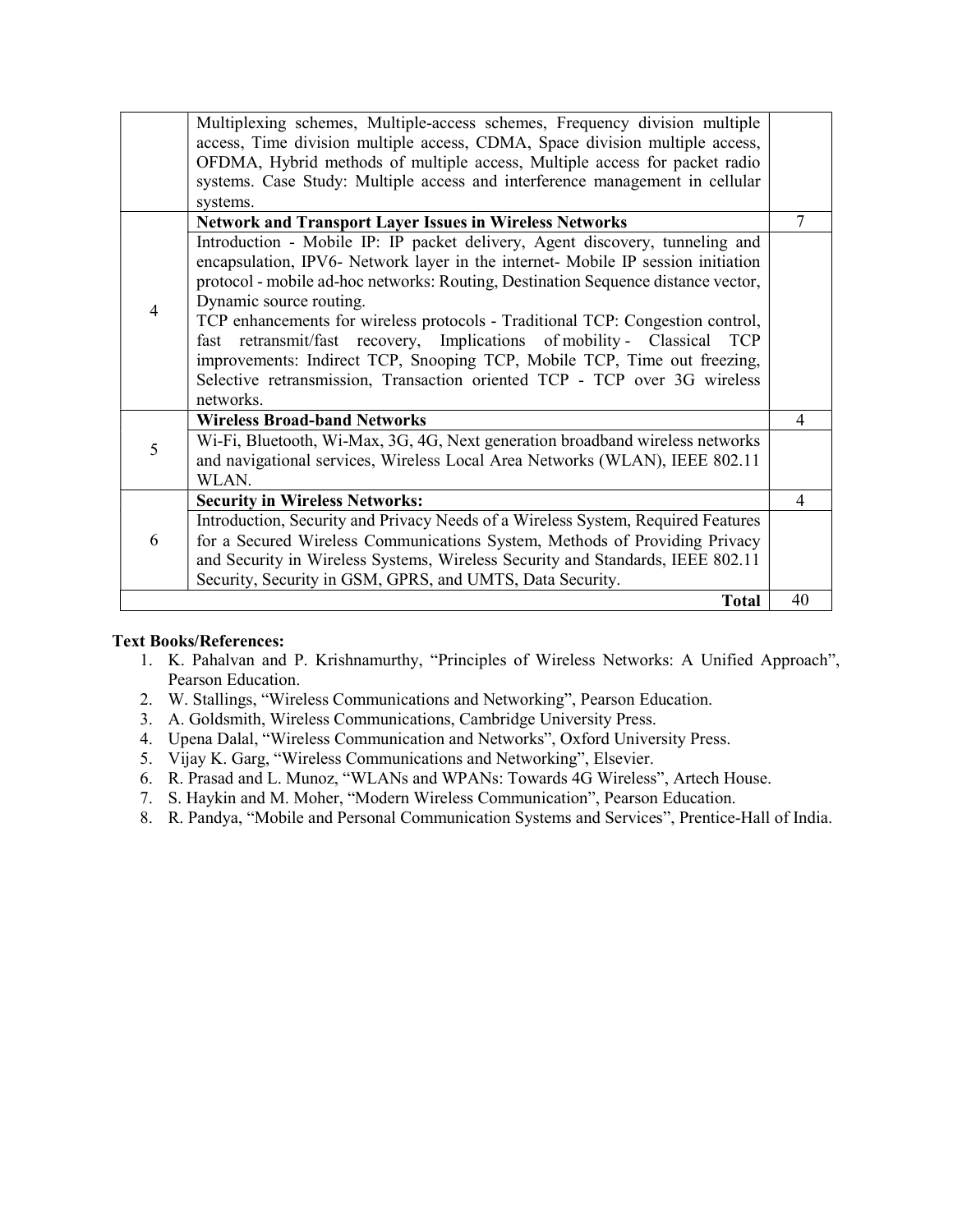## Specialization: Microwave Communication

## Microwave Integrated Circuits (ET5204)

| $L-T-P: 3-0-0$ | Credit: 3<br><b>Full Marks:100</b>                                                                                                                                  |                              |
|----------------|---------------------------------------------------------------------------------------------------------------------------------------------------------------------|------------------------------|
| Sl. No         | <b>Topics</b>                                                                                                                                                       | <b>Class</b><br><b>Hours</b> |
| 1              | Basic concepts of microwave integrated circuits                                                                                                                     | 2                            |
| $\overline{2}$ | Design and Fabrication Technology for MIC and MMIC                                                                                                                  | 4                            |
| 3              | Planar Transmission Lines, strip line, Microstrip, CPW, slot line                                                                                                   | 4                            |
| 4              | Print Coupled Lines, symmetric, uniform and non-uniform coupling, design of<br>Couplers                                                                             | 4                            |
| 5              | Distributed and Lumped Elements of Integrated Circuits                                                                                                              | $\overline{2}$               |
| 6              | Common Features and Parameters of Networks, Analysis of Symmetrical<br><b>Networks</b>                                                                              | $\overline{2}$               |
| $\overline{7}$ | Microstrip based Dividers and Combiners                                                                                                                             | $\overline{2}$               |
| 8              | Microwave Filters: Microstrip based LP, BP, BS                                                                                                                      | 2                            |
| 9              | Diode Control Devices, PIN diode                                                                                                                                    | $\overline{2}$               |
| 10             | RF MEMS, Phase Shifters                                                                                                                                             | 3                            |
| 11             | Microstrip based Circulators and Isolators using ferrite materials                                                                                                  | 3                            |
| 12             | Amplifier design, LNA, parametric amplifiers                                                                                                                        | 3                            |
| 13             | Design of oscillators, Mixers, frequency divider                                                                                                                    | 3                            |
| 14             | Subassemblies using components and control devices<br>System applications in Radio system, Satellite Communication, Broadcast System,<br><b>Medical Electronics</b> | 4                            |
|                | <b>Total</b>                                                                                                                                                        | 40                           |

#### Text Books/References:

- 1. Ivan Kneppo, Kluwer , "Microwave Integrated Circuits".
- 2. Yoshihiro Konishi CRC press, "Microwave Integrated Circuits"
- 3. Leo G. Maloratsk, Elsevier Inc., "Passive RF & Microwave Integrated Circuits"
- 4. K.C.Gupta and Amarjit Singh, Wiley, "Microwave integrated circuits"

#### Advanced Wave Propagation and Electromagnetic Metamaterials (ET5205)

| $L-T-P: 3-0-0$              | Credit: 3<br><b>Full Marks:100</b>                                                                                                                                                                                                                                                                  |                              |
|-----------------------------|-----------------------------------------------------------------------------------------------------------------------------------------------------------------------------------------------------------------------------------------------------------------------------------------------------|------------------------------|
| <b>Sl. No.</b>              | <b>Topics</b>                                                                                                                                                                                                                                                                                       | <b>Class</b><br><b>Hours</b> |
|                             | Introduction: Wave equations (Electromagnetic), Waves in Homogeneous Media:<br>Solutions to wave equations, and Green's functions Waves in Complex Media: One<br>dimensional layered media: (Scattering by a single interface; Singlelayer case:<br>Reflection and Transmission; Multilayer cases); |                              |
| $\mathcal{D}_{\mathcal{L}}$ | Two and three dimensional cases with isotropic scatterers: (Single scatterer;<br>Multiple scatterers). Effective Medium Theory: Introduction to random media;<br>EMT based on transmission and reflection coefficients (parameter retrieval);                                                       |                              |
|                             | Wave Functional Materials: photonic/phononic crystal; Brief idea about Numerical<br>Methods and Fast Algorithms.                                                                                                                                                                                    |                              |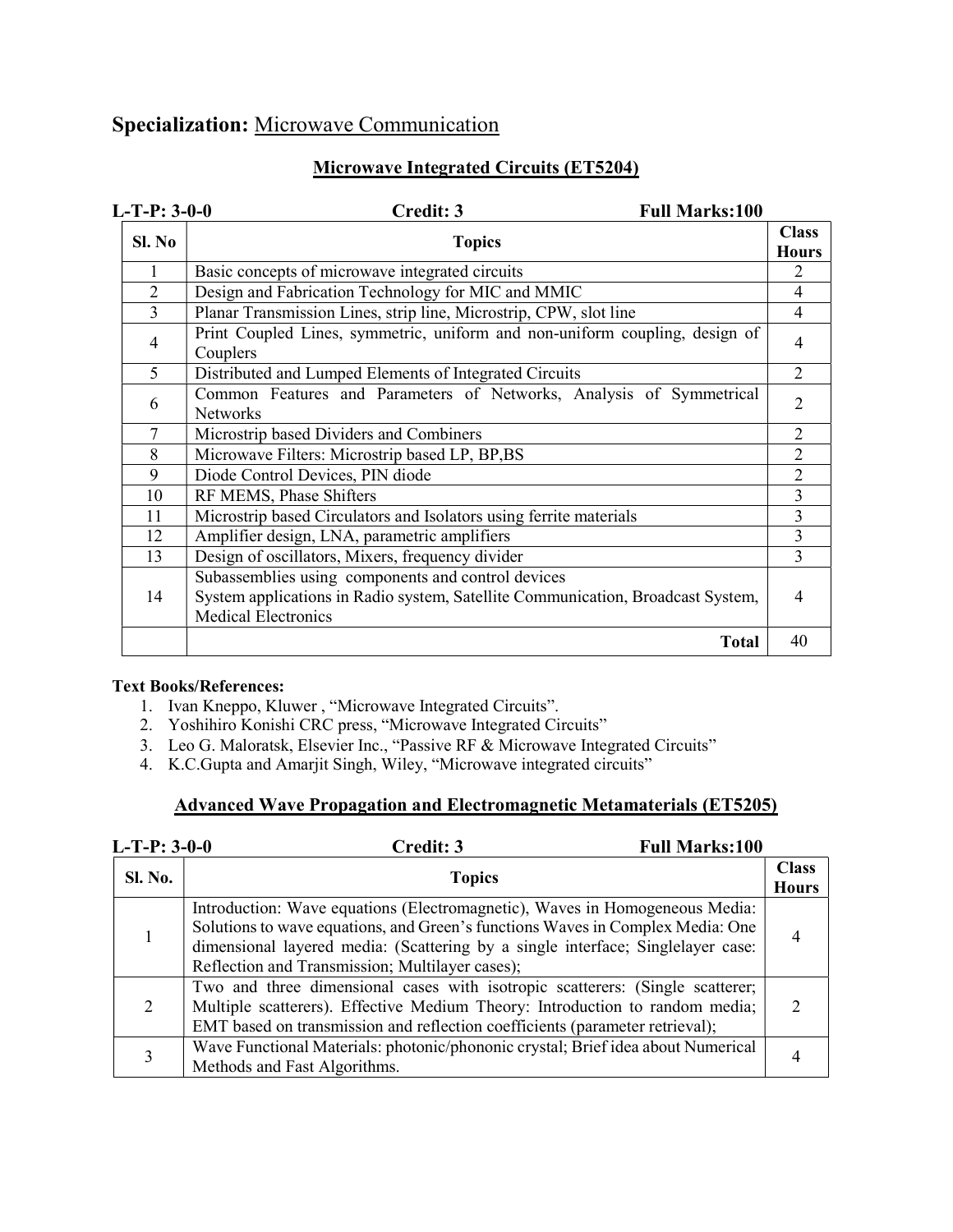| 4  | Electrodynamics of Left-Handed Media, Wave Propagation in Left-Handed Media,<br>Energy Density and Group Velocity, Negative Refraction, Synthesis of Negative<br>Magnetic Permeability and electric permittivity                                          | 6  |
|----|-----------------------------------------------------------------------------------------------------------------------------------------------------------------------------------------------------------------------------------------------------------|----|
| 5  | Design and Analysis of the Edge and Broad Coupled SRR, The Double and<br>Multiple Split SRR, Spirals Resonators, 1/2/3 Dimensional SRR-Based Left-<br><b>Handed Metamaterials</b>                                                                         |    |
| 6  | Cutoff Frequencies, Analytical Dispersion Relation, Bloch Impedance, Effect of<br>Finite Size in the Presence of Imperfect Matching, Real Distributed 1D CRLH<br>Structures, Two dimensional metamaterials. Material parameters extraction.               |    |
|    | Microwave Applications of Metamaterial: Concepts of Filters; Stopband Filters,<br>Bandpass Filters Based on Alternate Right-/Left-Handed (ARLH) Sections<br>Implemented by Means of SRRs. Miniaturization of Microwave Components<br>Antenna Applications |    |
| 8  | Definition of small antennas, Limits of small antennas, Chu limit, Metamatetial<br>based electrically small antennas, Efficiency, Q factor. Application of<br>metamaterials in leaky wave antennas                                                        | 4  |
| 9  | Time domain analysis and studies of various UWB antennas with and without<br>Metamaterial loading.                                                                                                                                                        | 6  |
| 10 | Metamaterial Cloaking Definition and general concepts, Comparison between<br>electromagnetic invisibility and other low observability techniques.                                                                                                         | 4  |
|    | <b>Total</b>                                                                                                                                                                                                                                              | 40 |

- 1. Antenna Theory Analysis and Design C. A. Balanis
- 2. Electromagnetic waves and radiating systems- Jordan & Balmain
- 3. Electromagnetic Metamaterials: Transmission Line Theory and Microwave Applications C. Caloz, T. Itoh

### Radar Engineering (ET5206)

| $L-T-P: 3-0-0$              | <b>Full Marks:100</b><br>Credit: 3                                                                                                                                                                                                                                                                                                                                                               |                              |
|-----------------------------|--------------------------------------------------------------------------------------------------------------------------------------------------------------------------------------------------------------------------------------------------------------------------------------------------------------------------------------------------------------------------------------------------|------------------------------|
| SI. No.                     | <b>Topics</b>                                                                                                                                                                                                                                                                                                                                                                                    | <b>Class</b><br><b>Hours</b> |
|                             | <b>Basics of Radar:</b> Introduction, Maximum Unambiguous Range,<br>Radar<br>Waveforms, Definitions with respect to pulse waveform - PRF, PRI, Duty Cycle,<br>Peak Transmitter Power, Average transmitter Power. Simple form of the Radar<br>Equation, Radar Block Diagram and Operation, Radar Frequencies, Applications<br>of Radar.                                                           | 6                            |
| $\mathcal{D}_{\mathcal{L}}$ | The Radar Equation: Prediction of Range Performance, Detection of signal in<br>Noise, Minimum Detectable Signal, Receiver Noise, SNR, Modified Radar Range<br>Equation, Envelope Detector — False Alarm Time and Probability, Probability of<br>Detection, Radar Cross Section of Targets: simple targets – sphere, cone-sphere,<br>Transmitter Power, PRF and Range Ambiguities, System Losses. | 6                            |
| 3                           | MTI and Pulse Doppler Radar: Introduction, Principle, Doppler Frequency Shift,<br>Simple CW Radar, Sweep to Sweep subtraction and Delay Line Canceler, MTI<br>Radar with – Power Amplifier Transmitter, Delay Line Cancelers — Frequency<br>Response of Single Delay-Line Canceler, Blind Speeds, Clutter Attenuation, MTI<br>Improvement Factor, N- Pulse Delay-Line Canceler.                  | 6                            |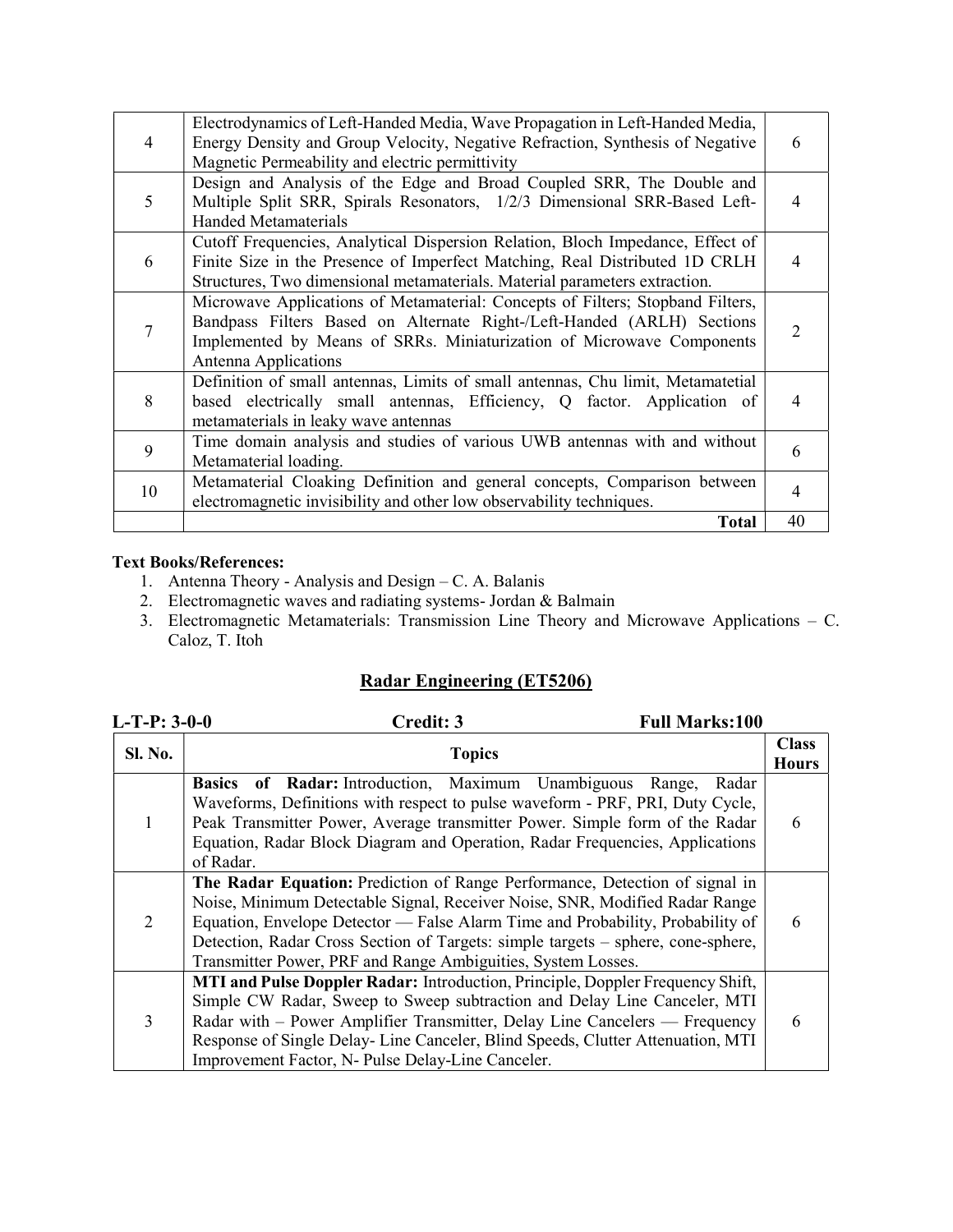|               | <b>Tracking Radar:</b> Tracking with Radar- Types of Tracking Radar Systems,<br>Monopulse Tracking- Amplitude Comparison Monopulse (one-and two-<br>coordinates), Phase Comparison Monopulse. |  |
|---------------|-----------------------------------------------------------------------------------------------------------------------------------------------------------------------------------------------|--|
|               | Sequential Lobing, Conical Scan Tracking, Block Diagram of Conical Scan<br>Tracking Radar, Tracking in Range, Comparison of Trackers.                                                         |  |
| $\mathfrak b$ | The Radar Antenna: Functions of The Radar Antenna, Antenna Parameters,<br>Reflector Antennas and Electronically Steered Phased array Antennas.                                                |  |
|               | Radar Receiver: The Radar Receiver, Receiver Noise Figure, Super Heterodyne<br>Receiver, Duplexers and Receivers Protectors, Radar Displays.                                                  |  |
|               | Tota                                                                                                                                                                                          |  |

- 1. Radar: Principles, Technology, Applications Byron Edde
- 2. Introduction to Radar Systems Merrill I. Skolnik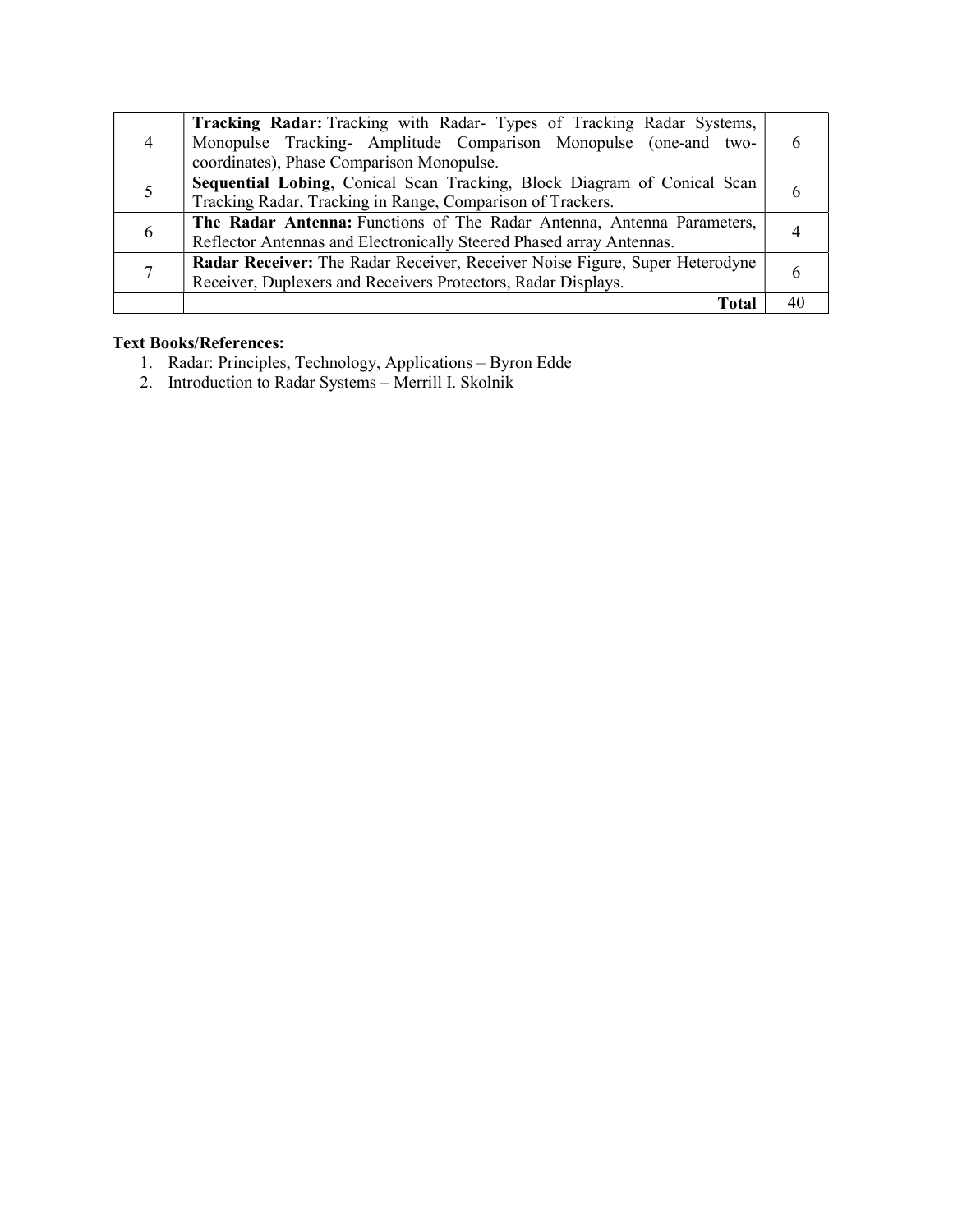## Specialization: Microelectronics and VLSI Design

#### Digital VLSI Design (ET5207)

| $L-T-P: 3-0-0$ | <b>Full Marks:100</b><br>Credit: 3                                                                                                                                                                                                                                                                                                                             |                              |
|----------------|----------------------------------------------------------------------------------------------------------------------------------------------------------------------------------------------------------------------------------------------------------------------------------------------------------------------------------------------------------------|------------------------------|
| Sl. No.        | <b>Topics</b>                                                                                                                                                                                                                                                                                                                                                  | <b>Class</b><br><b>Hours</b> |
| $\mathbf{1}$   | <b>INTRODUCTION:</b> Historical Perspective, Overview of VLSI<br>Design<br>Methodologies, VLSI Design flow, VLSI Design Style, Design Quality                                                                                                                                                                                                                  | $\overline{2}$               |
| $\overline{2}$ | MOS TRANSISTOR: The Metal Oxide Semiconductor (MOS) Structure, The<br>MOS System under External Bias, Structure and Operation of MOS Transistor<br>(MOSFET), MOSFET Current-Voltage Characteristics, MOSFET Scaling and<br>Small-Geometry Effects, MOSFET Capacitances                                                                                         | 6                            |
| 3              | MODELING OF MOS TRANSISTORS USING SPICE: Basic Concepts,<br>Model Equations, Capacitance Models, Comparison of the SPICE MOSFET<br>Models                                                                                                                                                                                                                      | $\overline{2}$               |
| $\overline{4}$ | <b>MOS INVERTERS: STATIC CHARACTERISTICS: Resistive-Load Inverter,</b><br>Inverters with n-Type MOSFET Load, CMOS Inverter                                                                                                                                                                                                                                     | $\overline{4}$               |
| 5              | <b>INVERTERS:</b><br><b>SWITCHING</b><br><b>MOS</b><br><b>CHARACTERISTICS</b><br><b>AND</b><br><b>INTERCONNECT EFFECTS : Delay-Time Definitions, Calculation of Delay</b><br>Times, Inverter Design with Delay Constraints, Estimation of Interconnect<br>Parasitic, Calculation of Interconnect Delay, Switching Power Dissipation of<br><b>CMOS</b> Inverter | $\overline{4}$               |
| 6              | <b>COMBINATIONAL MOS LOGIC CIRCUITS: MOS Logic Circuits with</b><br>Depletion nMOS Loads, CMOS Logic Circuits, Complex Logic Circuits, Pass<br>transmission logic, CMOS Transmission Gate logic                                                                                                                                                                | 6                            |
| $\tau$         | SEQUENTIAL MOS LOGIC CIRCUITS: Behavior of Bistable Elements, The<br>SR Latch Circuit, Clocked Latch and Flip-Flop Circuits, CMOS D-Latch and Edge-<br>Triggered Flip-Flop                                                                                                                                                                                     | $\overline{4}$               |
| 8              | <b>DYNAMIC LOGIC CIRCUITS: Basic Principles of Pass Transistor Circuits,</b><br>Voltage Bootstrapping, Synchronous Dynamic Circuit Techniques, High-<br>Performance Dynamic CMOS Circuits 37                                                                                                                                                                   | $\overline{4}$               |
| 9              | SEMICONDUCTOR MEMORIES: Read-Only Memory (ROM) Circuits, Static<br>Read-Write Memory (SRAM) Circuits, Dynamic Read-Write Memory (DRAM)<br>Circuits                                                                                                                                                                                                             | $\overline{4}$               |
| 10             | LOW-POWER CMOS LOGIC CIRCUITS: Overview of Power Consumption,<br>Low-Power Design Through Voltage Scaling, Estimation and Optimization of<br>Switching Activity, Reduction of Switched Capacitance, Adiabatic Logic Circuits                                                                                                                                   | $\overline{\mathcal{A}}$     |
|                | <b>Total</b>                                                                                                                                                                                                                                                                                                                                                   | 40                           |

- 1. CMOS Digital Integrated Circuits, S. M. Kang and Y. Leblebici.
- 2. VLSI Design Techniques for Analog and Digital Circuits, R. L. Geiger, P. E. Allen and N. R. Strader.
- 3. Digital Integrated Circuits, J.M. Rebaey.
- 4. Introduction to Digital Systems, M. Ercegovac, T. Land and J.H. Moreno.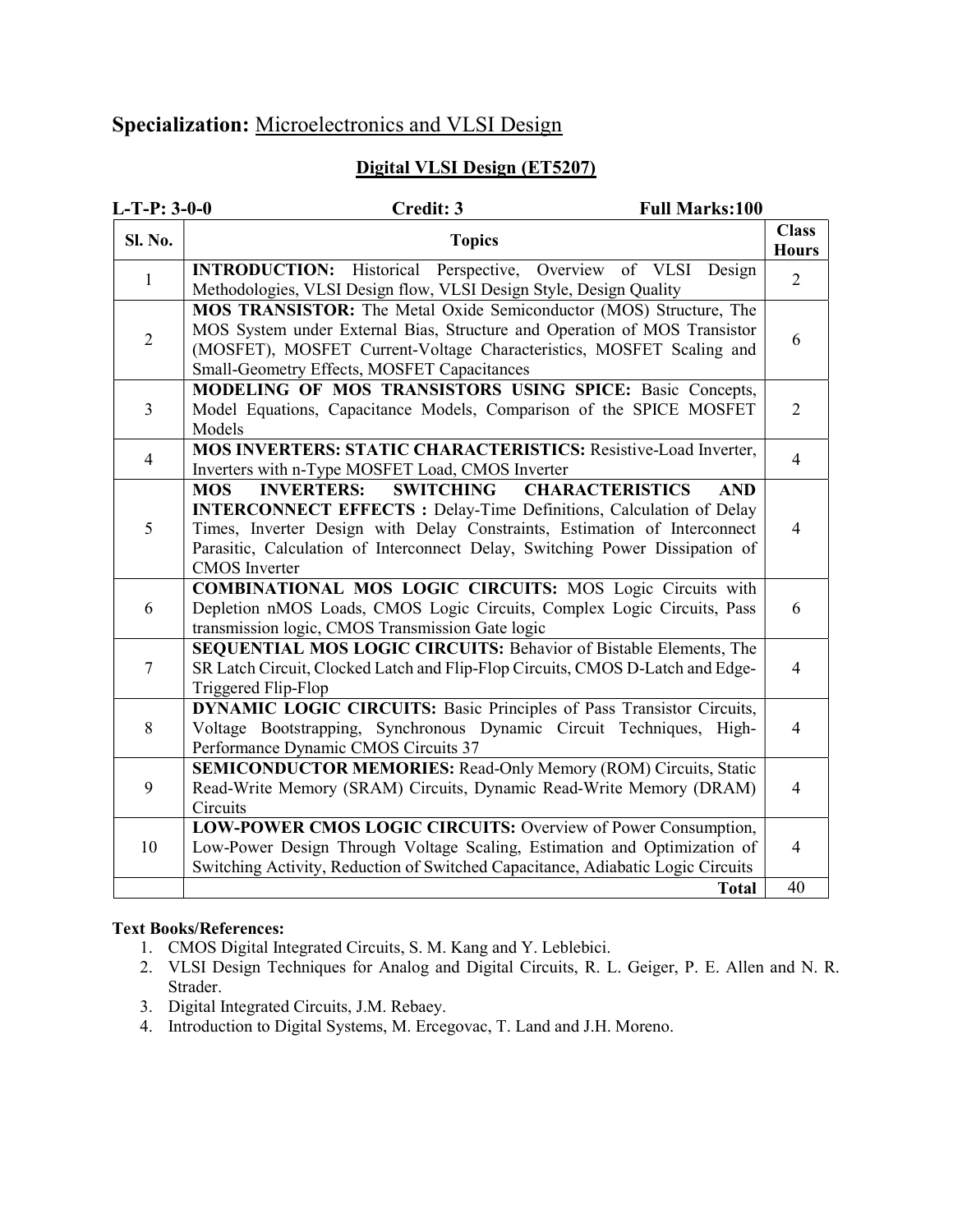#### Low Power VLSI Design (ET5210)

| $L-T-P: 3-0-0$      | Credit: 3<br><b>Full Marks:100</b>                                                                                                                                                                                                                                                                                                                                                                                                                                |                              |
|---------------------|-------------------------------------------------------------------------------------------------------------------------------------------------------------------------------------------------------------------------------------------------------------------------------------------------------------------------------------------------------------------------------------------------------------------------------------------------------------------|------------------------------|
| $SL$ No             | <b>Topics</b>                                                                                                                                                                                                                                                                                                                                                                                                                                                     | <b>Class</b><br><b>Hours</b> |
| 1<br>$\overline{2}$ | Fundamentals:,<br>Basics of MOS circuits<br>Sources of Power Dissipation (Short-circuit Power, Switching Power, Gliching<br>Power)<br><b>Static Power Dissipation</b><br>Overview of Low-Power Design Concept along with Limitations<br><b>Supply Voltage Scaling Approaches:</b><br>Device feature size scaling<br>Multi-V <sub>dd</sub> Circuits<br>Architectural level approaches: Parallelism, Pipelining<br>Voltage scaling using high-level transformations | 8<br>8                       |
|                     | Dynamic voltage scaling<br>Power Management                                                                                                                                                                                                                                                                                                                                                                                                                       |                              |
| 3                   | <b>Switched Capacitance Minimization Approaches:</b><br>Hardware Software Tradeoff<br><b>Bus Encoding</b><br>Two's complement vs Sign Magnitude<br>Architectural optimization<br><b>Clock Gating</b><br>Logic styles                                                                                                                                                                                                                                              | 8                            |
| $\overline{4}$      | <b>Leakage Power minimization Approaches</b><br>VTMOS Approach<br>MTMOS Approach<br>Power Gating<br><b>Transistor Stacking</b><br><b>DTCMOS</b>                                                                                                                                                                                                                                                                                                                   | 8                            |
| 5                   | <b>Case Study: Basic Low Power Circuit Modules</b><br>Adiabatic Switching Circuits<br>Low Power Adder Design Techniques, Current Mode Adders<br>Low Power Multiplier Design Techniques<br>Low power SRAM Circuit Design Techniques<br>Low power DRAM Circuit Design Techniques                                                                                                                                                                                    | 8                            |
|                     | <b>Total</b>                                                                                                                                                                                                                                                                                                                                                                                                                                                      | 40                           |

- 1. "Design of Analog CMOS Integrated Circuits", 1st Ed., Razavi, B., McGraw Hill, 2001.
- 2. "Analysis and Design of Analog Integrated Circuits", 4th Ed., Gray, P.R., Hurst, P. J., Lewis, S.H., Meyer, R.G., John Wiley and Sons, 2001.
- 3. "CMOS Circuit Design, Layout and Simulation", Baker, R. J., Li, H. W. and Boyce, D. E., Prentice-Hall of India, 1998.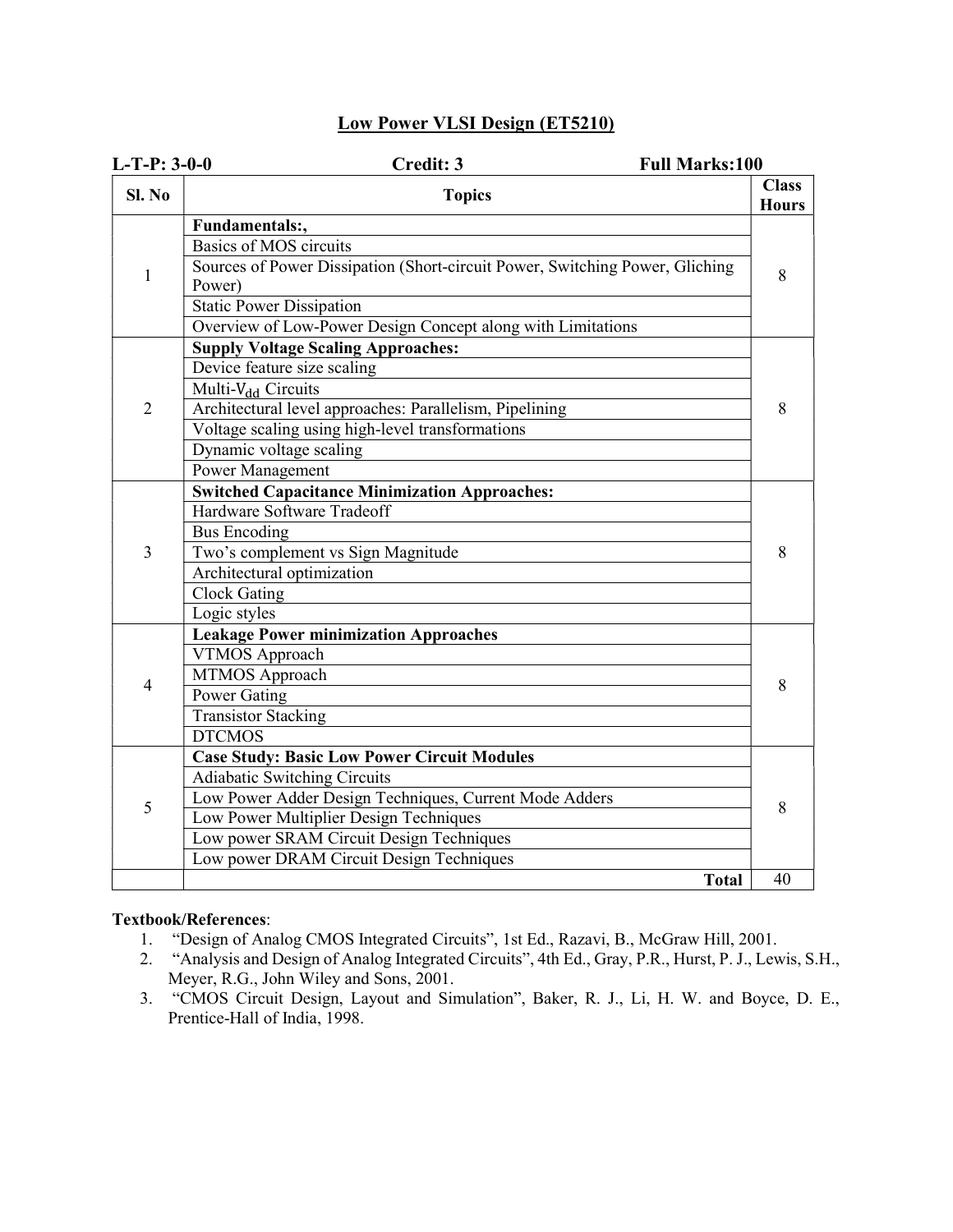### VLSI Physical Design (ET5211)

| $L-T-P: 3-0-0$ | Credit: 3<br><b>Full Marks:100</b>                                                      |                              |
|----------------|-----------------------------------------------------------------------------------------|------------------------------|
| <b>Sl. No.</b> | <b>Topics</b>                                                                           | <b>Class</b><br><b>Hours</b> |
|                | <b>Fundamentals:</b>                                                                    |                              |
|                | <b>VLSI Design Process</b>                                                              |                              |
|                | Different Layout Styles: Full Custom, Gate array, Standard-Cell, Micro-cell,            |                              |
| 1              | PLA, FPGA                                                                               | 6                            |
|                | Difficulties in Physical Design                                                         |                              |
|                | <b>Computational Complexity</b>                                                         |                              |
|                | Definitions of Nets, Net List, Weighted Nets, Grids, Trees etc.                         |                              |
|                | Concept of Graph Theory                                                                 |                              |
|                | <b>Partitioning:</b>                                                                    |                              |
|                | Concept of partitioning and Problem formulation (Design Style Specific<br>Partitioning) |                              |
| $\overline{2}$ | Classification of Partitioning Algorithms                                               | 8                            |
|                | Kernighan-Lin Algorithm along with its Extension (Fiduccia-Mattheyses Algo)             |                              |
|                | Simulated Annealing and Evolution                                                       |                              |
|                | Metric Allocation Method                                                                |                              |
|                | <b>Floor Planning:</b>                                                                  |                              |
|                | Problem Formulation and Classification of Floor Planning                                |                              |
|                | Constraint Based and Integer Programming Based Floor Planning                           |                              |
|                | Rectangular Dualization                                                                 |                              |
| 3              | Simulated Evolution Method                                                              | 8                            |
|                | Time Driven Floor Planning                                                              |                              |
|                | Chip Planning                                                                           |                              |
|                | PIN Assignment                                                                          |                              |
|                | <b>Placement:</b>                                                                       |                              |
|                | Problem Formulation and Classification                                                  |                              |
|                | Simulation Based Placement Algorithms                                                   |                              |
| $\overline{4}$ | Partitioning Based Placement Algorithms                                                 | 6                            |
|                | <b>Cluster Growth and Quadratic Assignment Algorithms</b>                               |                              |
|                | <b>Resistive Network Optimization</b>                                                   |                              |
|                | Branch and Bound Technique                                                              |                              |
|                | <b>Global Routing:</b>                                                                  |                              |
|                | Problem Formulation and Classification                                                  |                              |
| 5              | Maze Routing Algorithm (Lee Algo and Headlock Algo)                                     | 4                            |
|                | Shortest Path Based Algorithm                                                           |                              |
|                | <b>Steiner Tree Based Algorithm</b>                                                     |                              |
|                | <b>Detailed Routing:</b>                                                                |                              |
|                | Problem Formulation and Classification                                                  |                              |
| 6              | Single Layer, Two Layer and Three Layer Techniques                                      | 4                            |
|                | Switch-Box Routing (Greedy Router)                                                      |                              |
|                | <b>Computational Geometry Based Router</b>                                              |                              |
|                | Comparison of Switch Box Router                                                         |                              |
| 7              | <b>Specialized Routing Methods</b>                                                      | 2                            |
| 8              | The Algorithms for Compaction                                                           | $\overline{2}$               |
|                | <b>Total</b>                                                                            | 40                           |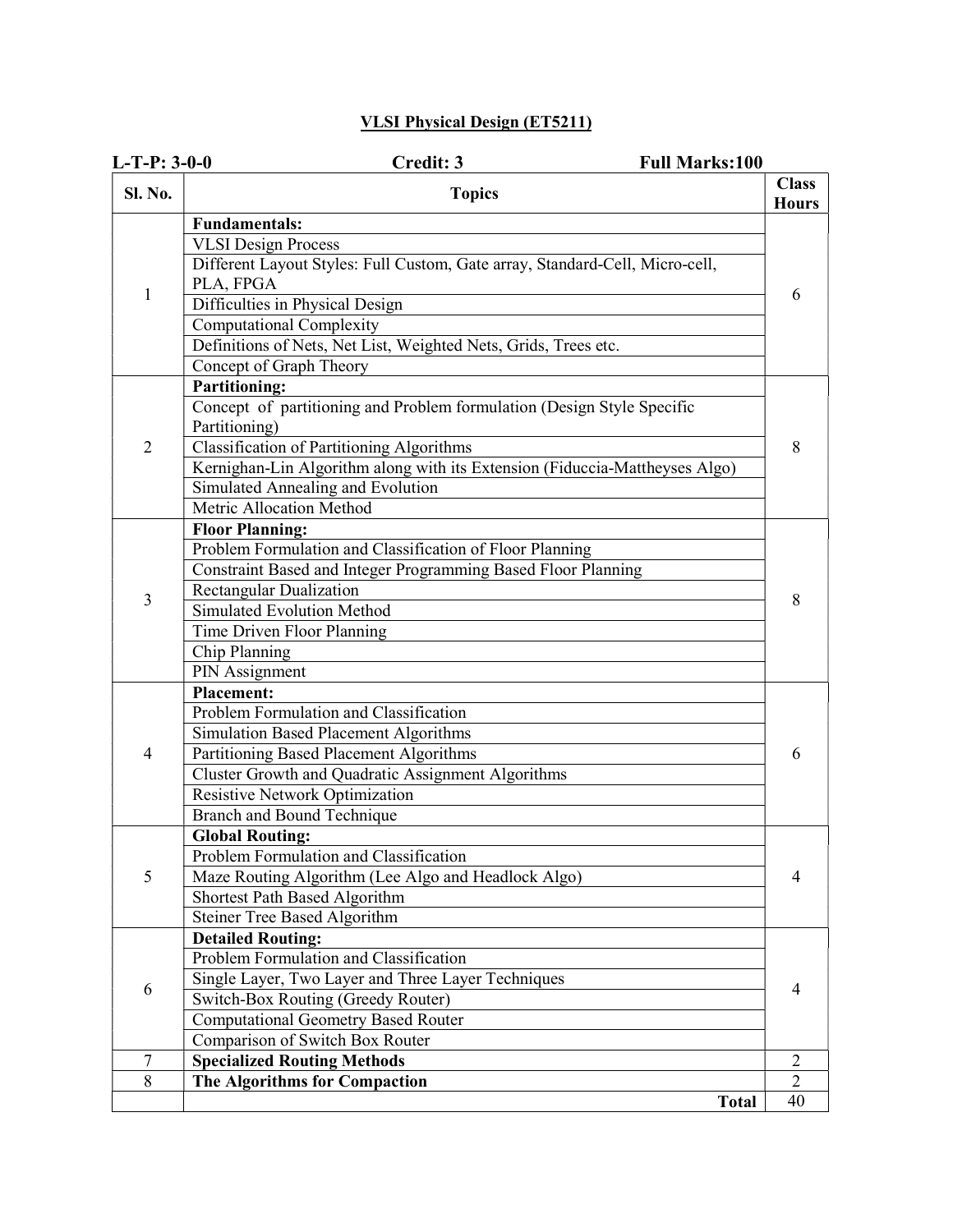1) VLSI physical design automation-Sadique M Sait & Habib Youssef

2) Computational aspects of VLSI- Jeffry D. Ullman

3) An introduction to VLSI physical design- M. Sarrafzadeh, C.K.Wong

4) VLSI physical Design- Navin Sharwani

## 2 nd Semester Dept. Elective- II Syllabus for PG

#### Computer Networks (ET5221)

| $L-T-P: 3-0-0$ | <b>Full Marks:100</b><br>Credit: 3                                                                                                                                                                                                                               |                              |
|----------------|------------------------------------------------------------------------------------------------------------------------------------------------------------------------------------------------------------------------------------------------------------------|------------------------------|
| Sl. No.        | <b>Topics</b>                                                                                                                                                                                                                                                    | <b>Class</b><br><b>Hours</b> |
| 1              | <b>Introduction:</b> Building a network, Applications of computer networks,<br>requirements, network architecture: layering and protocols, OSI architecture,<br>internet architecture, implementing network software, performance metrics:<br>bandwidth, latency | $\overline{3}$               |
| $\overline{2}$ | The application layer: Overview of few traditional applications- electronic mail<br>, the web and HTTP, name services; web services, File transfer-FTP                                                                                                           | 6                            |
| 3              | The transport layer: Process-to-process delivery: client-server paradigm,<br>multiplexing, demultiplexing, connectionless versus connection oriented services;<br>TCP: TCP services, TCP flow control. TCP error control, UDP: UDP operation,<br>use of UDP      |                              |
| 4              | The network Layer: Forwarding and routing, virtual circuits and datagram<br>networks; The internet protocol(IPv4): forwarding and addressing, IPv6; routing<br>algorithms: distance vector, link state                                                           | 7                            |
| 5              | The link layer: Services provided by link layer, error detection and correction;<br>multiple access links and protocols: random access(ALOHA, CSMA) controlled<br>access (token passing), channelization (FDMA, TDMA, CDMA)                                      | 7                            |
| 6              | The mobile and wireless networks: Wireless links and networks characteristics,<br>Review of PHY layer protocols of popular IEEE 802.11 standards; Cellular data<br>networks: from 3G to 4G                                                                       | 6                            |
| 7              | Security in Computer networks: concept of network security, principles of<br>cryptography; digital signatures, authentication protocol, firewalls                                                                                                                | 4                            |
|                | <b>Total</b>                                                                                                                                                                                                                                                     | 40                           |

#### Text Books/References:

- 1. "Computer Networking: A top down approach", J. F. Kurose, K. W. Ross, Pearson
- 2. "Data and Computer Communication", W. Stallings, Pearson
- 3. "Data Communications and Networking", B. Forouzan, Mc Graw Hill

#### Radar Signal Processing (ET5222)

| $L-T-P: 3-0-0$ |        | <b>Full Marks:100</b><br>Credit: 3                  |                              |
|----------------|--------|-----------------------------------------------------|------------------------------|
|                | Sl. No | <b>Topics</b>                                       | <b>Class</b><br><b>Hours</b> |
|                |        | Analysis of Discrete timed signal, Sampling Theorem |                              |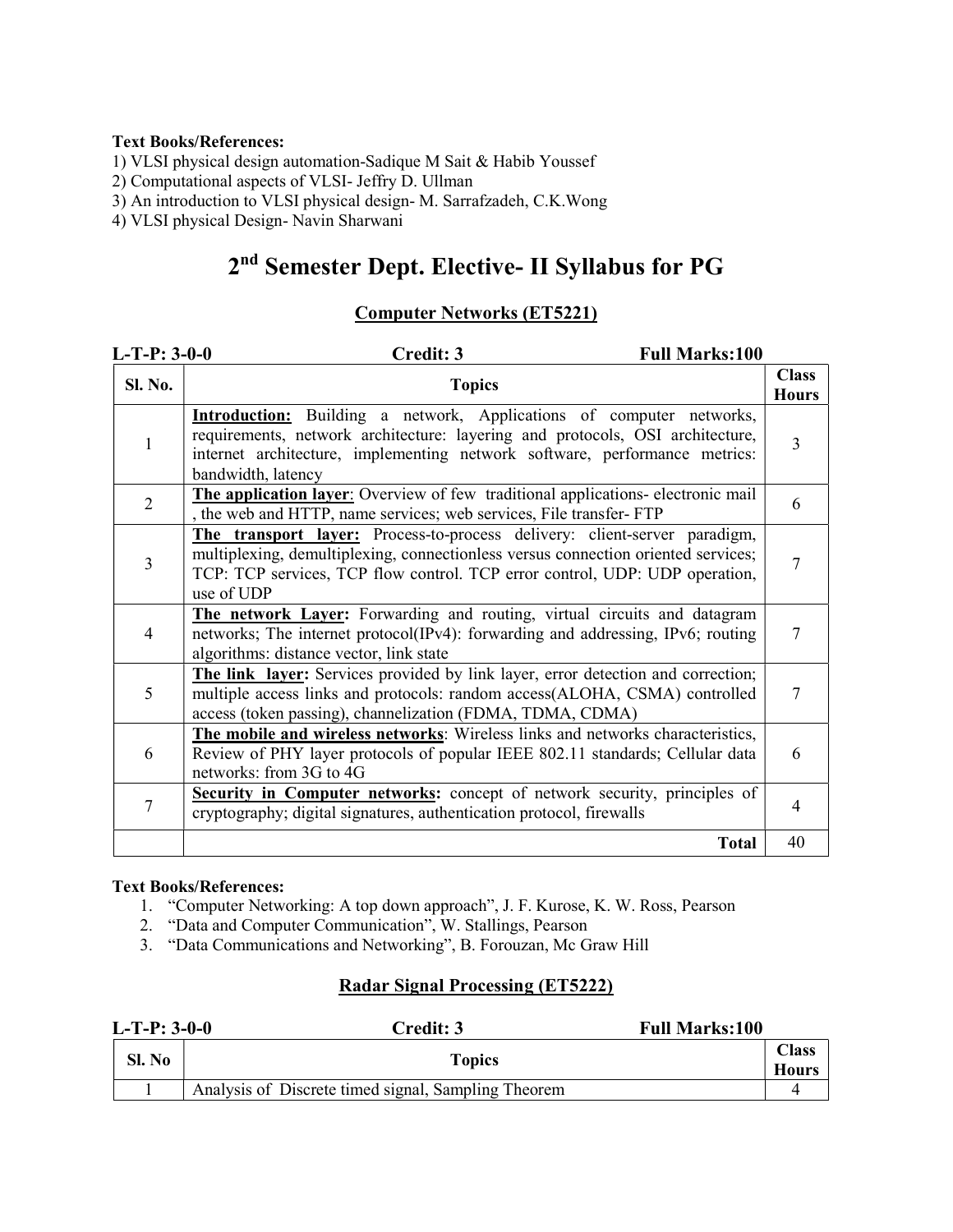| $\overline{2}$ | Estimation of freq. Content in Discrete Fourier Transform, Random Discrete Signal<br>Analysis                                                                             |    |  |
|----------------|---------------------------------------------------------------------------------------------------------------------------------------------------------------------------|----|--|
| 3              | Review of Probability, Auto & cross-correlation Power & Cross spectral density<br>functions Cross Spectra, spectral Analysis of Random signals                            |    |  |
| 4              | Sampling auto correlation functions, Window functions, spectral estimates<br>parametric & non parametric estimates                                                        |    |  |
| 5              | Detection of signals in noise, opt-detection algorithms, Min Prob if error, Neymen-<br>pearson criterion for radar app                                                    |    |  |
| 6              | Radar sub-optimum processor, Detection of variable amplitude signals, Matched<br>filters, Bayes estimators, Max. likelihood estimation of parameters of linear<br>systems |    |  |
|                | Radar Eq. & Cross section Methods for RCS Estimation, GO, POGTD & PTD<br>techniques                                                                                       |    |  |
| 8              | Ray Tracing, RCS of simple & complex Tangels, RCS enhancements. Scattering<br>by imperfectly conducting surfaces, characterisation of absorbers.                          |    |  |
| 9              | Methods of RCS reduction. Freq. Domain target signature, Real Array imaging<br>Radars.                                                                                    |    |  |
| 10             | Synthetic Array Radars & various DSP techniques.                                                                                                                          | 4  |  |
|                | <b>Total</b>                                                                                                                                                              | 40 |  |

- 1. Radar: Principles, Technology, Applications Byron Edde
- 2. Introduction to Radar Systems Merrill I. Skolnik

## Detection and Estimation Theory (ET5223)

| $L-T-P: 3-0-0$ | Credit: 3<br><b>Full Marks:100</b>                                                                                                                                                                                                                                                                                                                                                                                                                                                          |   |
|----------------|---------------------------------------------------------------------------------------------------------------------------------------------------------------------------------------------------------------------------------------------------------------------------------------------------------------------------------------------------------------------------------------------------------------------------------------------------------------------------------------------|---|
| <b>Sl. No.</b> | <b>Topics</b>                                                                                                                                                                                                                                                                                                                                                                                                                                                                               |   |
| 1              | Background: Review of Gaussian variables and processes; problem formulation<br>and objective of signal detection and signal parameter estimation in discrete-time<br>domain.                                                                                                                                                                                                                                                                                                                |   |
| 2              | <b>Classical Detection and Estimation theory:</b> Introduction, simple binary<br>hypothesis, Decision criteria, performance, Receiver Operating Characteristic<br>hypothesis, Random parameters, Bayes estimation, real parameter estimation<br>, multiple parameter estimation, Composite Hypothesis, Generic Gaussian<br>Problem(Equal covariance matrices, equal mean vector)performance bounds and<br>approximation                                                                     |   |
| 3              | deterministic<br>Introduction,<br>Representation<br>of Random<br>Process:<br>functions(Orthogonal Representation), Random Process<br>Characterization,<br>Homogeneous Integral Function, Eigen Function, Periodic Function, Infinite time<br>interval, spectral decomposition, MAP estimation<br><b>Vector Random Process</b>                                                                                                                                                               | 4 |
| 4              | <b>Signal Detection in Continues Time:</b> Introduction, Mathematical prelim-Densities<br>in function space, Grenander's Theorem and KL divergence, Matched filter detector<br>and its performance; generalized matched filter; detection of sinusoid with unknown<br>amplitude, phase, frequency and arrival time, linear model, Estimator-correlator,<br>linear model, general Gaussian detection, detection of Gaussian random signal with<br>unknown parameters, weak signal detection. |   |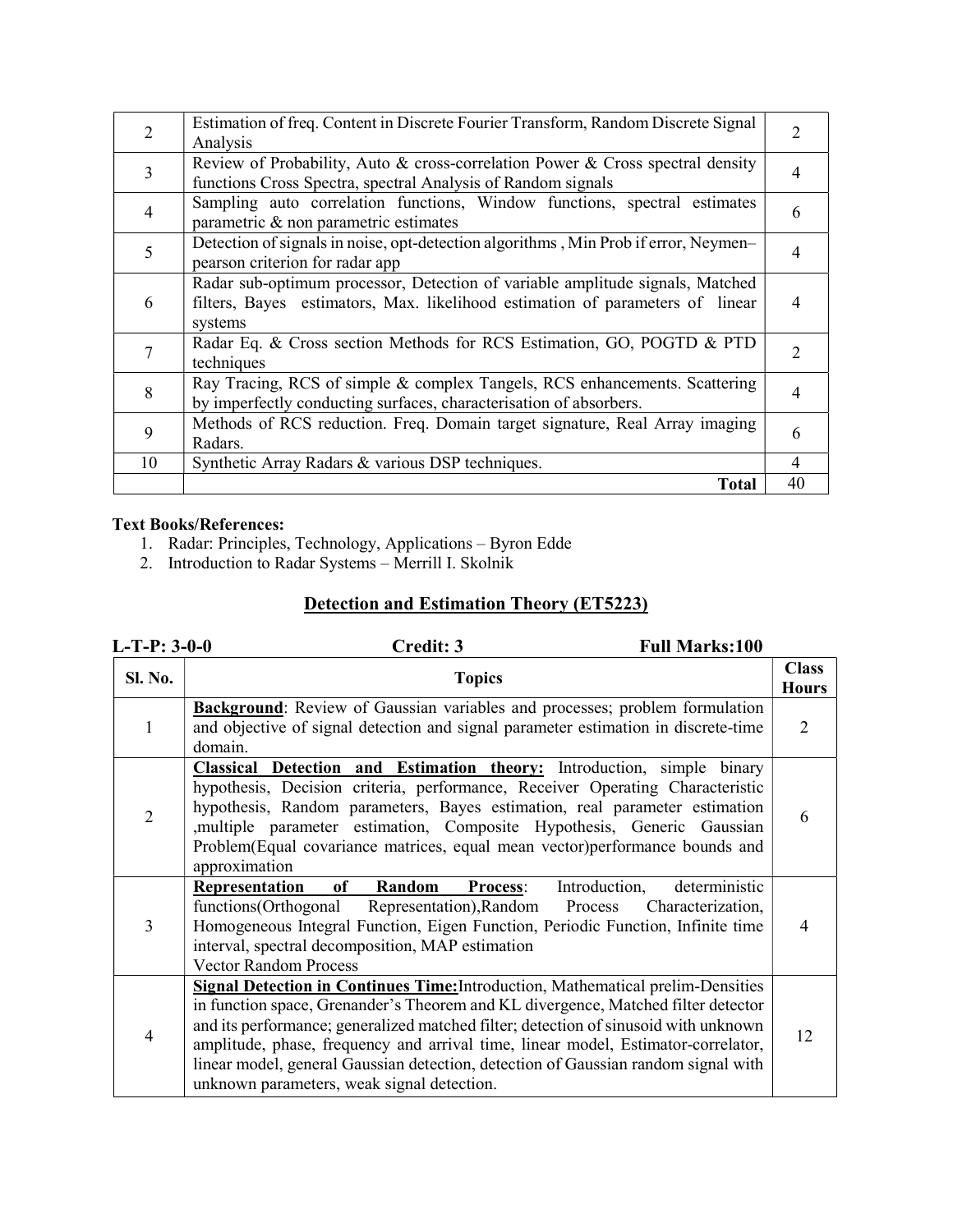|   | Signal Detection In Discrete Time: Introduction, Model and detector structure,<br>performance evaluation in detection process: direct performance evaluation,<br>chernoff bounds, asymptotic relative efficiency sequential detector                                                                                                                                                                                                                                               |  |
|---|------------------------------------------------------------------------------------------------------------------------------------------------------------------------------------------------------------------------------------------------------------------------------------------------------------------------------------------------------------------------------------------------------------------------------------------------------------------------------------|--|
| 6 | <b>Estimation of Signal Parameters:</b> Minimum variance unbiased estimation, Fisher<br>information matrix, Cramer-Rao bound, sufficient statistics, minimum statistics,<br>complete statistics; linear models; best linear unbiased estimation; maximum<br>likelihood estimation, invariance principle; estimation efficiency; Bayesian<br>estimation: philosophy, nuisance parameters, risk functions, minimum mean square<br>error estimation, maximum a posteriori estimation. |  |
|   | Linear Estimator (Signal Estimation In Continues Time): properties of optimum<br>processor, realizable linear filter- stationary process, infinite past: wiener filter,<br>solution of wiener hopf equation, errors in optimum system, unrealisable filters,<br>closed form error expression, optimum feedback system, Kalman bucy filter-<br>differential equation representation of linear system and random process generation                                                  |  |
|   | <b>Total</b>                                                                                                                                                                                                                                                                                                                                                                                                                                                                       |  |

- 1. H.V.Poor, An Introduction to Signal Detection and Estimation, 2ndEd. Springer-Verlag, 1994.
- 2. H.L.VanTrees, Detection, Estimation and Modulation Theory, Part 1 and 2, JohnWileyInter-Science.
- 3. E.L.Lehman, Testing Statistical Hypothesis, John Wiley, 1986.
- 4. M.D.Srinath, P.K.Rajasekaran and R.Vishwanathan, An Introduction to Statistical Signal Processing with Applications, PrenticeHall, 1996.
- 5. To review probability: A. Papoulis, Probability, random variables, and stochastic processes,
- 6. McGraw-Hill International Edition.

#### RF IC and RF MEMS (ET5224)

| $L-T-P: 3-0-0$ | <b>Full Marks:100</b><br>Credit: 3                                                                                                                                                                        |                              |
|----------------|-----------------------------------------------------------------------------------------------------------------------------------------------------------------------------------------------------------|------------------------------|
| Sl. No         | <b>Topics</b>                                                                                                                                                                                             | <b>Class</b><br><b>Hours</b> |
|                | Introduction to RF IC.<br>Noise: Introduction, Thermal noise, Shot noise, Flicker noise, Popcorn noise,<br>Classical two-port noise theory, examples of noise calculation.                                |                              |
| 2              | Oscillators and Synthesizers: Introduction, The problem with purely linear<br>Oscillators, Resonators, A catalogue of tuned oscillators, Negative resistance<br>oscillators, Frequency synthesizer.       | 4                            |
| 3              | LNA design: Introduction, LNA topologies- power match vs. noise match, Power<br>constrained noise optimization, Design examples, Linearity and large-signal<br>performance, Spurious free dynamic range.  | 4                            |
| 4              | Mixers: Introductions, Mixer fundamentals, Nonlinear systems as linear mixers,<br>Multiplier-based mixers, Sub sampling mixers.                                                                           | 4                            |
| 5              | <b>RF</b> power amplifiers: Introduction, class A, AB, B, and C power amplifiers, class<br>D amplifiers, class E amplifiers, Class F amplifiers, summery of PA characteristics,<br>RF PA design examples. | 6                            |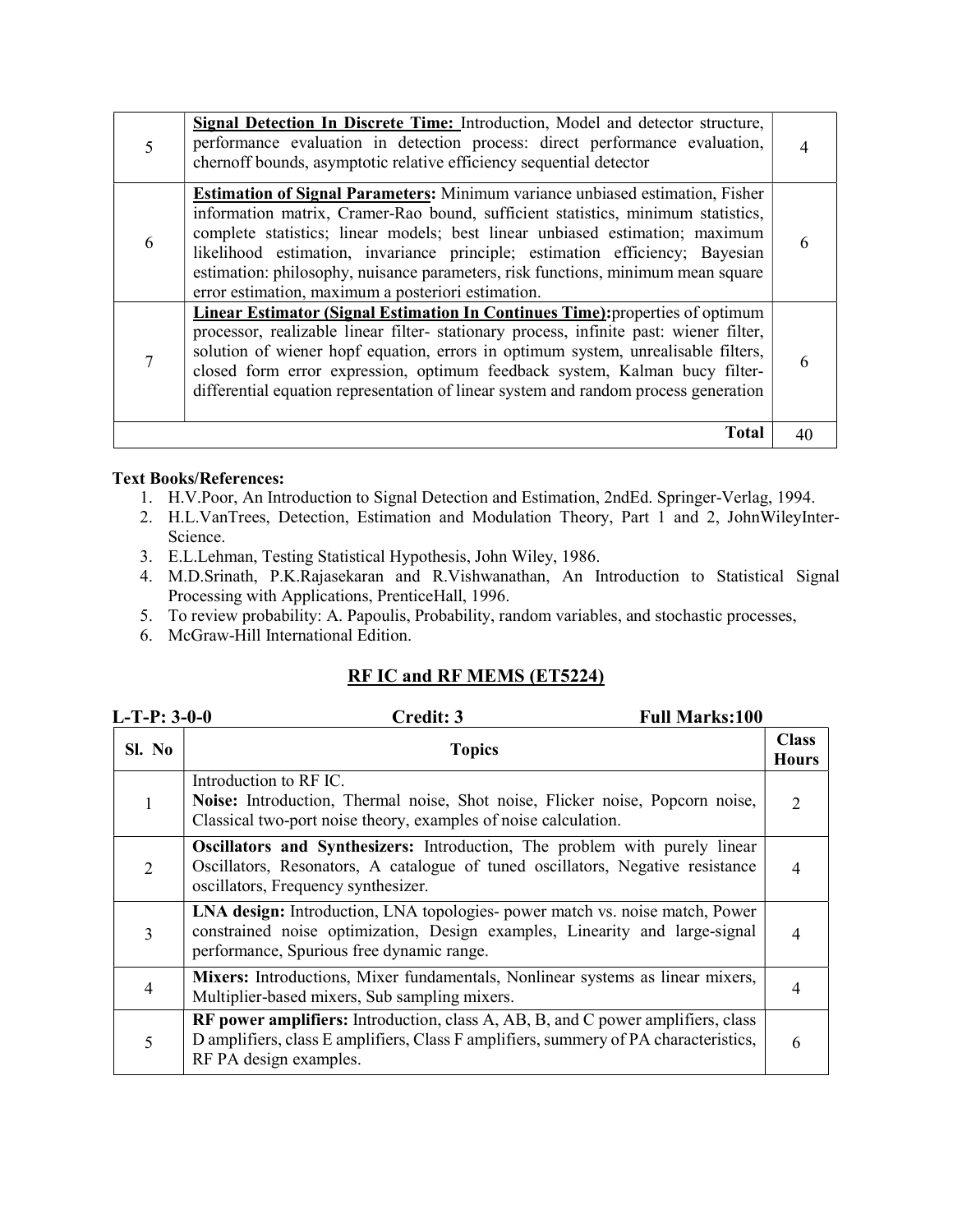| 6  | Introduction: MEMS for RF applications, MEMS technology and fabrication,<br>mechanical modeling of MEMS devices, MEMS materials and fabrication<br>techniques.                                                                                                                                                                         |               |
|----|----------------------------------------------------------------------------------------------------------------------------------------------------------------------------------------------------------------------------------------------------------------------------------------------------------------------------------------|---------------|
|    | <b>MEMS Switches:</b> Introduction to MEMS switches; Capacitive shunt and series<br>switches: Physical description, circuit model and electromagnetic modeling;<br>Techniques of MEMS switch fabrication and packaging; Design of MEMS<br>switches.                                                                                    |               |
| 8  | Inductors and Capacitors: Micromachined passive elements; Micromachined<br>inductors: Effect of inductor layout, reduction of stray capacitance of planar<br>inductors, folded inductors, variable inductors and polymer-based inductors;<br>MEMS Capacitors: Gap-tuning and area-tuning capacitors, dielectric tunable<br>capacitors. |               |
| 9  | RF Filters and Phase Shifters: Modelling of mechanical filters, micromachined<br>filters, surface acoustic wave filters, micromachined filters for millimeter wave<br>frequencies; Various types of MEMS phase shifters; Ferroelectric phase shifters.                                                                                 | 4             |
| 10 | Integration and Packaging: Role of MEMS packages, types of MEMS packages,<br>module packaging, packaging materials and reliability issues.                                                                                                                                                                                             | $\mathcal{D}$ |
|    | <b>Total</b>                                                                                                                                                                                                                                                                                                                           | 40            |

- 1. Robert Caverly, "CMOS RFIC Design Principles", ARTECH HOUSE, INC, 2007.
- 2. Xiaopeng Li, Ismail, Mohammed, "Multi-standard CMOS wireless receivers Analysis and design" The Springer International Series in Engineering and Computer Science, Vol. 675, 2002.
- 3. Thomas H. Lee, "The Design of CMOS Radio-Frequency Integrated Circuits" Cambridge Univ. Press, 2001.
- 4. Varadan, V.K., Vinoy, K.J. and Jose, K.J., "RF MEMS and their Applications", John Wiley & Sons, 2002.

#### Semiconductor Sensors (ET5226)

| $L-T-P: 3-0-0$ | <b>Full Marks:100</b><br>Credit: 3                                                                                                                                                                |                              |
|----------------|---------------------------------------------------------------------------------------------------------------------------------------------------------------------------------------------------|------------------------------|
| <b>Sl. No.</b> | <b>Topics</b>                                                                                                                                                                                     | <b>Class</b><br><b>Hours</b> |
|                | <b>Classification and Terminology of Sensors:</b><br>Introduction, Semiconductor Sensors, Classification of Semiconductor Sensors,<br>Sensor Characterization, Evolution of Semiconductor Sensors |                              |
| 2              | <b>Semiconductor Sensor Technologies:</b><br>Basic Fabrication Processes, Micromechanical Process Design, Bulk<br>Micromachining, Surface Micromachining, Other Micromachining Techniques         |                              |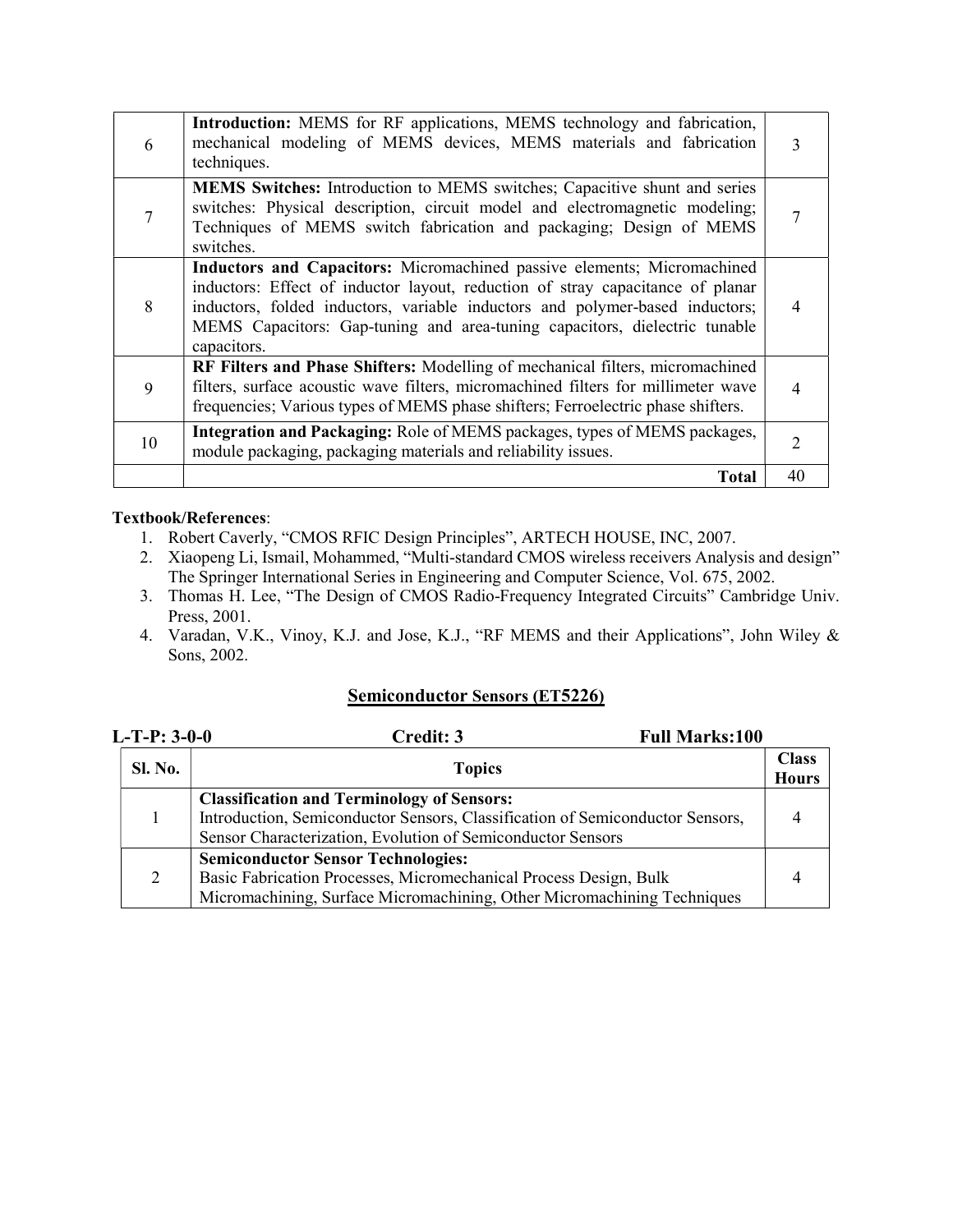| 3  | <b>Acoustic Sensors:</b><br>Principle of operation, Acoustic Waves, Piezoelectric Materials, Acoustic<br>Sensing, SAW Sensors, Sensor Applications                                                                                                                                                                                                                                                                                                                            |    |  |  |
|----|-------------------------------------------------------------------------------------------------------------------------------------------------------------------------------------------------------------------------------------------------------------------------------------------------------------------------------------------------------------------------------------------------------------------------------------------------------------------------------|----|--|--|
| 4  | <b>Mechanical Sensors:</b><br>Principle of operation, Piezoresistivity, Piezoresistive Sensors, Capacitive<br><b>Sensors</b>                                                                                                                                                                                                                                                                                                                                                  |    |  |  |
| 5  | <b>Magnetic Sensors:</b><br>Principle of operation, Magnetic Effects and Magnetic Materials, Integrated Hall<br>Sensors, Magnetotransistors, Other Magnetic Sensors                                                                                                                                                                                                                                                                                                           |    |  |  |
| 6  | <b>Radiation Sensors:</b><br>Principle of operation, HgCdTe Infrared Sensors, Visible-Light Color Sensors,<br>High-Energy Photodiodes, Silicon Drift Chamber X-Ray Sensors                                                                                                                                                                                                                                                                                                    | 4  |  |  |
| 7  | <b>Thermal Sensors:</b><br>Principle of operation, Heat Transfer, Thermal Structures, Thermal-Sensing<br>Elements, Thermal and Temperature Sensors<br><b>Chemical Sensors:</b><br>Principle of operation, Interaction of Gaseous Species at Semiconductor Surface,<br>Catalysis, the Acceleration of Chemical Reactions, The Electrical Properties of<br>Compressed Powders, Thin-Film Sensors, Thick-Film and Pressed-Pellet<br>Sensors, FET Devices for Gas and Ion Sensing |    |  |  |
| 8  |                                                                                                                                                                                                                                                                                                                                                                                                                                                                               |    |  |  |
| 9  | <b>Biosensors:</b><br>Principle of operation, Immobilization of Biological Elements, Mass Transport<br>in Biosensors, Transduction Principles, Packaging of Biosensors                                                                                                                                                                                                                                                                                                        |    |  |  |
| 10 | <b>Integrated Sensors:</b><br>System Organization and Functions, Interface Electronics, Fabrication<br>Techniques, Examples of Integrated Sensors                                                                                                                                                                                                                                                                                                                             |    |  |  |
|    | <b>Total</b>                                                                                                                                                                                                                                                                                                                                                                                                                                                                  | 40 |  |  |

- 1. Semiconductor Sensors-S. M. Sze
- 2. Micro-sensors: Principles and Applications- Julian W. Gardner, Florin Udrea Sensor Technology and Devices- Ljubiša Ristić

## 2 nd Semester Open Elective- II Syllabus for PG

### Optoelectronics and Photonics (ET5261)

| $L-T-P: 3-0-0$          | Credit: 3                                                                                                                                                                                                                                                                                                                                                                                                            | <b>Full Marks:100</b>        |
|-------------------------|----------------------------------------------------------------------------------------------------------------------------------------------------------------------------------------------------------------------------------------------------------------------------------------------------------------------------------------------------------------------------------------------------------------------|------------------------------|
| Sl. No<br><b>Topics</b> |                                                                                                                                                                                                                                                                                                                                                                                                                      | <b>Class</b><br><b>Hours</b> |
|                         | Basics of Laser: Planck's Law, Einstein's A & B coefficients, line-shape, optical<br>gain, three and four level system, optical pumping, Fabrey-Perot cavity, Lasers,<br>output power from laser, EDFA, E-K diagram, density of states, quasi Fermi level<br>and inversion, Homojunction, heterojunction and QW Laser.                                                                                               | O                            |
| 2                       | Optical detector: Negative electron affinity detector, characteristics parameters of<br>external photoeffect detector, photo conductive detector, pn junction detector,<br>quantum efficiency, PIN, spectral characteristics, APD, commercial optical<br>detection, Figures of merit of photodetectors (Responsivity, Q.E., Long wavelength<br>cut-off, Noise equivalent power (NEP), Speed of Response, Bandwidth). |                              |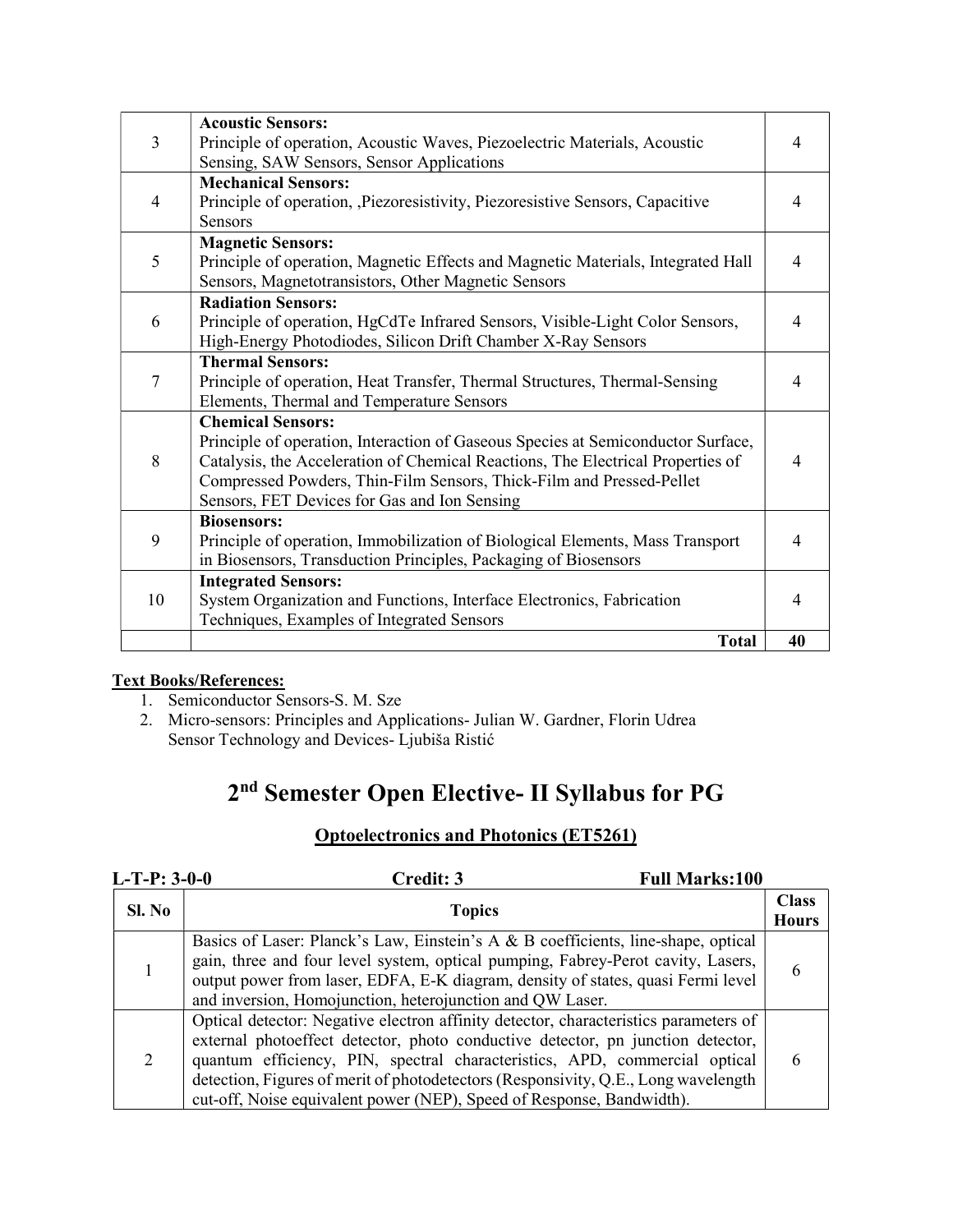| 3 | Theory of waveguide: Maxwell's equation, wave equation, solution of wave<br>equation, Transverse electromagnetic wave and Poynting vector, boundary<br>condition, phase and group velocity, infinite slab waveguide, EM analysis, wave<br>vector, modes, Modes in rectangular waveguide, wave equation in cylindrical<br>coordinate, modes in step index fiber. | 10 |
|---|-----------------------------------------------------------------------------------------------------------------------------------------------------------------------------------------------------------------------------------------------------------------------------------------------------------------------------------------------------------------|----|
| 4 | Wavelength Division Multiplexing (WDM): principles of operations, various<br>WDM components, Figures of Merit, specialty of DWDM, All optical MUX &<br>DEMUX, Dispersion: total dispersion, single mode waveguide dispersion,<br>dispersion management, fiber fabrication process and measurement technique like<br>OTDR, Attenuation, Scattering.              |    |
| 5 | Photonic crystal: 1D, 2D and 3D photonic crystal, photonic bandgap, modes of<br>photoni crystal, defect modes, Photonic crystal fiber, light confinement in solid and<br>hollow core PCF, supercontinuum generation, bandgap guidance, topological<br>photonic insulator.                                                                                       | 8  |
| 6 | Fundamentals of Plasmonics: theory of plasmon, light confinement, plasmonic<br>sensors, plasmonics of nanoparticle, metal enhance fluorescence, fundamentals of<br>optical metamaterials.                                                                                                                                                                       | 6  |
|   | Total                                                                                                                                                                                                                                                                                                                                                           | 40 |

#### Textbook/Reference:

1. Photonics: Optical electronics in Modern Communication, A. Yariv, P Yeh, 6<sup>th</sup> edition, Oxford University Press, New York, 2007.

2. Semiconductor devices for High-Speed Optoelectronics- Giovanni Ghione

3. Fundamentals of Optoelectronics- Clifford R. Pollock

4. Introduction to Fibre optics, A K. Ghatak and K. Thyagrajan, Cambridge University Press

5. Photonic Crystal molding the flow of light- J. D. Joannopoulos, S. G. Johnson, J. N. Wynn, R. D. Meade

6. Plasmonic Fundamentals and applications- S. A. Maier

#### 2 nd Sem. M. Tech thesis Part - I (Term Paper) (ET5291)

L-T-P: 0-0-6 Credit: 3 Full Marks: 100

In addition to the course work, the students, individually, will be allotted a project work on a relevant topic related to his/her respective specialization. The students are expected to undergo an extensive literature survey on the respective project topic which, eventually, will lead him/her towards a definite direction of research by quantifying the potential gaps in the existing works. Each of the students will have to present his progress and further course of action before a panel of experts who will evaluate their performances based on the presentation and a brief questionnaire session thereafter.